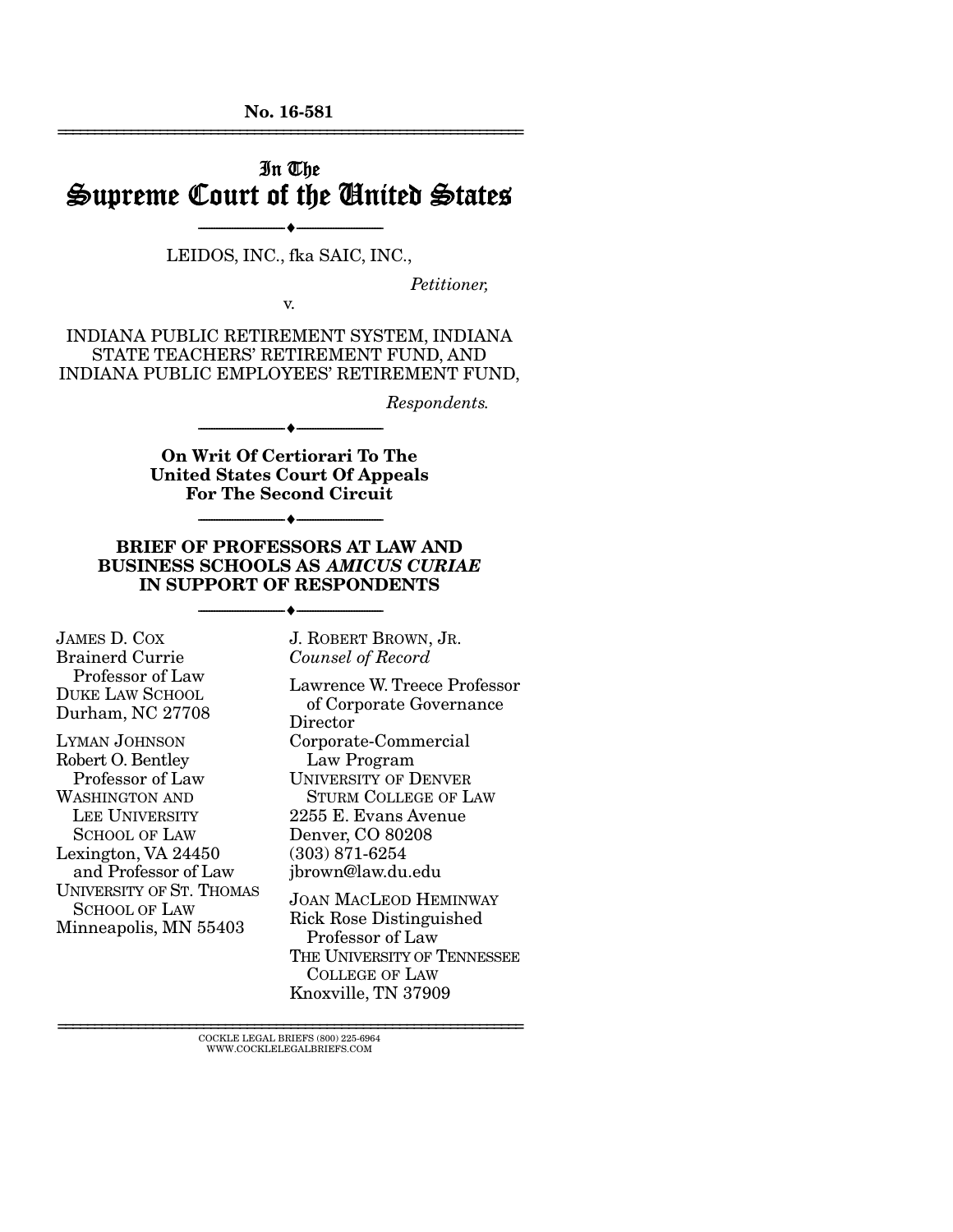### QUESTION PRESENTED

 Whether the Second Circuit correctly held that the disclosure of the information required in an annual report on Form 10-K by Item 303 of SEC Regulation S-K creates a duty to disclose that is actionable under Section 10(b) of the Securities Exchange Act of 1934 and Rule 10b-5 thereunder.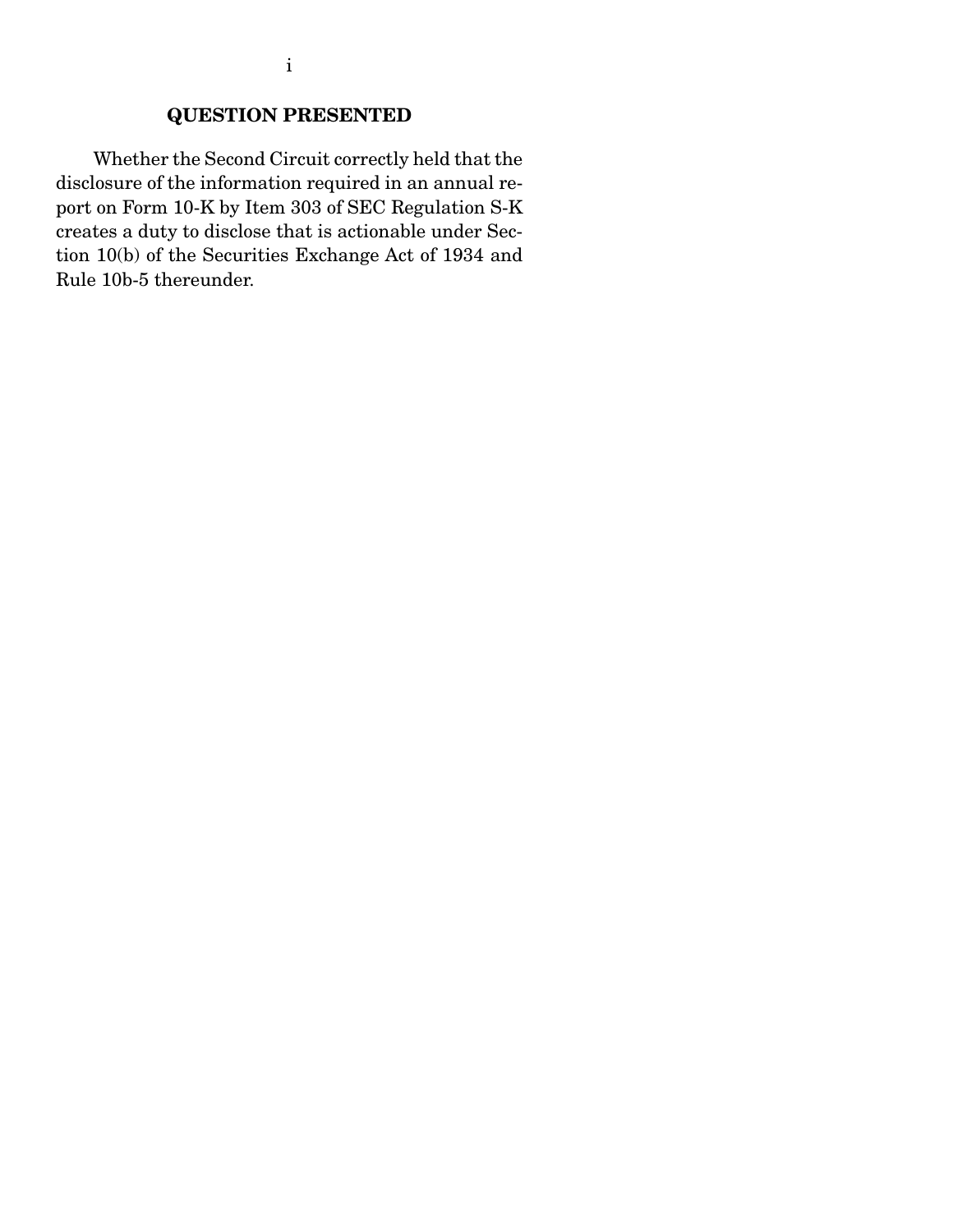## TABLE OF CONTENTS

# Page

|           |    |                                                                                                                                                                                                                    | iv             |
|-----------|----|--------------------------------------------------------------------------------------------------------------------------------------------------------------------------------------------------------------------|----------------|
|           |    | INTEREST OF AMICI CURIAE                                                                                                                                                                                           | $\mathbf 1$    |
|           |    | SUMMARY OF ARGUMENT                                                                                                                                                                                                | $\overline{2}$ |
|           |    |                                                                                                                                                                                                                    | 6              |
| Α.        |    | The Requirement that Companies Provide<br>Disclosure under the Periodic Reporting<br>Process Creates a Duty to Disclose Under                                                                                      | 8              |
| <b>B.</b> |    | The Reaffirmation of a Duty to Disclose<br>with Respect to Required Disclosure Will<br>Not Result in "Massive Liability" or Ef-<br>forts to Enforce Technical Violations of the<br>Periodic Reporting Requirements | 17             |
| C.        |    | Eliminating Fraud Actions for Nondisclo-<br>sure of Information Required by Item 303<br>and other Provisions of Regulation S-K<br>Will Impair the Quality of the System of                                         | 22             |
|           | 1. | Existing Levels of Enforcement Have<br>Not Resulted in Adequate Levels of<br>Compliance with Item 303 of Regula-                                                                                                   | 22             |
|           | 2. | The Failure to Find a Duty to Disclose<br>Will Significantly Reduce Enforcement<br>of the Periodic Reporting Requirements<br>and the Deterrence of Noncompliance                                                   | 27             |
|           |    |                                                                                                                                                                                                                    | 32             |
|           |    |                                                                                                                                                                                                                    |                |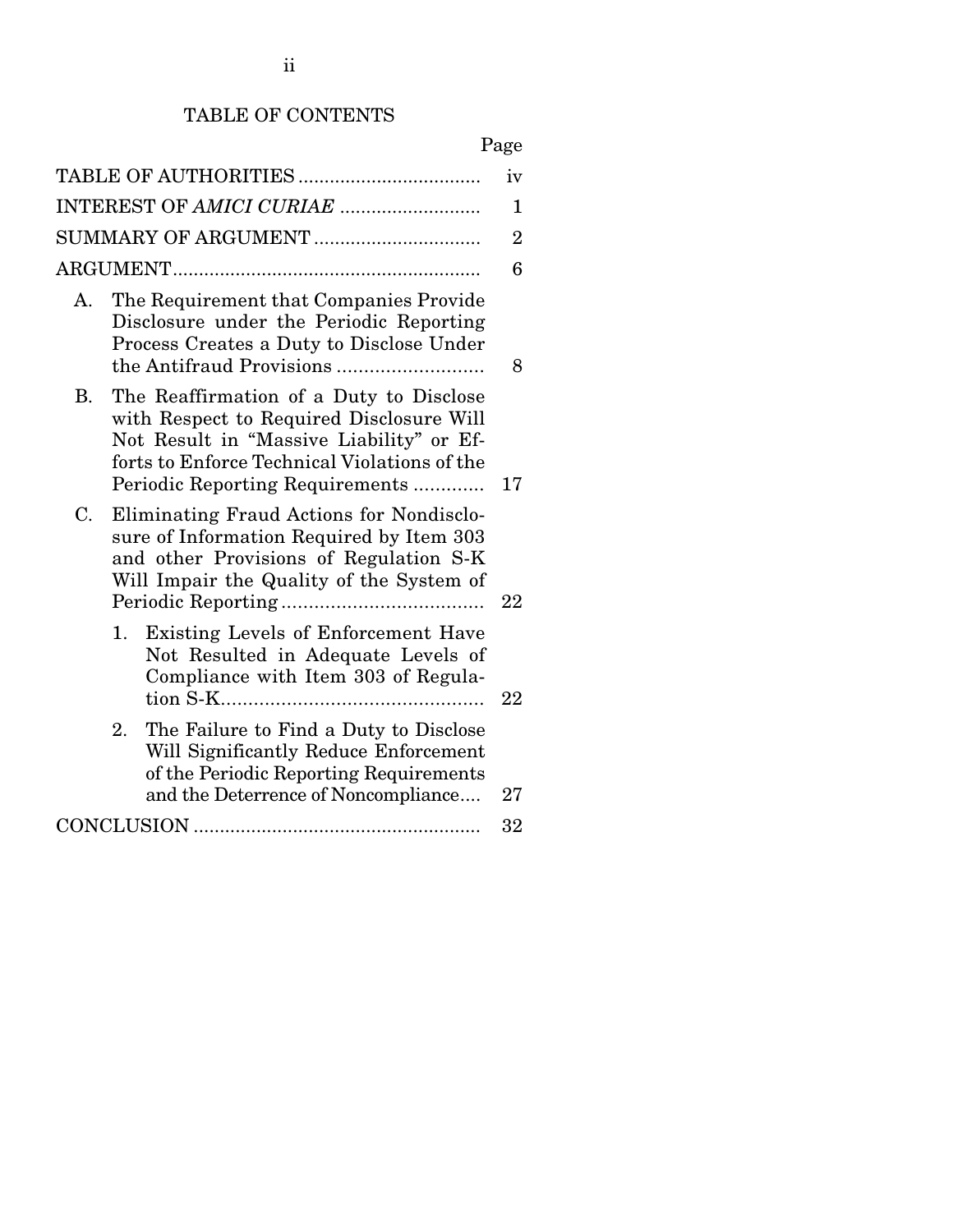iii

## TABLE OF CONTENTS – Continued

Page

APPENDIX

Amici Curiae ........................................................ App. 1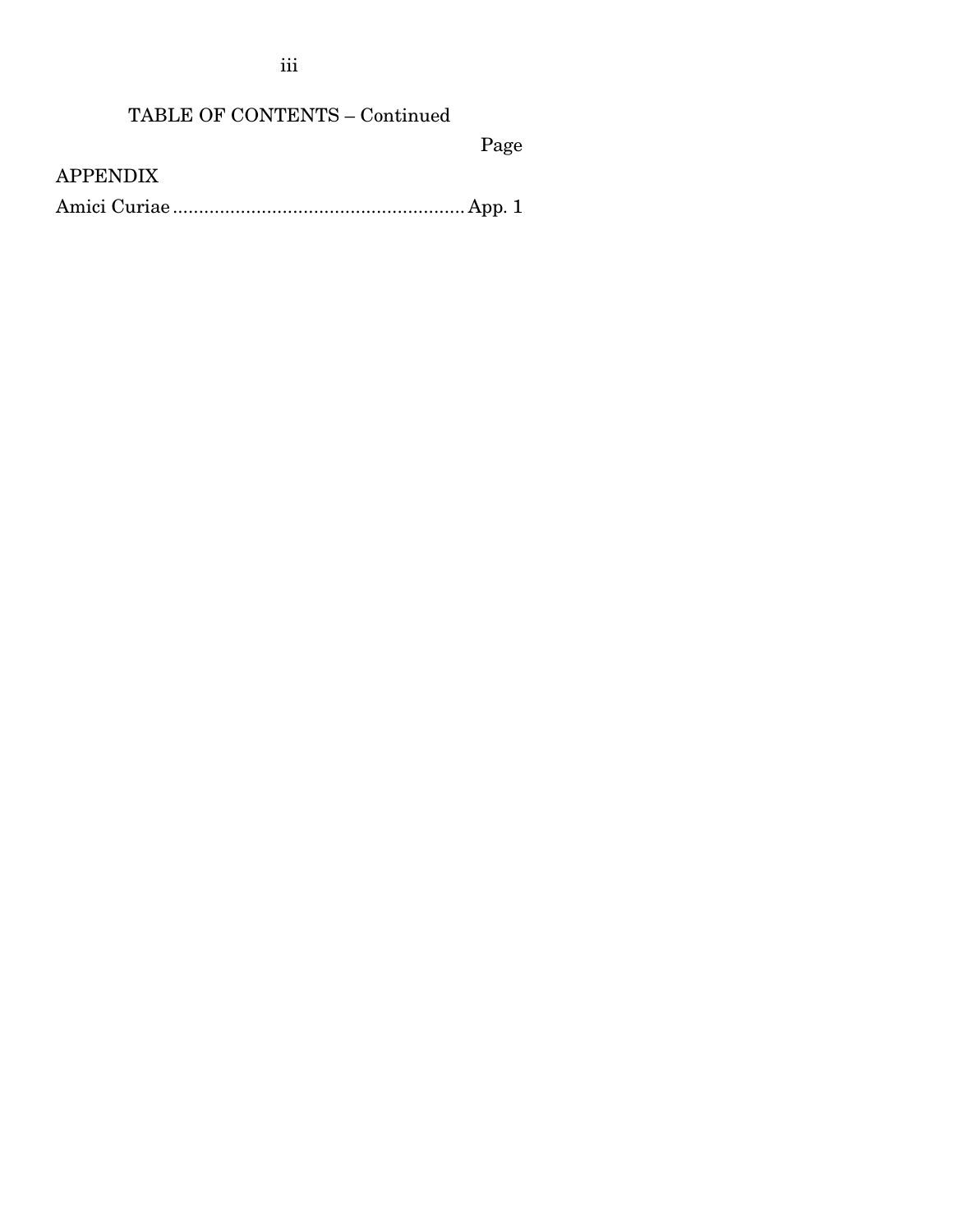### TABLE OF AUTHORITIES

Page

### CASES

| A.D. Transp. Inc. v. Mich. Materials & Aggre-<br>gates Co., Nos. 290236, 290250 (Mich. Ct. App. |  |
|-------------------------------------------------------------------------------------------------|--|
|                                                                                                 |  |
| Bienewski Ltd. P'ship v. Tising, 63 F.R.D. 360                                                  |  |
| Binette v. Dyer Library Ass'n, 688 A.2d 898 (Me.                                                |  |
| Chevron U.S.A., Inc. v. Nat. Res. Def. Council,                                                 |  |
| DiMichele v. Perrella, 120 A.3d 551 (Conn. App.                                                 |  |
| <i>Ernst &amp; Ernst v. Hochfelder</i> , 425 U.S. 185 (1976) 9                                  |  |
| Favors v. Matzke, 770 P.2d 686 (Wash. Ct. App.                                                  |  |
| Gnagey Gas & Oil Co. v. Pa. Underground Stor-<br>age Tank Fund, 82 A.3d 485 (Pa. Comm. Ct.      |  |
| Grandon v. Merrill Lynch & Co., 147 F.3d 184                                                    |  |
| Howard v. Everex Systems, Inc., 228 F.3d 1057                                                   |  |
| Ind. Pub. Ret. Sys. v. SAIC, Inc., 818 F.3d 85 (2d                                              |  |
| In re Caine, Exchange Act Release No. 55,476                                                    |  |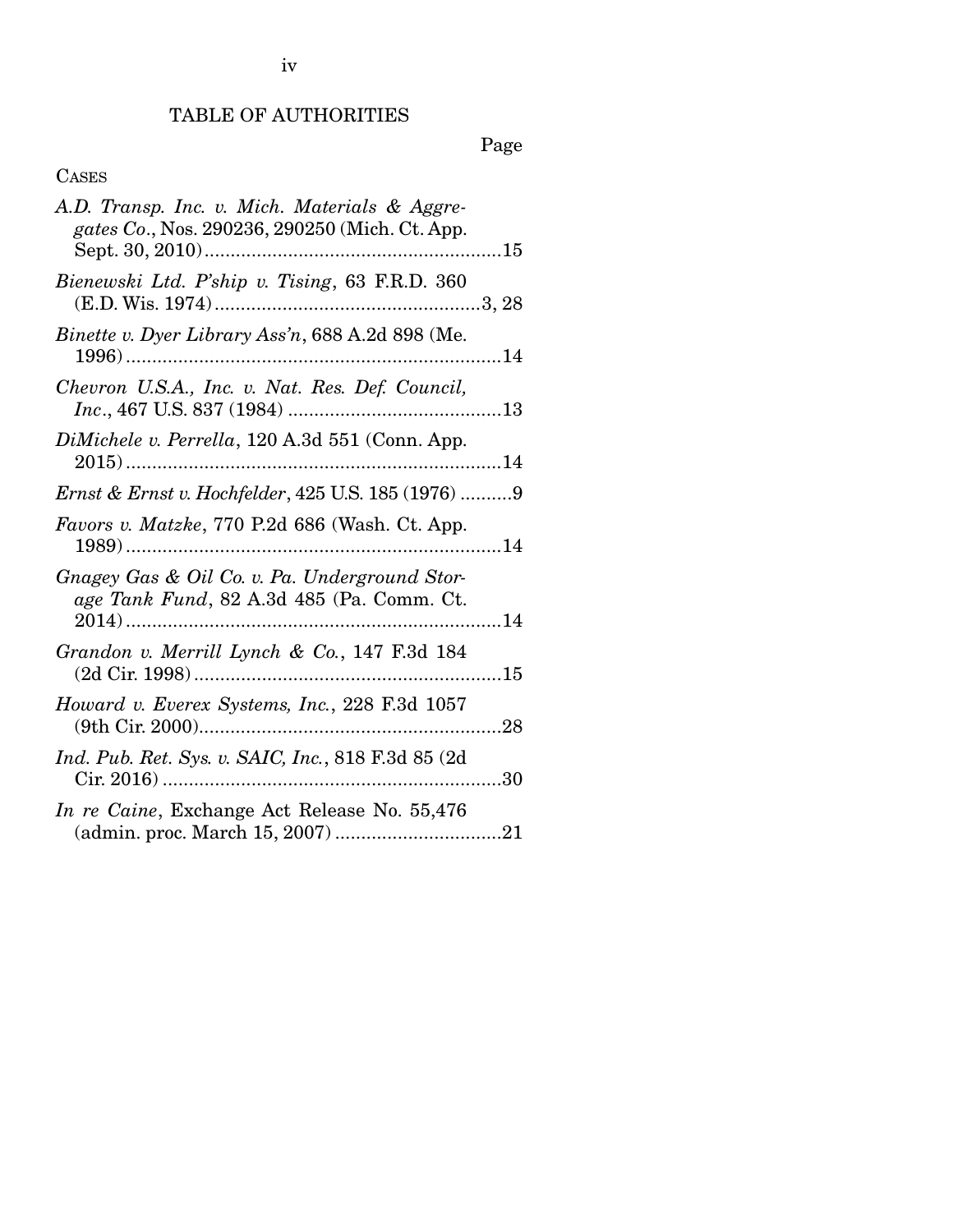|                                                                                                      | Page |
|------------------------------------------------------------------------------------------------------|------|
| In re Campbell Soup Co. Sec. Litig., 145 F. Supp. 2d                                                 |      |
| In re Ciro Inc., Exchange Act Release No. 34,767,<br>1994 WL 548994 (admin. proc. Sept. 30, 1994) 12 |      |
| In re Cypress Bioscience Inc., Exchange Act Re-<br>lease No. 37,701, 1996 WL 531656 (admin.          |      |
| In re DeGeorge Fin. Corp., Exchange Act Release<br>No. 39,319, 1997 WL 700691 (admin. proc.          |      |
| In re Hertz Global Holdings, Inc. Sec. Litig., 2017<br>WL 1536223 (D.N.J. Apr. 27, 2017)17           |      |
| In re NVIDIA Corp. Sec. Litig., 768 F.3d 1046                                                        |      |
| In re Presstek, Inc., Exchange Act Release No.<br>39,472, 1997 WL 784548 (admin. proc. Dec. 22,      |      |
| Janus Capital Group, Inc. v. First Derivative                                                        |      |
| Kokesh v. S.E.C., ___ U.S. ___, 137 S.Ct. 1635                                                       |      |
| Lindner Fund, Inc. v. Waldbaum Inc., 624                                                             |      |
| Litwin v. Blackstone Grp, L.P., 634 F.3d 706 (2d                                                     | . 19 |
| Messner v. USA Technologies, Inc., 2016 WL<br>1466543 (E.D. Pa. Apr. 13, 2016) 17                    |      |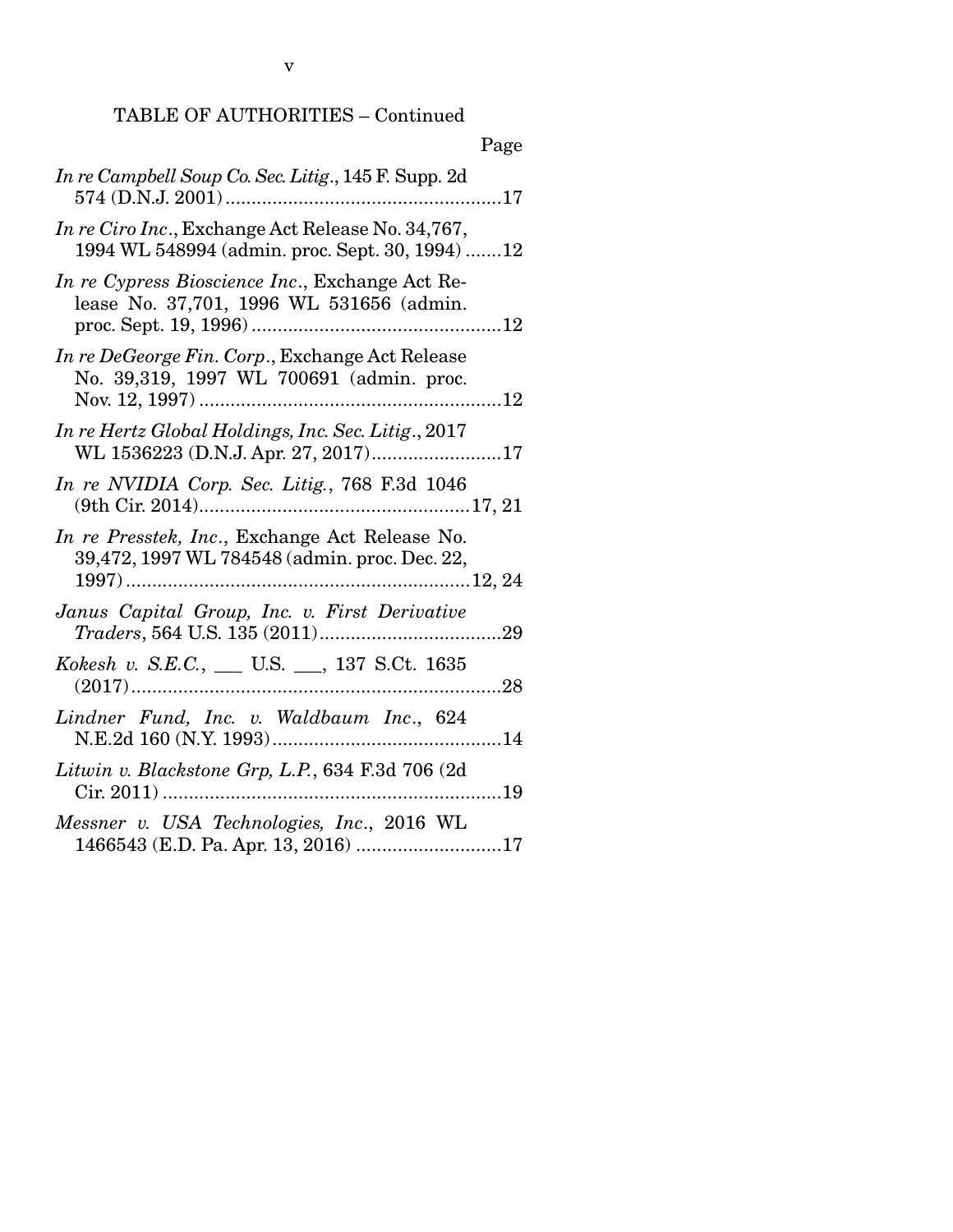| Page                                                                                                   |
|--------------------------------------------------------------------------------------------------------|
| Newby v. Enron Corp., 586 F. Supp. 2d 732 (S.D.                                                        |
| Omnicare, Inc. v. Laborers Dist. Council Constr.<br><i>Indus. Pension Fd.</i> , __ U.S. __, 135 S. Ct. |
| Oran v. Stafford, 226 F.3d 275 (3d Cir. 2000) 17                                                       |
|                                                                                                        |
| Rodopoulos v. Sam Piki Enters', Inc., 570 So. 2d                                                       |
| S.E.C. v. Jensen, 835 F.3d 1100 (9th Cir. 2016)30                                                      |
| S.E.C. v. Monterosso, 756 F.3d 1236 (11th Cir.                                                         |
| Santa Fe Indus. v. Green, 430 U.S. 462 (1977)13                                                        |
| S.E.C. v. Conaway, 698 F. Supp. 2d 771 (E.D.                                                           |
| Skidmore v. Swift & Co., 323 U.S. 134 (1944)13                                                         |
| Stewart v. Wyo. Cattle Ranche Co., 128 U.S. 383                                                        |
| Stoneridge Inv. Partners LLC v. Scientific-At-                                                         |
| Stratte-McClure v. Morgan Stanley, 776 F.3d 94                                                         |
| Walck v. Am. Stock Exch., 687 F.2d 778 (3d Cir.                                                        |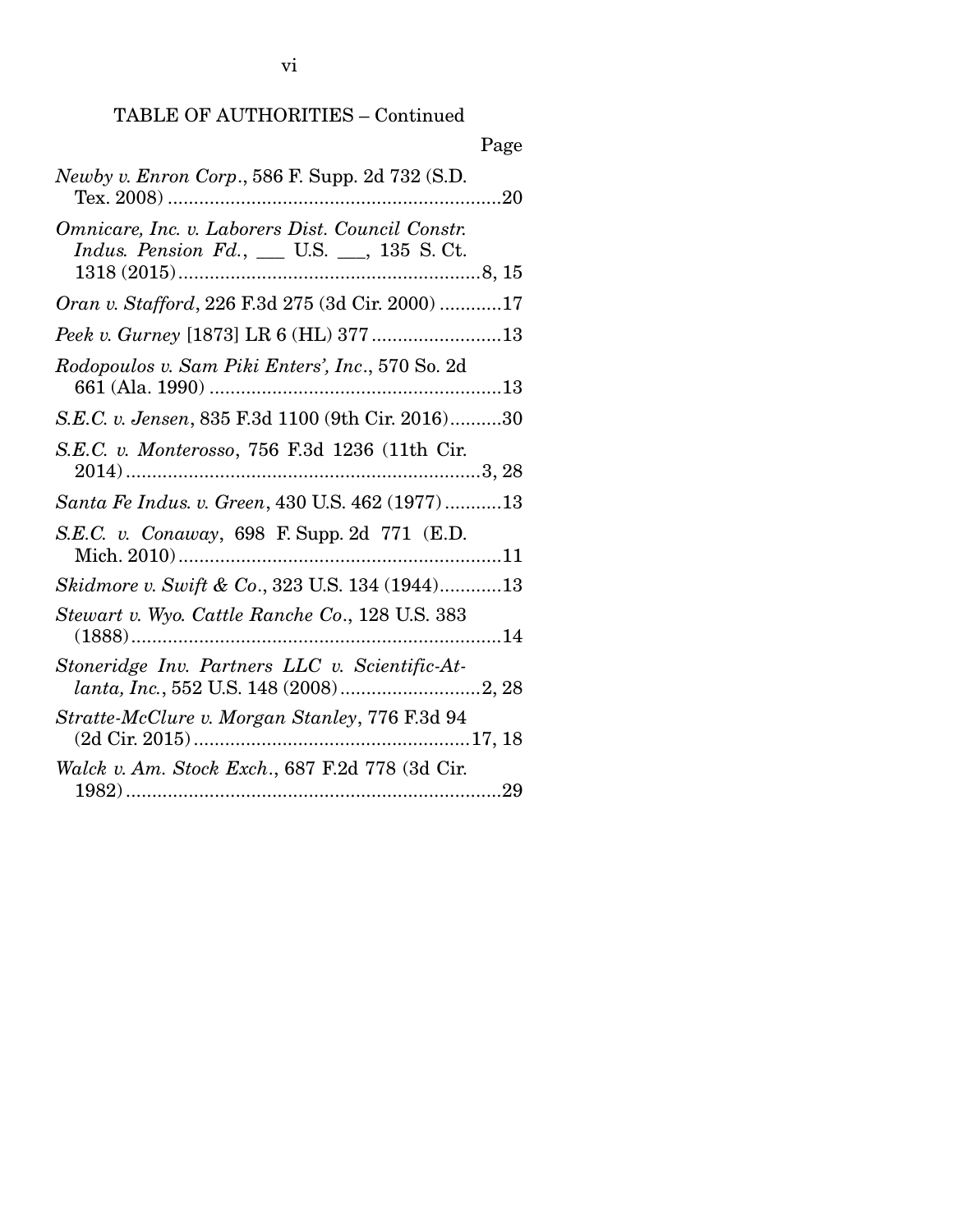|                                                   | Page |
|---------------------------------------------------|------|
| Williams v. East Coast Sales, Inc., 298 S.E.2d 80 |      |
|                                                   |      |
| Zimmerman v. Northfield Real Estate, Inc., 510    |      |
|                                                   |      |

## **STATUTES**

| Delaware General Corporation Law § 220 23          |
|----------------------------------------------------|
| Private Securities Litigation Reform Act of 199510 |
| REVISED UNIFORM SECURITIES ACT § 501 29            |
| Sarbanes-Oxley Act of 2002                         |
|                                                    |
|                                                    |
|                                                    |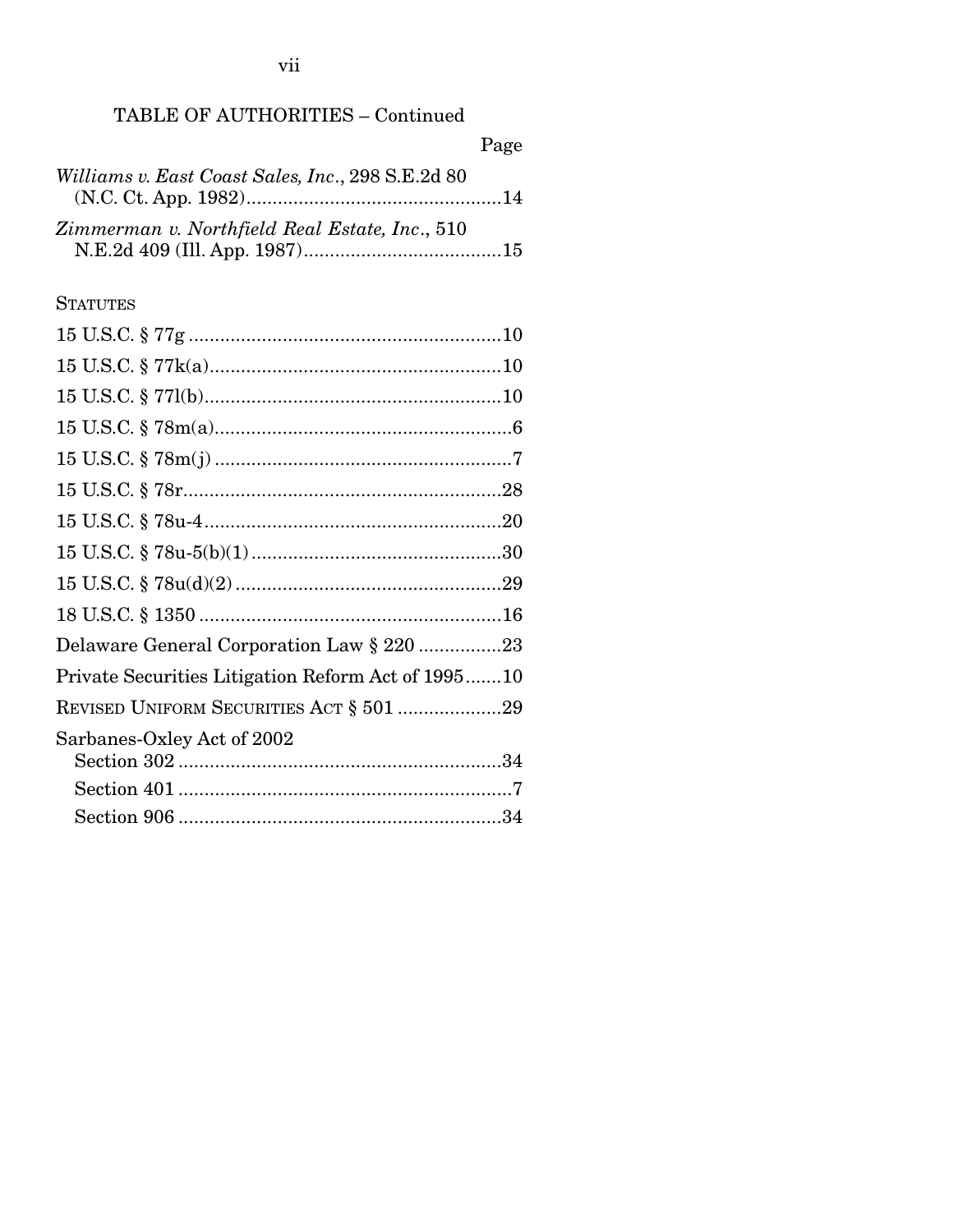$_{\rm viii}$ 

## TABLE OF AUTHORITIES - Continued

# Page

| Securities Act of 1933          |  |
|---------------------------------|--|
|                                 |  |
|                                 |  |
|                                 |  |
|                                 |  |
|                                 |  |
|                                 |  |
|                                 |  |
| Securities Exchange Act of 1934 |  |
|                                 |  |
|                                 |  |
|                                 |  |
|                                 |  |
| <b>RULES AND REGULATIONS</b>    |  |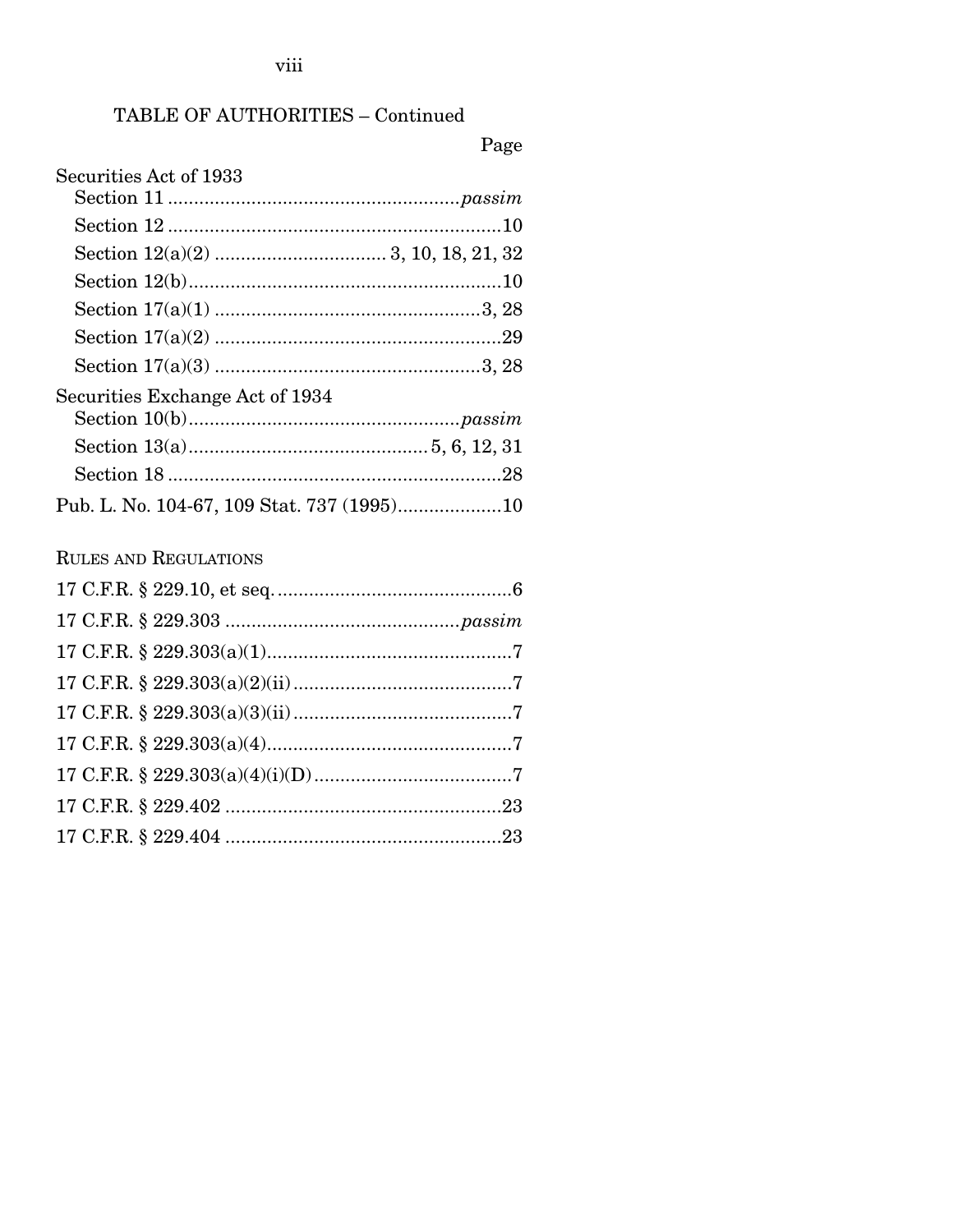| Page |
|------|
|      |
|      |
|      |
|      |
|      |
|      |
|      |
|      |
|      |

### OTHER AUTHORITIES

| Accounting and Investor Protection Issues Raised                                                                                                          |  |
|-----------------------------------------------------------------------------------------------------------------------------------------------------------|--|
| by Enron and Other Public Companies: Before                                                                                                               |  |
| the United States Senate Committee on                                                                                                                     |  |
| Banking, Housing, and Urban Affairs, 107th                                                                                                                |  |
| Congress (2002) (Written testimony of Harvey                                                                                                              |  |
|                                                                                                                                                           |  |
| Accounting Policies; Cautionary Advice Regard-<br>ing Disclosure, Exchange Act Release No.<br>45,149, 66 Fed. Reg. 65013 (Dec. 17, 2001)24                |  |
| Adam J. Gana & Michael Villacres, <i>Blue Skies</i><br>for America in the Securities Industry $\dots$ Ex-<br>cept for New York: New York's Martin Act and |  |
| the Private Right of Action, 19 FORDHAM J.                                                                                                                |  |
|                                                                                                                                                           |  |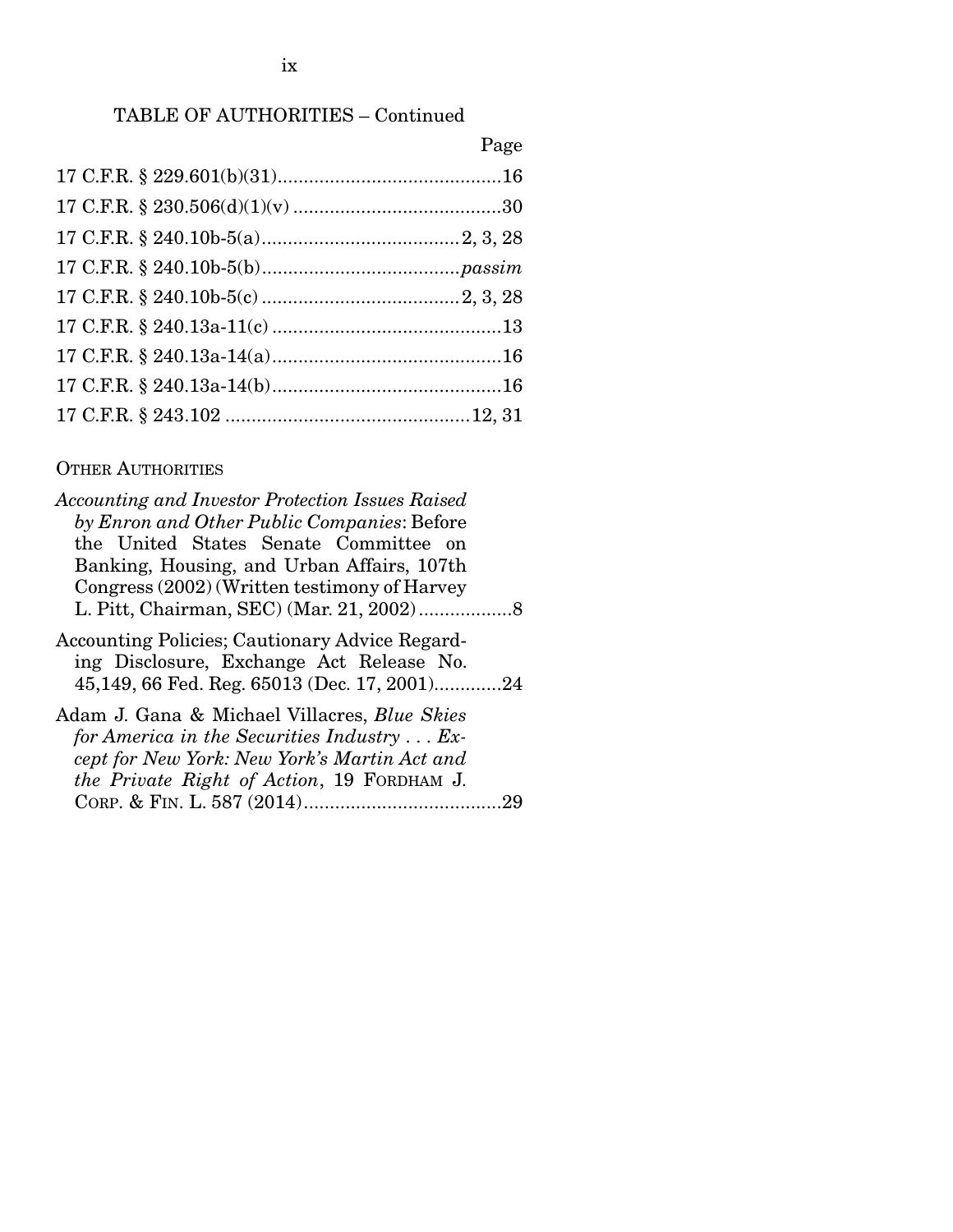|--|

| Adoption of Integrated Disclosure System, Ex-<br>change Act Release No. 18,524, 47 Fed. Reg.                                                                                             |  |
|------------------------------------------------------------------------------------------------------------------------------------------------------------------------------------------|--|
| Alan L. Beller, Dir., Div. of Corp. Fin., SEC, Inte-                                                                                                                                     |  |
| Arthur Fleischer, Jr., "Federal Corporation Law":<br>An Assessment, 78 HARV. L. REV. 1146 (1965) 10                                                                                      |  |
| Brief for Faculty at Law and Business Schools<br>as Amici Curiae Supporting Respondents,<br>Merck & Co. v. Reynolds, 559 U.S. 633 (2009)                                                 |  |
| Brief for Professors at Law and Business Schools<br>as Amicus Curiae Supporting Respondents,<br>Matrixx Initiatives, Inc. v. Siracusano, 563                                             |  |
| Brief for Professors at Law and Business Schools<br>as Amici Curiae Supporting Respondents,<br>Omnicare Inc. v. Laborers District Council<br>Construction Industry Pension Fund, et al., |  |
| Brief of the SEC as Amicus Curiae in Support of<br>Plaintiff-Appellee, Urging Affirmance, Fin-<br>nerty v. Stiefel Laboratories, Inc., 756 F.3d                                          |  |
| Business and Financial Disclosure Required by<br>Regulation S-K, Exchange Act Release No.<br>77,599, 81 Fed. Reg. 23915 (April 22, 2016)24, 25                                           |  |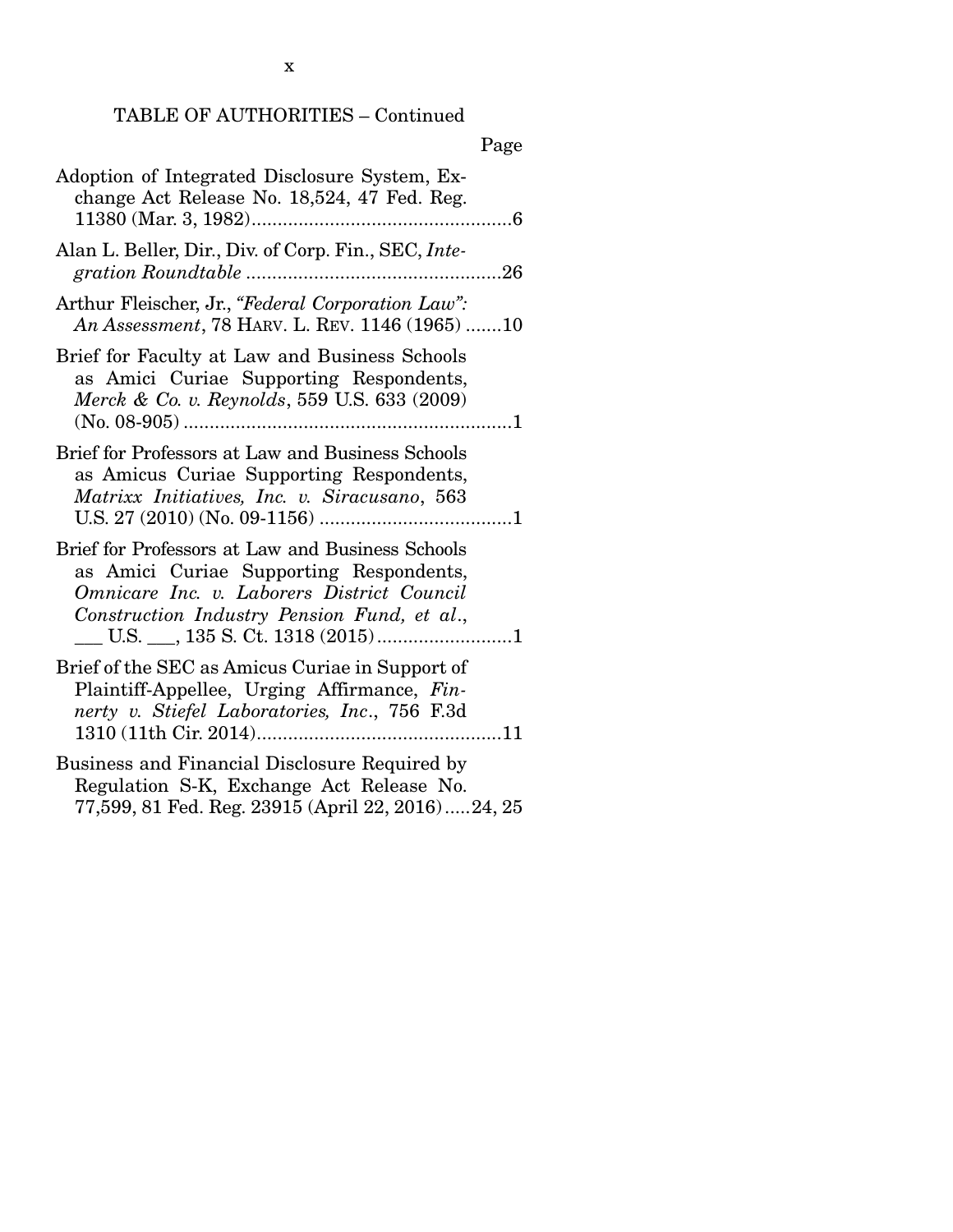|--|

| Certification of Disclosure in Companies' Quar-<br>terly and Annual Reports, Exchange Act Re-<br>lease No. 46,427, 67 Fed. Reg. 57275 (Aug. 28,                                                           |
|-----------------------------------------------------------------------------------------------------------------------------------------------------------------------------------------------------------|
| Christopher F. Baum, James G. Bohn, & Atreya<br>Chakraborty, Securities Fraud and Corporate<br><b>Board Turnover: New Evidence from Lawsuit</b><br><i>Outcomes</i> , 48 INT'L REV. L. & ECON. 14 (2016)30 |
| Civil Liability for Misstatements in Documents<br>Filed Under Securities Act and Securities Ex-<br>change Act, 44 YALE L. J. 456 (1935)11                                                                 |
| Commission Guidance Regarding Management's<br>Discussion and Analysis of Financial Condi-<br>tion and Results of Operations, Exchange Act<br>Release No. 48,960, 68 Fed. Reg. 75055 (Dec.                 |
| Dale Arthur Oesterle, The Inexorable March To-<br>ward a Continuous Disclosure Requirement<br>for Publicly Traded Corporations: "Are We<br>There Yet?", 20 CARDOZO L. REV. 135 (1998)10                   |
| DAN B. DOBBS, PAUL T. HAYDEN AND ELLEN M.<br>BUBLICK, DOBBS' LAW OF TORTS § 682 Nondis-<br>closure (2d ed. June 2017 Update) 14                                                                           |
| Definition of Duty in English, OXFORD LIVING<br>DICTIONARIES, https://en.oxforddictionaries.com/<br>definition/us/duty (last visited Aug. 6, 2017) 9                                                      |
| DIV. OF CORP. FIN., SEC, CF DISCLOSURE GUID-                                                                                                                                                              |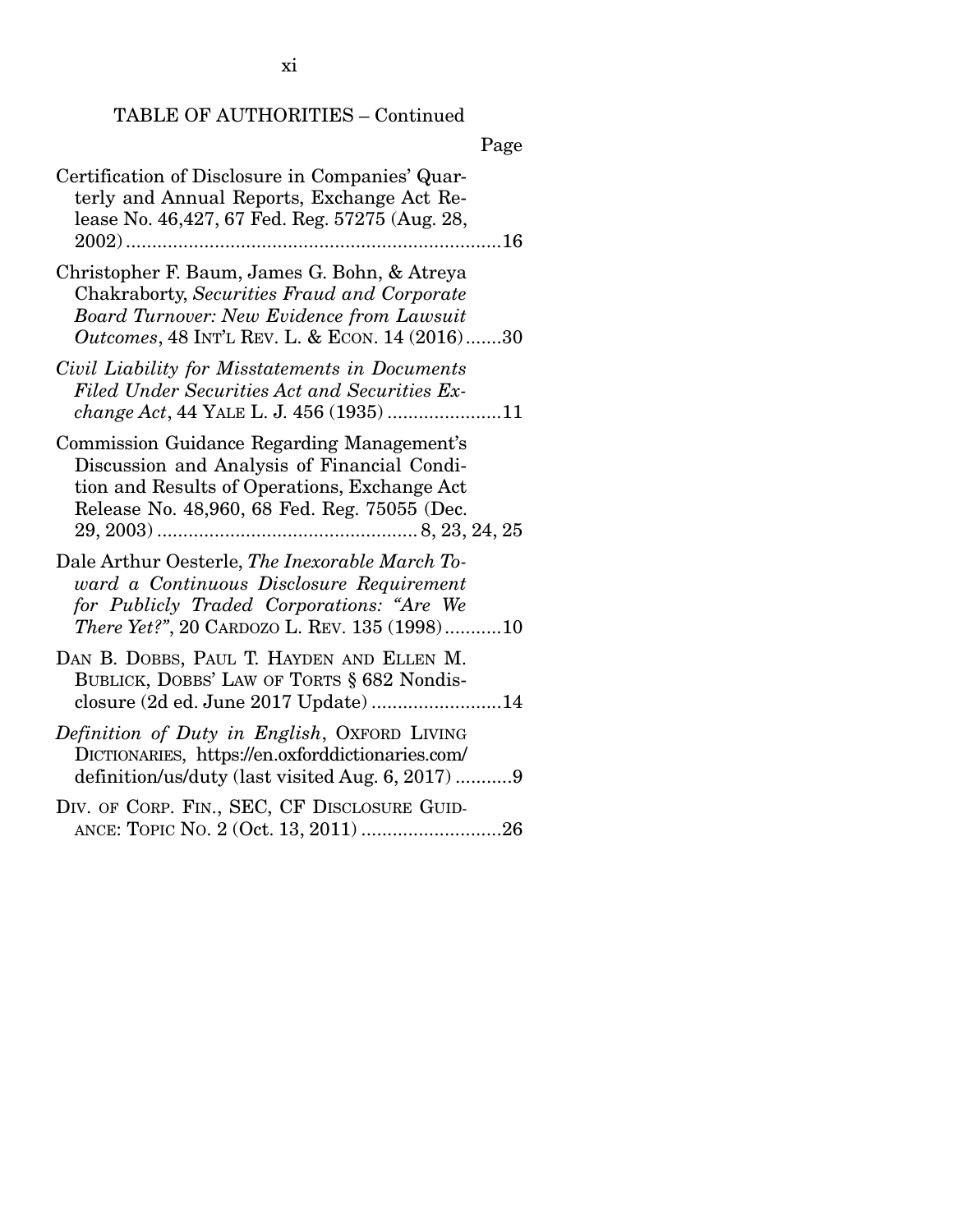xii

# Page

| Donald C. Langevoort & G. Mitu Gulati, The<br>Muddled Duty to Disclose Under Rule 10b-5,                                                     |
|----------------------------------------------------------------------------------------------------------------------------------------------|
| E. Merrick Dodd, Jr., Amending the Securities<br>Act. The American Bar Association Commit-<br>tee's Proposal, 45 YALE L. J. 199 (1935)11     |
| Edmund W. Kitch, The Theory and Practice of<br>Securities Disclosure, 61 BROOK. L. REV. 763                                                  |
| Elisse B. Walter, Comm'r, SEC, Remarks Before<br>WESFACCA: Let the Story Shine Through                                                       |
| G. Mitu Gulati, When Corporate Managers Fear<br>a Good Thing is Coming to an End: The Case<br>of Interim Nondisclosure, 46 UCLA L. REV.      |
| H.R. Rep. No. 1383, 73rd Cong., 2d Sess. 11                                                                                                  |
| Harold M. Williams, Chairman, SEC, Address at<br>the Financial Executives Institute: Current<br>Problems in Financial Reporting and Internal |
| J. ROBERT BROWN, JR., THE REGULATION OF COR-                                                                                                 |
| JAMES D. COX ET AL., SECURITIES REGULATION:<br>CASES AND MATERIALS (8th ed. 2017) 1                                                          |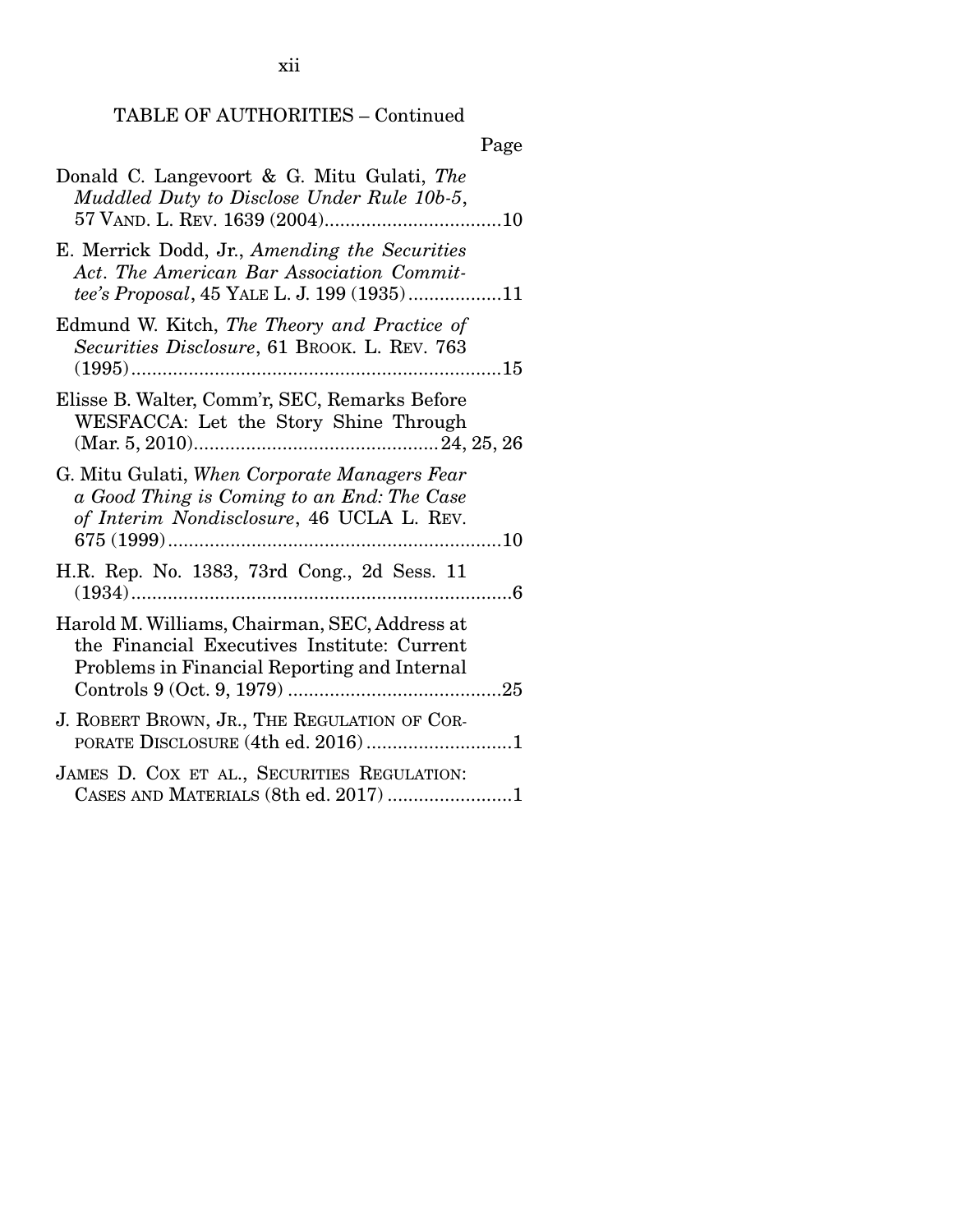xiii

## TABLE OF AUTHORITIES – Continued

Page

| Joan MacLeod Heminway, Personal Facts About<br>Executive Officers: A Proposal for Tailored<br>Disclosures to Encourage Reasonable Investor<br>Behavior, 42 WAKE FOREST L. REV. 749 (2007)2, 10                                                                                                                                           |
|------------------------------------------------------------------------------------------------------------------------------------------------------------------------------------------------------------------------------------------------------------------------------------------------------------------------------------------|
| Joel Seligman, Rethinking Private Securities<br>Litigation, 73 U. CIN. L. REV. 95 (2004)22                                                                                                                                                                                                                                               |
| Joseph A. Grundfest, Damages and Reliance<br>Under Section $10(b)$ of the Exchange Act, 69<br>.28                                                                                                                                                                                                                                        |
| Letter from Dennis M. Kelleher, President &<br>CEO, et al., Healthy Markets, Inc., to Brent J.                                                                                                                                                                                                                                           |
| Letter from Kurt N. Schacht, CFA, Managing<br>Director, Standards and Advoc., CFA Inst.,<br>and James C. Allen, CFA, Head, Cap. Mkts.<br>Pol. – Americas, CFA Inst., to Brent J. Fields,                                                                                                                                                 |
| Linda C. Quinn, Dir., Div. of Corp. Fin., State-<br>ment at The Roundtable on the Integration of<br>the 1933 and 1934 Acts, SEC Historical Soci-<br>ety, William O. Douglas Open Meeting Room,<br>U.S. Securities and Exchange Commission,<br>Washington, D.C. (Mar. 21, 2002) (statement<br>by former director, Division of Corporation |
| Luis Aguilar, Comm'r, SEC, Speech at the Secu-<br>rities Enforcement Forum 2012: Taking a No-<br>Nonsense Approach to Enforcing the Federal                                                                                                                                                                                              |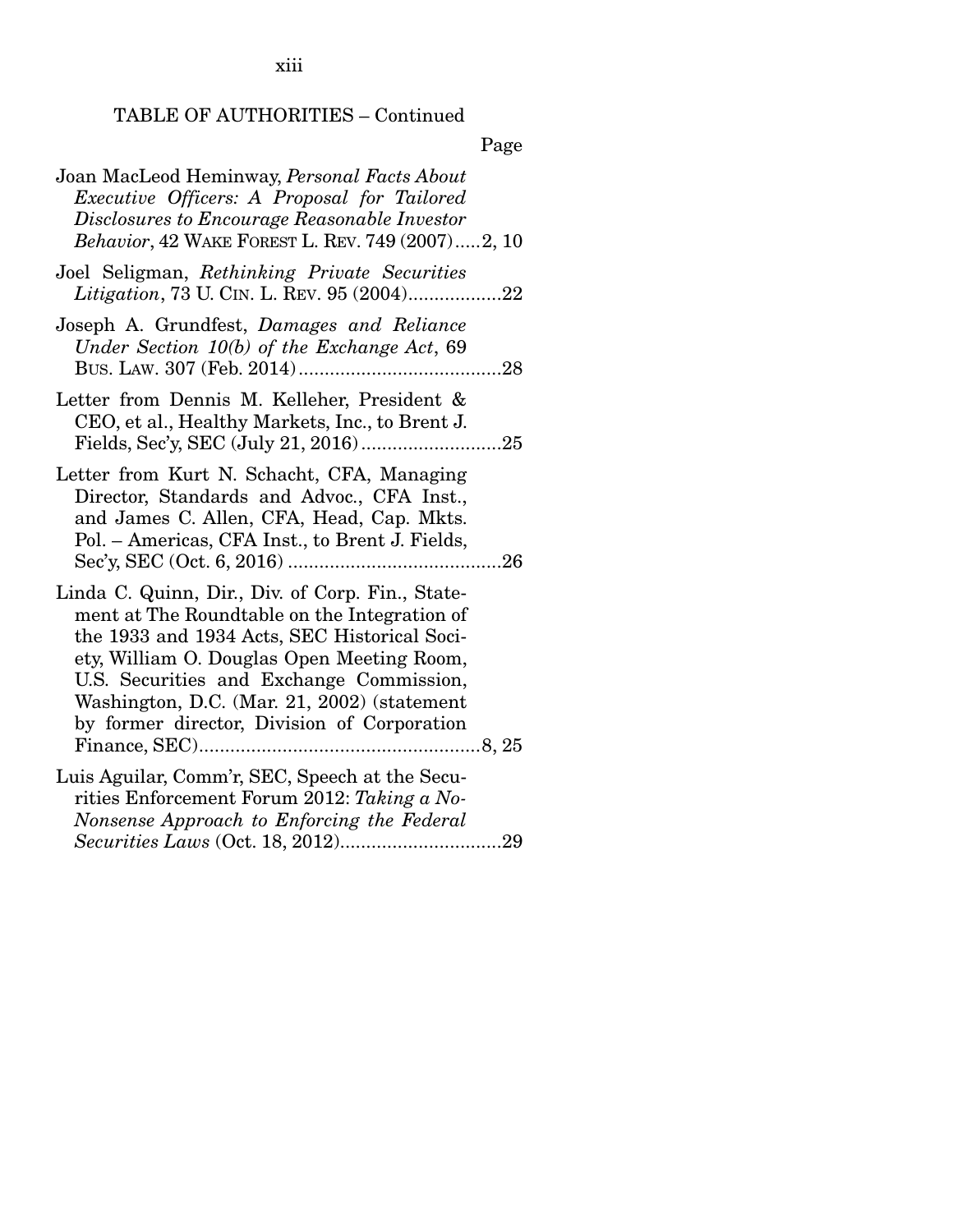xiv

## TABLE OF AUTHORITIES – Continued

|                                                                                                                                                                                         | Page |
|-----------------------------------------------------------------------------------------------------------------------------------------------------------------------------------------|------|
| Lyman P.Q. Johnson, Securities Fraud and the<br>Mirage of Repose, 1992 WIS. L. REV. 607<br>$(1992)$<br>.<br>.                                                                           | . 2  |
| Management's Discussion and Analysis of Fi-<br>nancial Condition and Results of Operations,<br>Exchange Act Release No. 18,120, 23 SEC                                                  |      |
| Management's Discussion and Analysis of Fi-<br>nancial Condition and Results of Operations;<br>Certain Investment Company Disclosures,<br>Exchange Act Release No. 26,831, 54 Fed. Reg. |      |
| Martin Bengtzen, Private Investor Meetings in<br>Public Firms: The Case for Increasing Trans-<br>parency, 22 FORDHAM J. CORP. & FIN. L. 33                                              |      |
| Mary Jo White, Chair, SEC, Speech at the<br>IOSCO 39th Annual Conference: The Chal-<br>lenge of Coverage, Accountability and Deter-<br>rence in Global Enforcement (Oct. 1, 2014)31     |      |
| Michael D. Guttentag, Patching a Hole in the<br>JOBS Act: How and Why to Rewrite the Rules<br>that Require Firms to Make Periodic Public                                                |      |
| Note, Ross MacDonald, Setting Examples, Not<br>Settling: Toward a New SEC Enforcement<br>Paradigm, 91 TEX. L. REV. 419 (2012)30                                                         |      |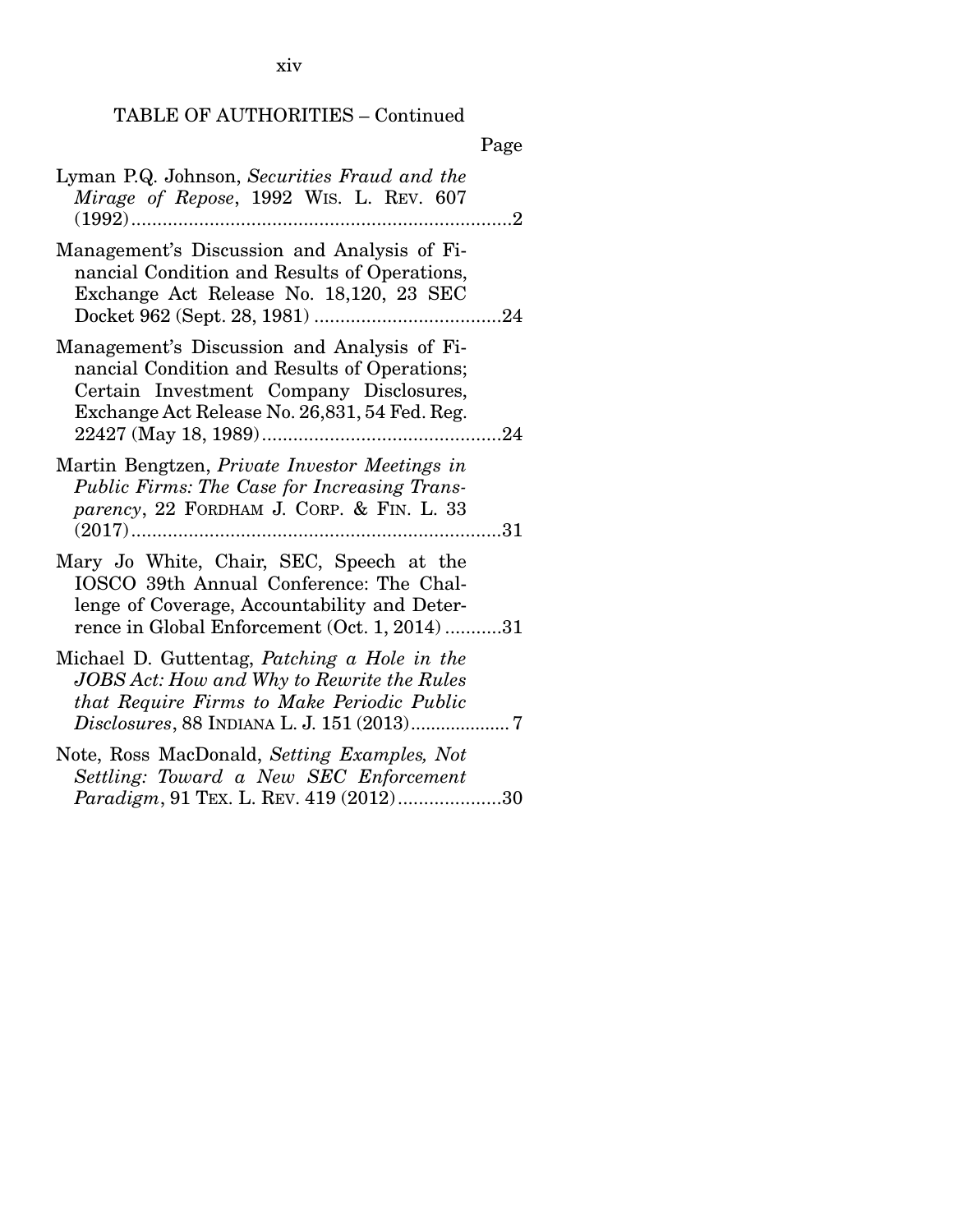xv

| L<br>× |
|--------|
|--------|

| Regulation of Takeovers and Security Holder<br>Communications, Exchange Act Release No.<br>40,633, 63 Fed. Reg. 67331 (Dec. 4, 1998)11                                                                                                  |
|-----------------------------------------------------------------------------------------------------------------------------------------------------------------------------------------------------------------------------------------|
| RESTATEMENT (SECOND) OF TORTS § 550 (Am.                                                                                                                                                                                                |
| RESTATEMENT (SECOND) OF TORTS § 551 (Am.                                                                                                                                                                                                |
| RESTATEMENT (SECOND) OF TORTS § 551 cmt. k                                                                                                                                                                                              |
| Robert M. Washburn, Residential Real Estate<br>Condition Disclosure Legislation, 44 DEPAUL                                                                                                                                              |
| Sample Letter from the Senior Assistant Chief<br>Accountant, Division of Corporation Finance,<br>Sent to Public Companies on MD&A Disclo-<br>sure Regarding the Application of SFAS 157<br>(Fair Value Measurements), Sept. 16, 2008 26 |
| Sample Letter from the Senior Assistant Chief<br>Accountant, Division of Corporation Finance,<br>Sent to Public Companies on MD&A Disclo-<br>sure Regarding the Application of SFAS 157<br>(Fair Value Measurements), March 27, 200827  |
| Selective Disclosure and Insider Trading, Ex-<br>change Act Release No. 42,259, 64 Fed. Reg.                                                                                                                                            |
| Selective Disclosure and Insider Trading, Ex-<br>change Act Release No. 43,154, 65 Fed. Reg.                                                                                                                                            |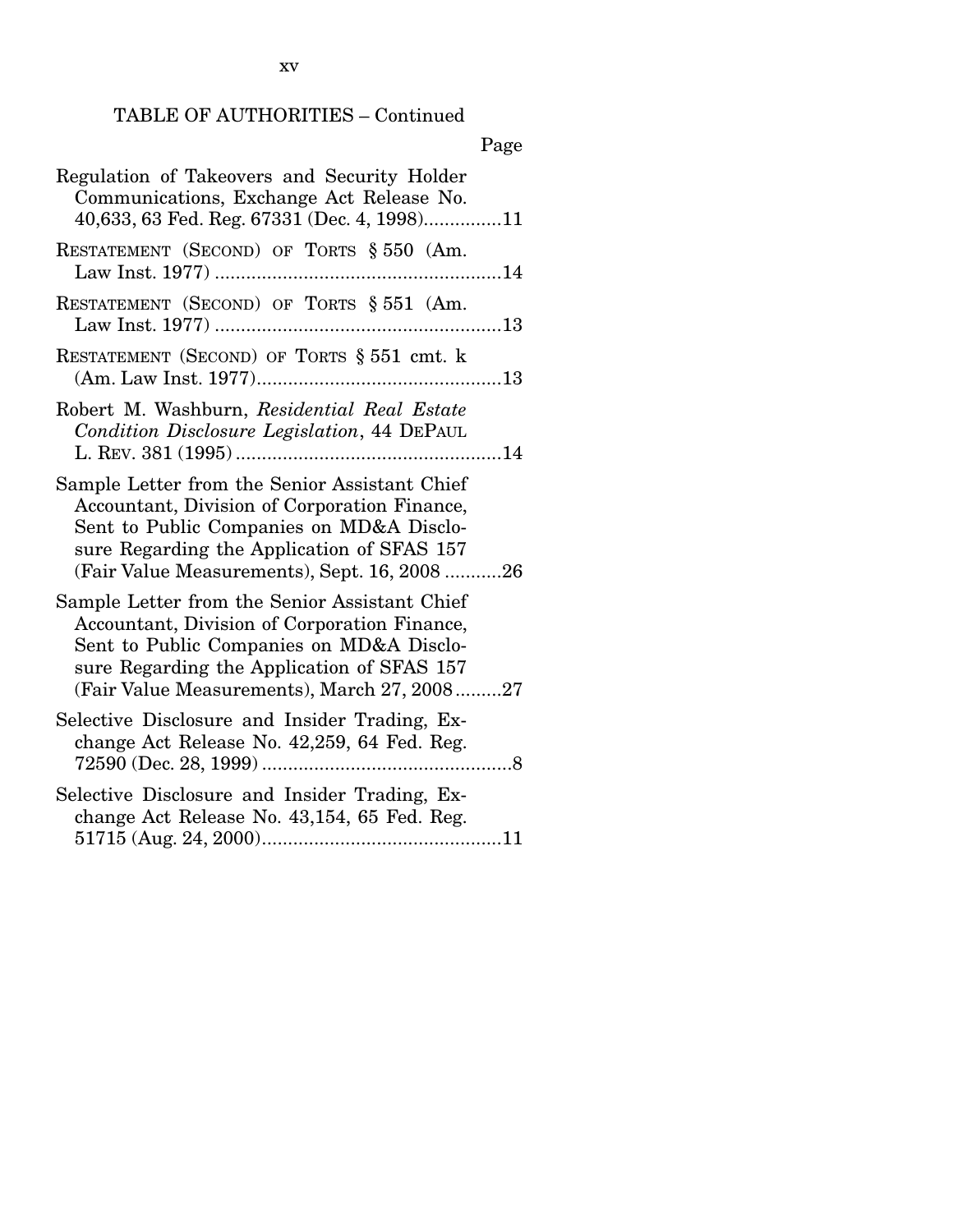xvi

## TABLE OF AUTHORITIES – Continued

Page

| Stefan Boettrich & Svetlana Starykh, Recent<br>Trends in Securities Class Action Litigation:<br>2016 Full-Year Review, NERA (Jan. 2017) 19, 20                                                                                                                                     |
|------------------------------------------------------------------------------------------------------------------------------------------------------------------------------------------------------------------------------------------------------------------------------------|
| Stephen V. Brown & Jennifer Wu Tucker, Large-<br>Sample Evidence on Firms' Year-over-Year<br>MD&A Modifications, 49 J. ACCT. RES. 309<br>.                                                                                                                                         |
| Tatyana Shumsky, Corporate Judgment Call:<br>When to Disclose You've Been Hacked, WALL                                                                                                                                                                                             |
| THOMAS J. DOUGHERTY, THE DIRECTOR'S HAND-                                                                                                                                                                                                                                          |
| W. PAGE KEETON, ET AL., PROSSER AND KEETON ON<br>THE LAW OF TORTS 738 (Page Keeton ed., 5th                                                                                                                                                                                        |
| Wendy Gerwick Couture, A Glass-Half-Empty<br>Approach to Securities Regulation, 76 MD. L.                                                                                                                                                                                          |
| William O. Douglas & George E. Bates, The Fed-<br>eral Securities Act of 1933, 43 YALE L. J. 171                                                                                                                                                                                   |
| William R. Rohrlich II, Disclosure Implications<br>of Recent Developments in SEC Compliance,<br>in SEC COMPLIANCE BEST PRACTICES, 2015 ED.:<br>LEADING LAWYERS ON UNDERSTANDING NEW REG-<br>ULATIONS AND DEVELOPING COMPLIANCE STRAT-<br>EGIES (INSIDE THE MINDS), 2015 WL 5565388 |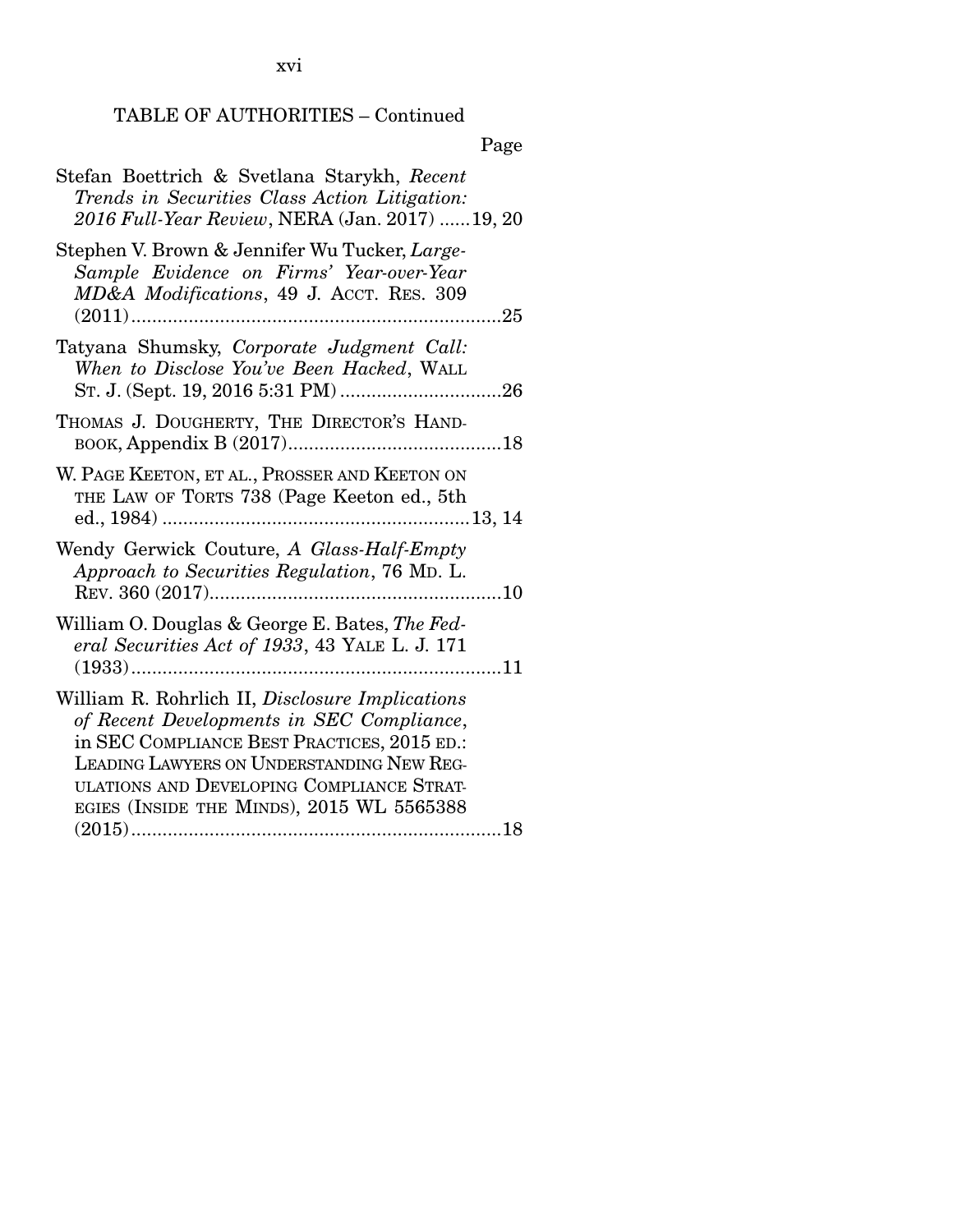#### INTEREST OF *AMICI CURIAE*<sup>1</sup>

 *Amici* are scholars at law and business schools in the United States and Canada whose research and teaching focus on federal securities regulation and the governance of public corporations.2 The authors appearing as counsel on this brief have together submitted to this Court briefs on prior occasions as *amici* in cases arising under the federal securities laws on behalf of law and business faculty.3 All four authors have written about the effect of Section 10(b) on the disclosure requirements adopted by the Securities and Exchange Commission.4

<sup>&</sup>lt;sup>1</sup> This brief was not authored, in whole or in part, by counsel for either party, and no person other than *amici* and their academic institutions contributed monetarily to the preparation or submission of this brief. None of the schools that employ *amici* are a signatory to this brief, and the views expressed here are not affiliated with those institutions. This *amicus* brief is filed pursuant to the blanket consent executed by both parties and filed with this Court (by Respondents and Petitioner on June 20, 2017).

<sup>2</sup> A list of *amici* is attached as an appendix.

<sup>&</sup>lt;sup>3</sup> The authors on this brief have appeared as counsel in some or all of the following briefs filed as *amicus* on behalf of law and business faculty. *See* Brief for Faculty at Law and Business Schools as Amici Curiae Supporting Respondents, *Merck & Co. v. Reynolds*, 559 U.S. 633 (2009) (No. 08-905); Brief for Professors at Law and Business Schools as Amicus Curiae Supporting Respondents, *Matrixx Initiatives, Inc. v. Siracusano*, 563 U.S. 27 (2010) (No. 09-1156); Brief for Professors at Law and Business Schools as Amici Curiae Supporting Respondents, *Omnicare Inc. v. Laborers District Council Construction Industry Pension Fund, et al*., \_\_\_ U.S. \_\_\_, 135 S. Ct. 1318 (2015).

<sup>4</sup> J. ROBERT BROWN, JR., THE REGULATION OF CORPORATE DIS-CLOSURE (4th ed. 2016) (chapters on duty to disclose, materiality, MD&A); JAMES D. COX ET AL., SECURITIES REGULATION: CASES AND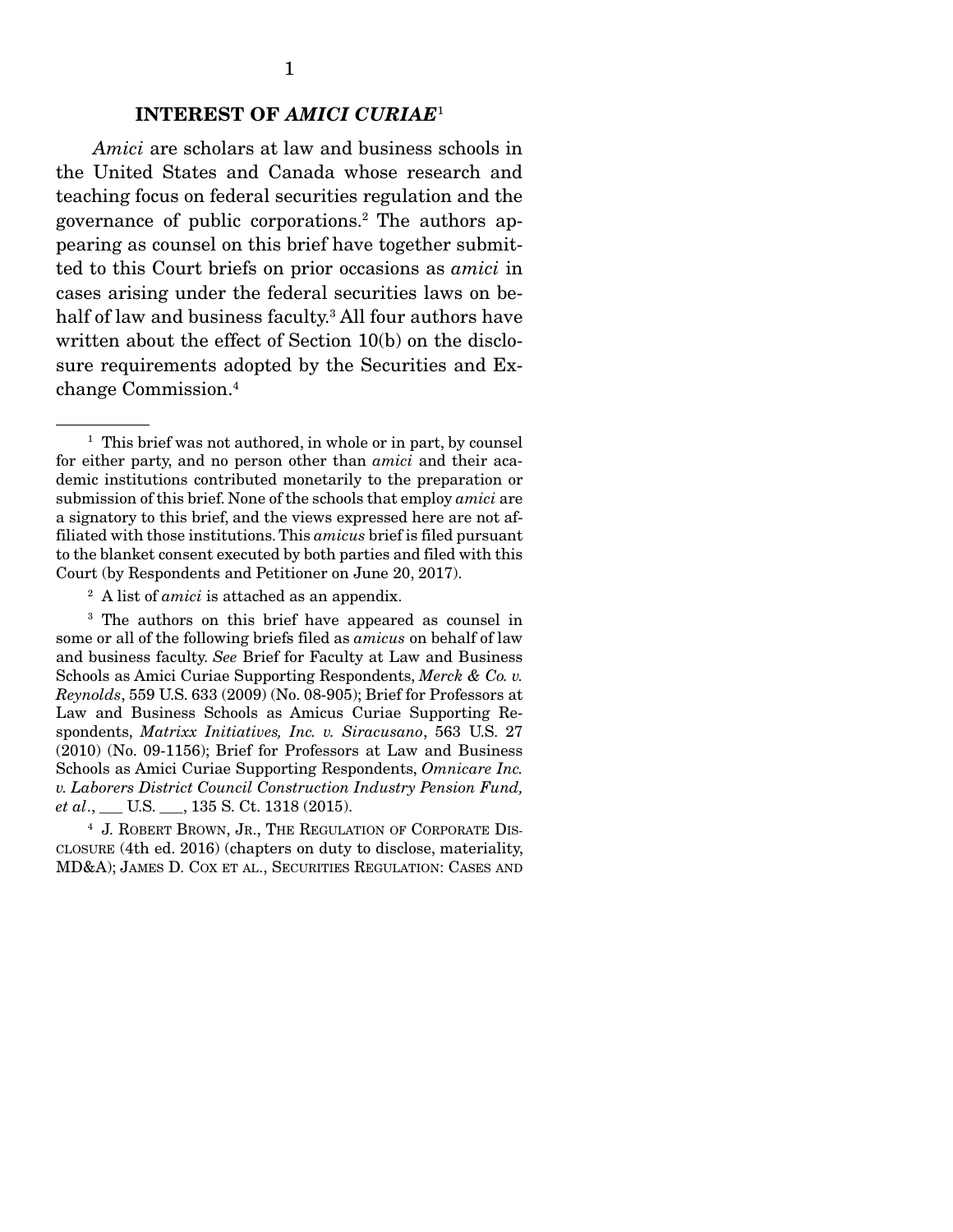*Amici* have a common interest in ensuring a proper interpretation of the statutory framework put in place by Congress. While all participating *amici* may not agree with every statement in the brief, all *amici* agree that Item 303 of Regulation S-K creates a duty to disclose for purposes of Rule 10b-5(b). As far as the authors of this brief are aware, *amici* have no financial stake in the outcome of this litigation.

# --------------------------------- ---------------------------------

#### SUMMARY OF ARGUMENT

 This case addresses a narrow and, until now, largely uncontroversial issue; whether the omission of information required to be disclosed in a periodic report filed with the Securities and Exchange Commission ("SEC" or "Commission") gives rise to a duty to disclose under Section 10(b) and Rule 10b-5(b) under the Securities Exchange Act of 1934 ("Exchange Act").<sup>5</sup>

MATERIALS (8th ed. 2017); Joan MacLeod Heminway, *Personal Facts About Executive Officers: A Proposal for Tailored Disclosures to Encourage Reasonable Investor Behavior*, 42 WAKE FOREST L. REV. 749, 754-59 (2007) (describing the application of various disclosure rules under the federal securities laws relating to private facts about public company executives); Lyman P.Q. Johnson, *Securities Fraud and the Mirage of Repose*, 1992 WIS. L. REV. 607 (1992).

<sup>&</sup>lt;sup>5</sup> We note that a duty to disclose is an element of a fraud claim under subsection (b) of Rule 10b-5. 17 C.F.R. § 240.10b-5(b) (2017). Subsection (a), however, permits actions for a "device, scheme, or artifice to defraud" and subsection (c) for "any act, practice, or course of business which operates or would operate as a fraud or deceit upon any person. . . . .  $\frac{8}{9}$  240.10b-5(a); § 240.10b-5(c). The Rule encompasses "conduct." *See Stoneridge Inv. Partners LLC v.*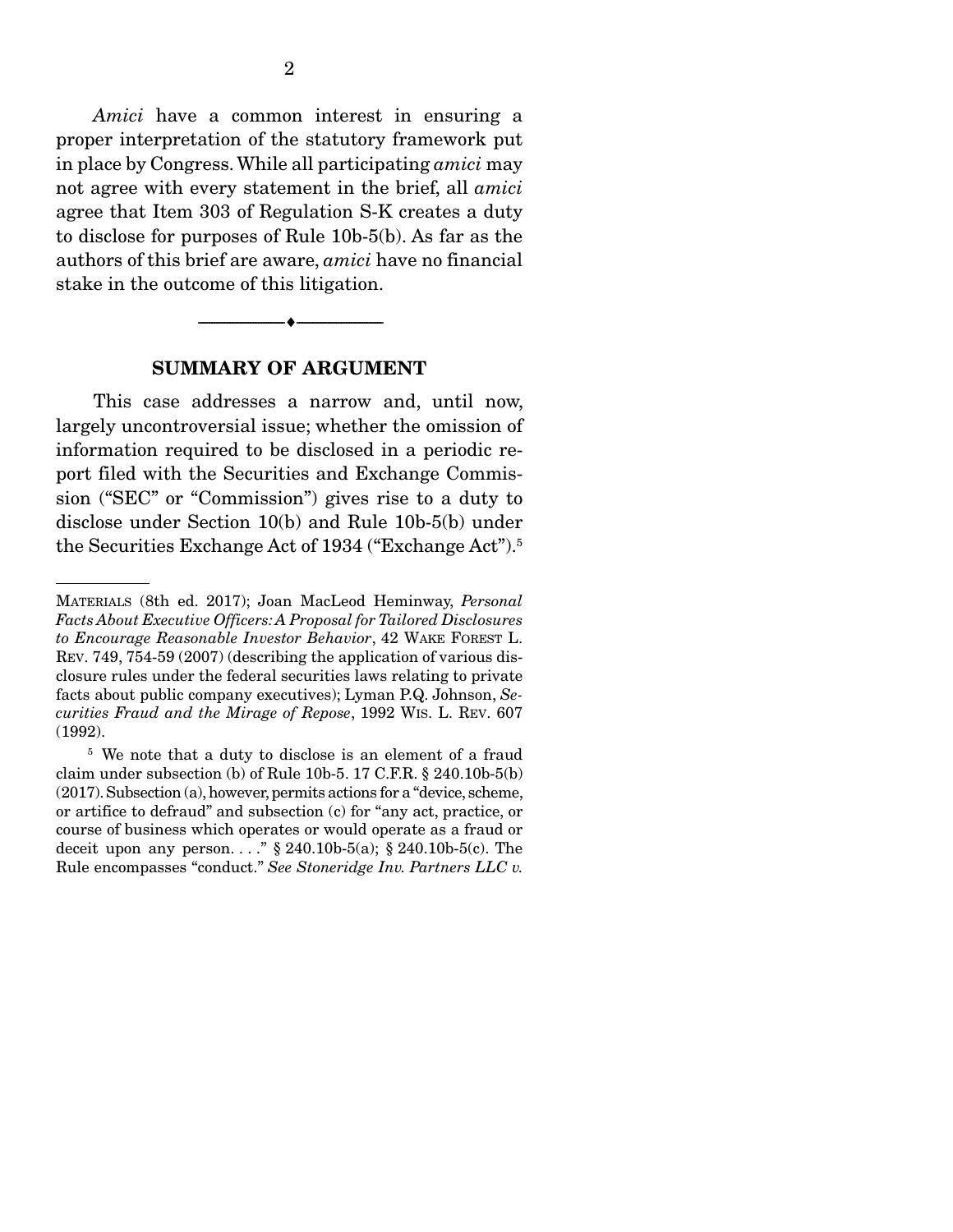The court below answered this in the affirmative and we agree. The decision is consistent with the plain meaning of the rule, the longstanding position of the Commission, and the common law and is important to maintain adequate compliance with the mandatory disclosure requirements embodied in the system of periodic reporting.

 This Court's affirmation of a duty to disclose will have little effect on existing practice. Under the current state of the law, investors can and do bring fraud claims for nondisclosure of required information by public companies. Only one circuit has foreclosed these claims and only for disclosure required under Rule 10b-5(b). Even in that circuit, however, investors can continue to bring such claims under Section 11 and  $12(a)(2)$  of the Securities Act of 1933 ("1933 Act"). Moreover, issuers are aware, and regularly counseled, that Item 303 of Regulation S-K ("Item 303") creates a duty to disclose. 17 C.F.R. § 229.303. Thus, affirming the existence of such a duty to disclose will not significantly alter existing practices nor create a new avenue for litigants that will lead to "massive liability" or

*Scientific-Atlanta, Inc.*, 552 U.S. 148, 158 (2008) ("Conduct itself can be deceptive. . . ."). The deliberate decision to withhold information required in a periodic report could constitute conduct actionable under subsection (a) and (c) even absent the existence of a duty to disclose for purposes of subsection (b). *See S.E.C. v. Monterosso*, 756 F.3d 1236, 1334 (11th Cir. 2014) (Section 17(a)(1) or (3) of the 1933 Act and Rule 10b-5(a)  $\&$  (c) applied to persons who engaged in "deceptive acts as part of a scheme to generate fictitious revenue"); *see also Bienewski Ltd. P'ship v. Tising*, 63 F.R.D. 360, 365 (E.D. Wis. 1974) (noting that "even silence or omission can be a sufficient contribution to a scheme to defraud").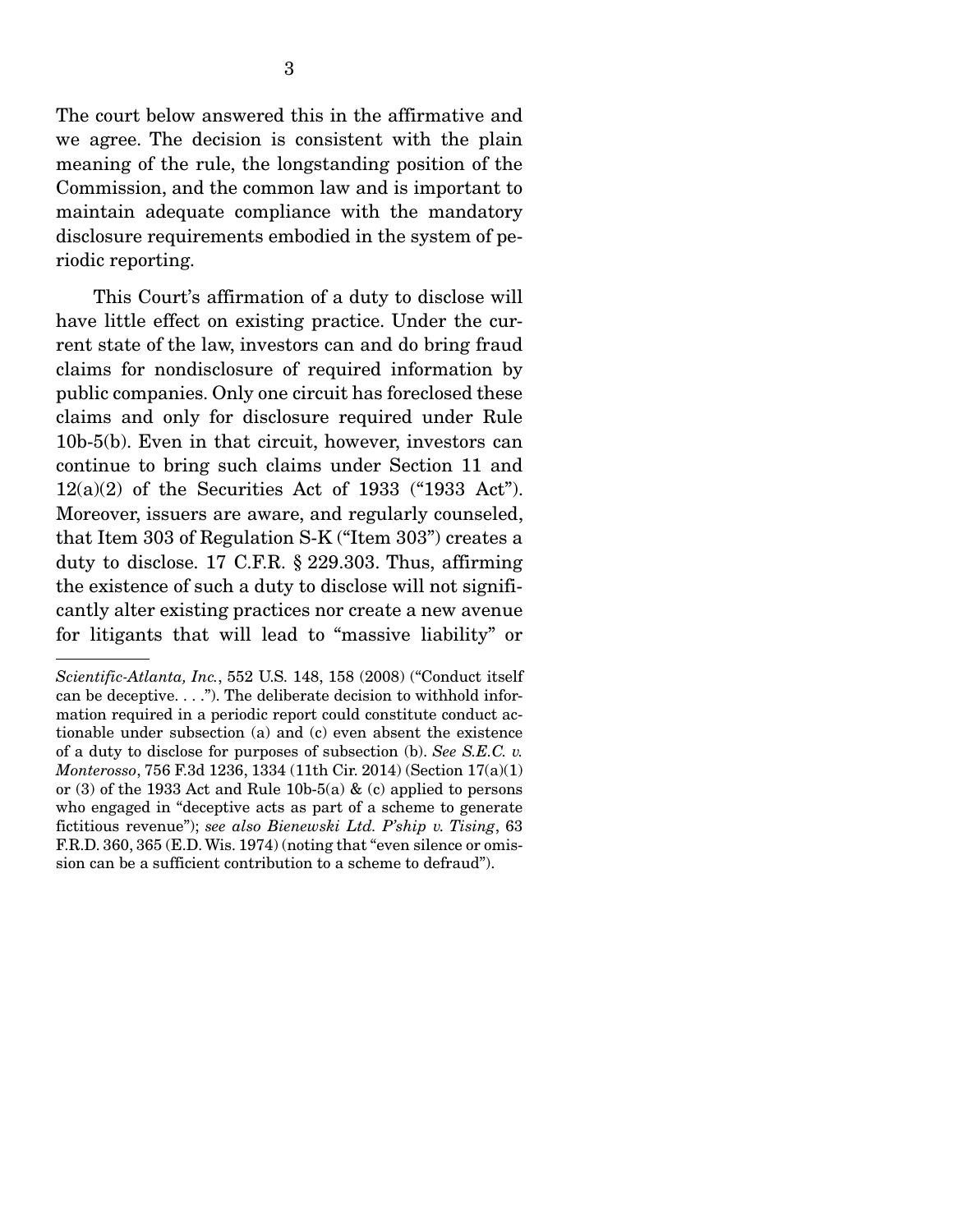widespread enforcement of "technical reporting violations."

 At the same time, the failure to find a duty to disclose in these circumstances will hinder enforcement of the system of mandatory reporting applicable to public companies and weaken compliance. Inadequate compliance can already be seen with respect to the disclosure required in management's discussion and analysis of financial condition and results of operations ("MD&A") under Item 303, the provision at issue in this case. MD&A disclosure remains inadequate. One SEC official characterized the level of information as "too much elevator music" and not enough "useful analysis." This lament has persisted despite the presence of private actions by investors and the application of substantial effort and deployment of significant resources by the Commission. Any reduction in the existing level of, or the tools available for, enforcement, whether public or private, will make efforts to ensure adequate compliance with Item 303 even more difficult.

 Reversal of the lower court will reduce incentives to comply with the requirements mandated by the system of periodic reporting. Enforcement under Section 10(b) and Rule 10b-5(b) by investors in the case of nondisclosure will effectively be eliminated. The interpretation will likewise reduce the tools available to the Commission to ensure compliance with the system of periodic reporting. In an environment of diminished enforcement, reporting companies could perceive their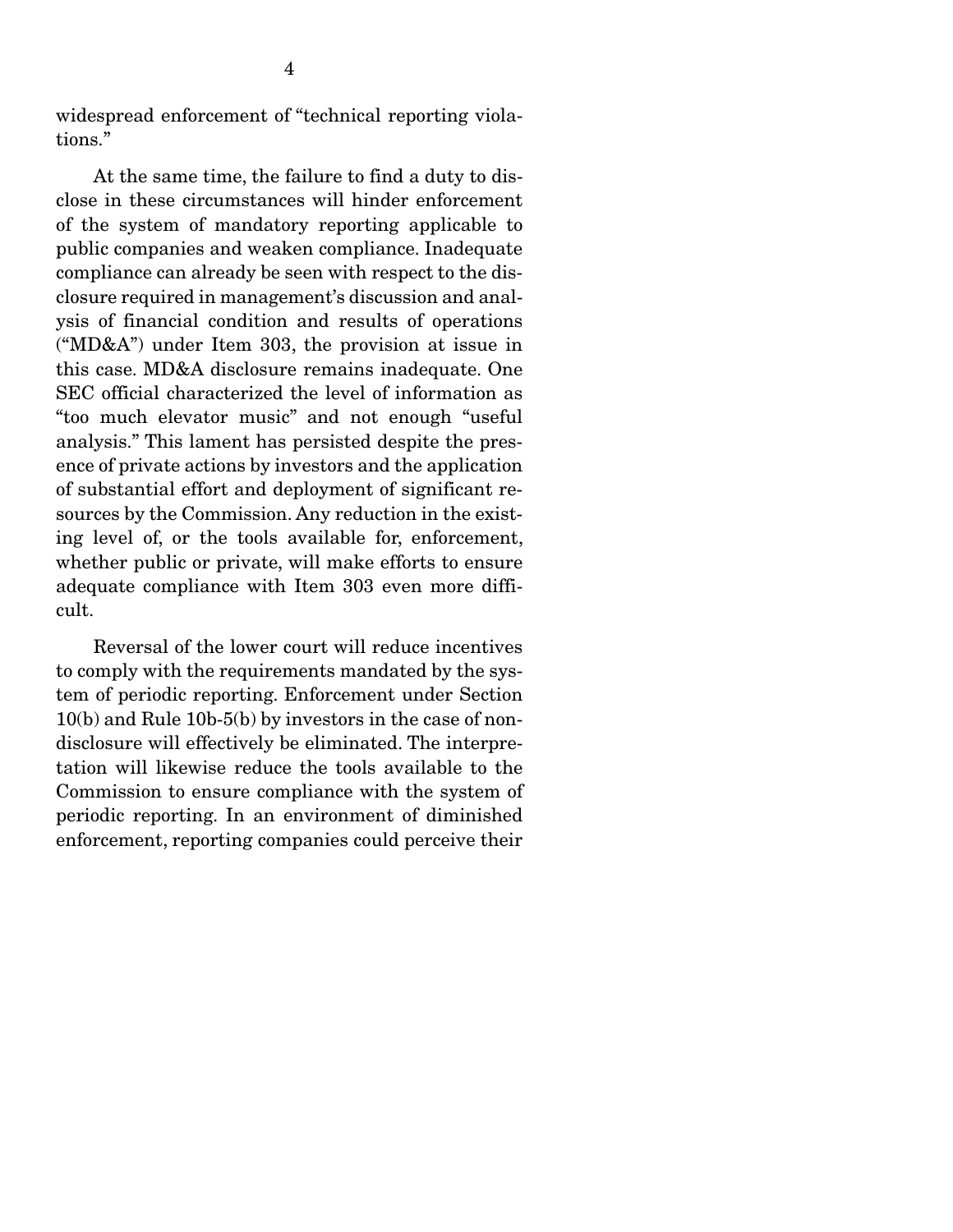disclosure obligations less as a mandate than as a series of options. Required disclosure would more often become a matter of strategy, with issuers weighing the obligation to disclose against the likelihood of detection and the reduced risk of enforcement.

 Under the approach, investors would not make investment decisions on the basis of "true and accurate corporate reporting. . . ." They would operate under the "predictable inference" that reports included the disclosure mandated by the rules and regulations of the SEC. Particularly where officers certified the accuracy and completeness of the information provided in the reports, investors would have an explicit basis for the assumption. They would therefore believe that omitted transactions, uncertainties, and trends otherwise required to be disclosed had not occurred or did not exist. Trust in the integrity of the public disclosure system would decline.

 In this case, investors have alleged that Petitioner omitted to disclose a material uncertainty that, at the time disclosure decisions were being made, was "known" to management and that management understood would be "reasonably" expected to have a material impact on Petitioner. The record contains officer certifications providing that the annual report on Form 10- K filed by the Petitioner and at issue in this case, among other things, complied with the requirements of Section 13(a) of the Exchange Act. The lower court correctly recognized that the mandatory disclosure requirements contained in Item 303 gave rise to a duty to disclose and that the omission of material trends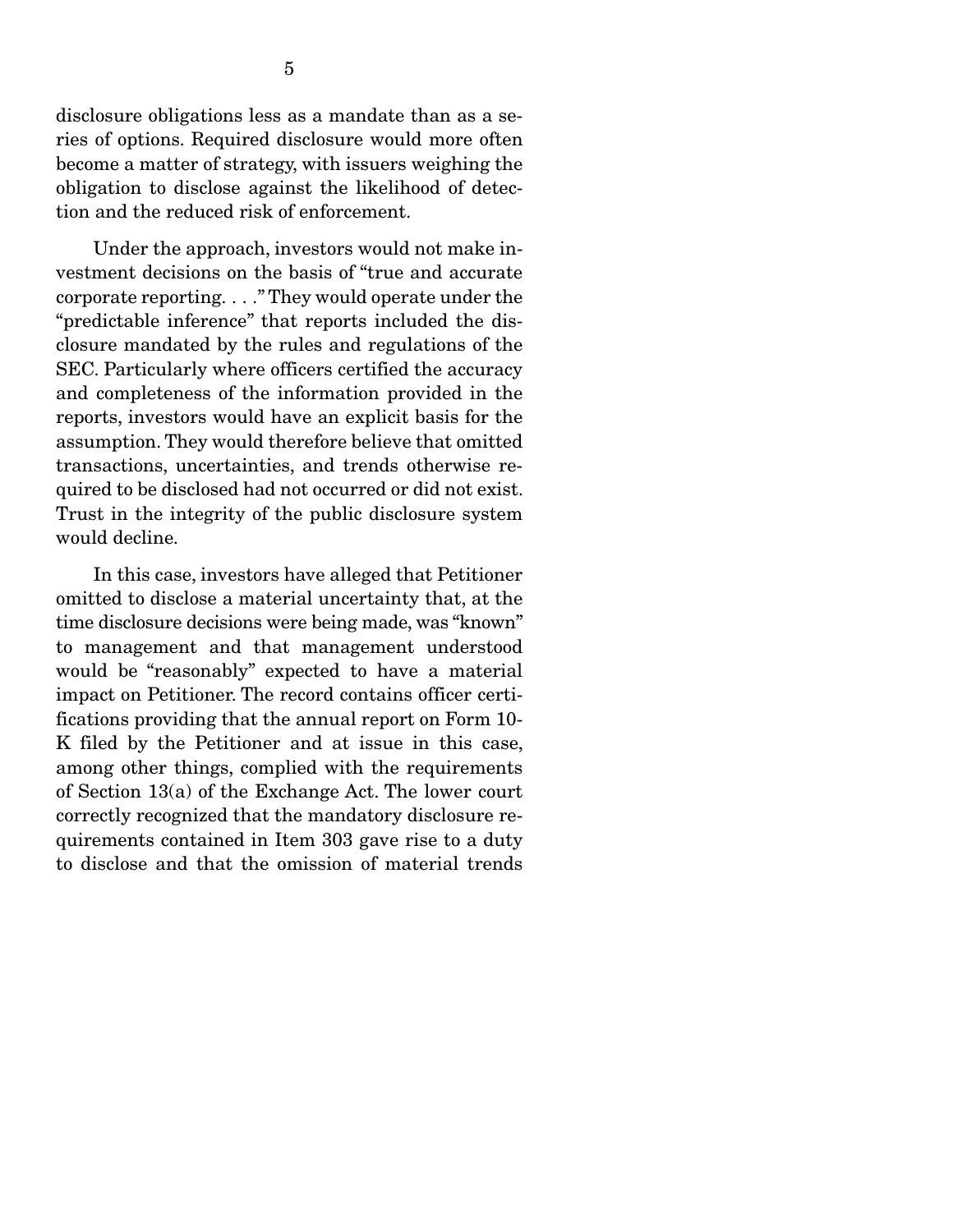and uncertainties could mislead investors. The decision below should be affirmed.

#### ARGUMENT

--------------------------------- ---------------------------------

 Section 13(a) of the Exchange Act assigned to the Commission the authority to put in place the system of reporting by public companies in order to facilitate trading in the secondary markets. 15 U.S.C. § 78m(a). In constructing an appropriate disclosure regime, investors were to be given "an intelligent basis for forming [their] judgment as to the value of the securities" purchased or sold in the markets. In a system premised upon full disclosure, "true and accurate corporate reporting" had "vital importance. . . ." H.R. Rep. No. 1383, 73rd Cong., 2d Sess. 11 (1934).

 Under the existing reporting regime, public companies with a class of securities registered with the SEC must file periodic reports, including annual reports on Form 10-K, quarterly reports on Form 10-Q, and current reports on Form 8-K. Although each form contains a separate set of disclosure obligations, they most commonly reference the requirements embodied in Regulation S-K, a master set of instructions for periodic reports, registration statements, and schedules required to be filed under the federal securities laws. 17 C.F.R. § 229.10, et seq. *See also* Adoption of Integrated Disclosure System, Exchange Act Release No. 18,524, 47 Fed. Reg. 11380, \* 1 (Mar. 3, 1982) (Regulation S-K is a "repository for the uniform disclosure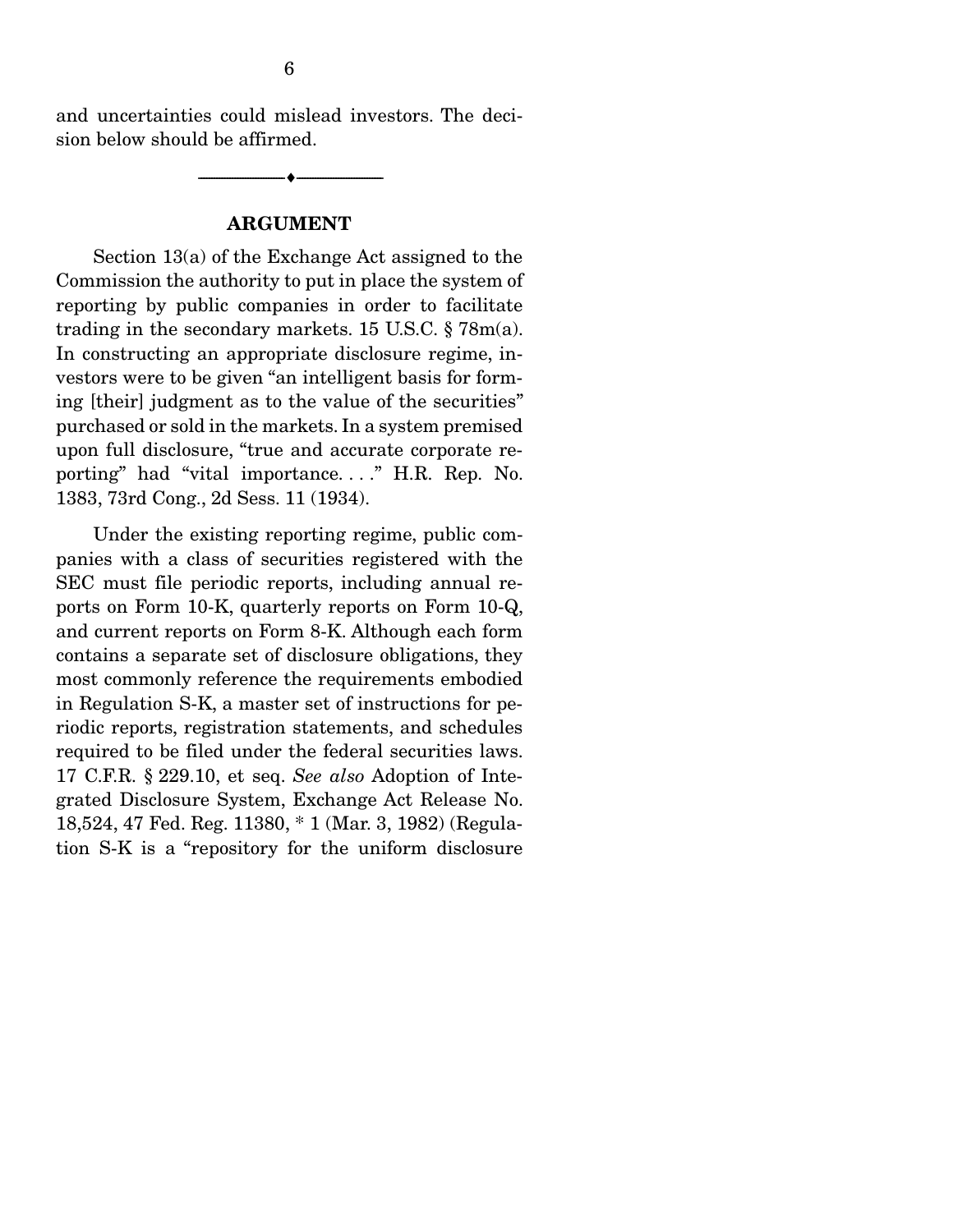requirements of documents filed with the Commission"). Regulation S-K is a primary touchstone of the integrated disclosure system created more than three decades ago under the federal securities laws. *See* Michael D. Guttentag, *Patching a Hole in the JOBS Act: How and Why to Rewrite the Rules that Require Firms to Make Periodic Public Disclosures*, 88 INDIANA L. J. 151, 178-90 (2013) (summarizing evidence that the SEC mandatory disclosure regime is value-enhancing).

 A critical part of that regulatory architecture, MD&A appears in both annual and quarterly reports. Under Item 303, MD&A must include a discussion of liquidity, capital resources, and results of operations. 17 C.F.R. § 229.303. In 2002, Congress mandated additional disclosure in the MD&A, including a discussion of off-balance sheet arrangements and certain contractual obligations. *See* Sarbanes-Oxley Act of 2002 § 401 (adding 15 U.S.C. § 78m(j)). *See also* 17 C.F.R.  $\S 229.303(a)(2)(ii)$  & (a)(4). For the most part, MD&A disclosure applies to information deemed material. Item 303, however, also requires the disclosure of *known* trends or uncertainties "reasonably likely" to have certain effects or that management "reasonably expects" to have a material impact on specified items. *See*, *e.g.*, *id.* at § 229.303(a)(1), (a)(3)(ii) & (a)(4)(i)(D).

 Providing insight into both historical and future financial performance, MD&A has been described as the "keystone" to the integrated disclosure system and "[o]ne of the most important elements necessary to an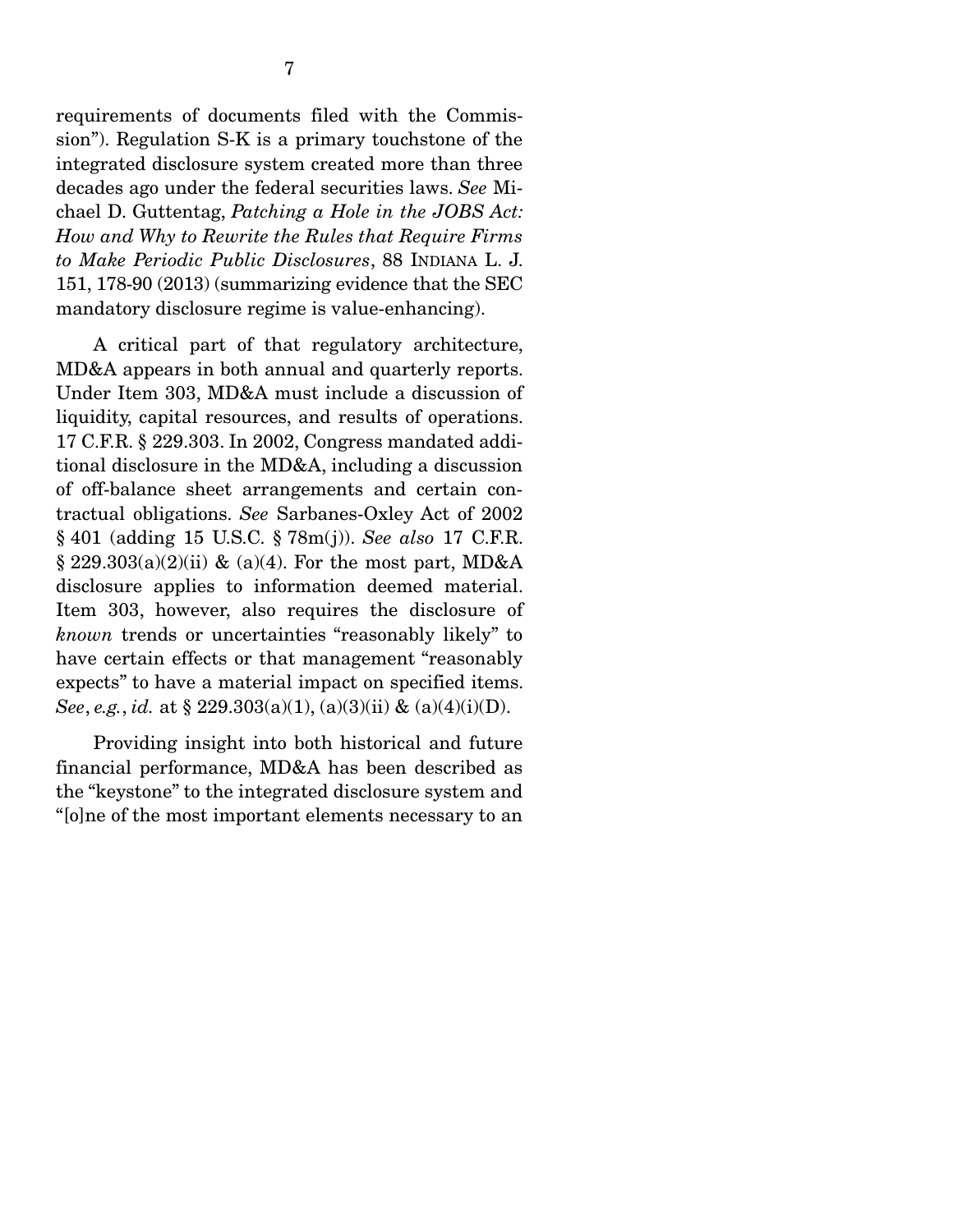understanding of a company's performance. . . ."6 Commission Guidance Regarding Management's Discussion and Analysis of Financial Condition and Results of Operations, Exchange Act Release No. 48,960, 68 Fed. Reg. 75055, \* 10 (Dec. 29, 2003).

#### A. The Requirement that Companies Provide Disclosure under the Periodic Reporting Process Creates a Duty to Disclose Under the Antifraud Provisions

 The antifraud provisions under the federal securities laws do not impose a general duty to disclose all material information. As a result, "issuers retain some control over the precise timing of many important corporate disclosures." Selective Disclosure and Insider Trading, Exchange Act Release No. 42,259, 64 Fed. Reg. 72590, \* 3 (Dec. 28, 1999).

 The discretion with regard to the "precise timing" of the disclosure of "important corporate" matters ceases, however, when issuers have a duty to disclose. In those circumstances, silence is no longer permitted. As this Court held in *Omnicare, Inc. v. Laborers Dist.* 

<sup>6</sup> Linda C. Quinn, Dir., Div. of Corp. Fin., Statement at The Roundtable on the Integration of the 1933 and 1934 Acts, SEC Historical Society, William O. Douglas Open Meeting Room, U.S. Securities and Exchange Commission, Washington, D.C., at 96 (Mar. 21, 2002) (statement by former director, Division of Corporation Finance, SEC); *see also Accounting and Investor Protection Issues Raised by Enron and Other Public Companies*: Before the United States Senate Committee on Banking, Housing, and Urban Affairs, 107th Congress (2002) (Written testimony of Harvey L. Pitt, Chairman, SEC) (Mar. 21, 2002).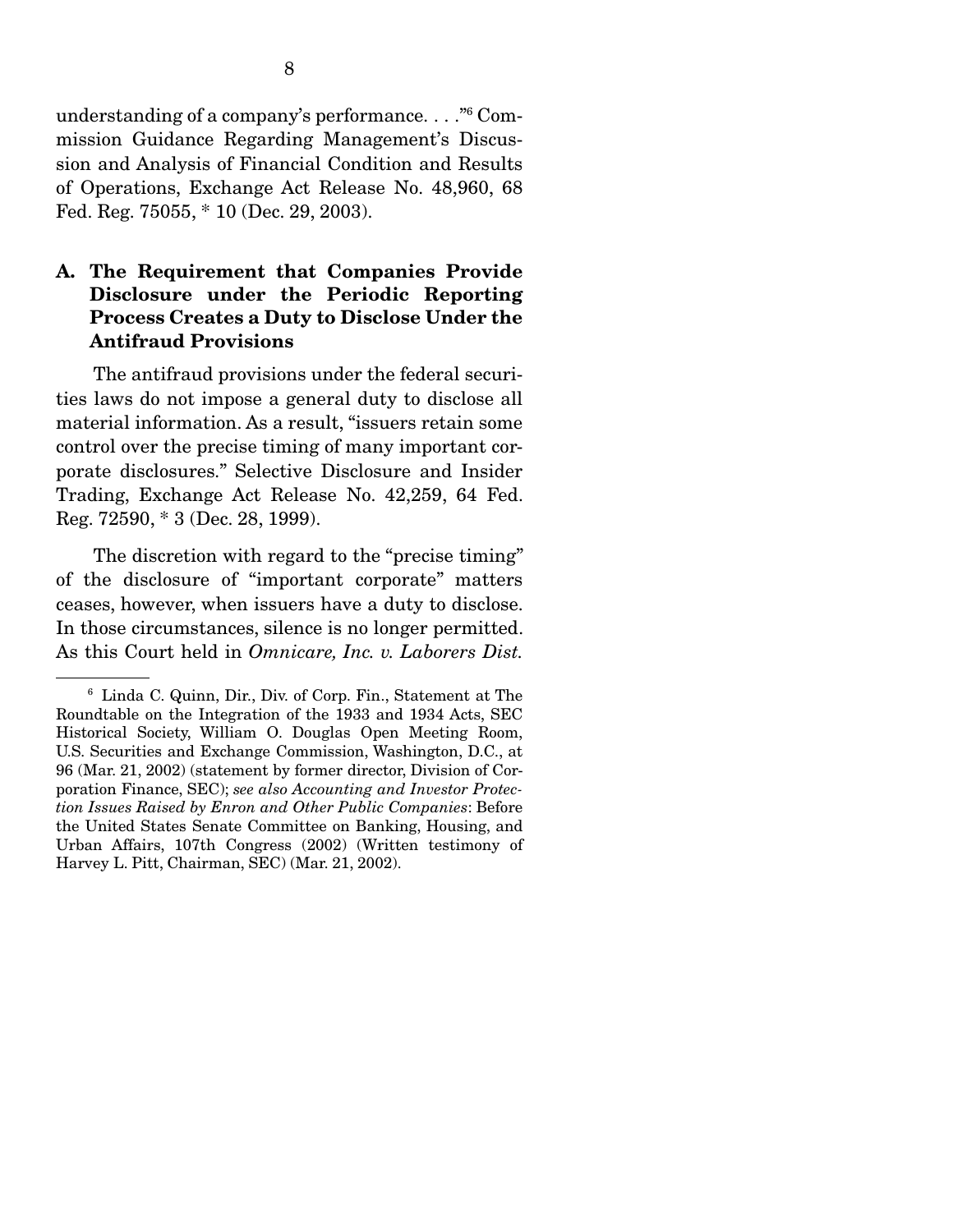*Council Constr. Indus. Pension Fd.*, \_\_\_ U.S. \_\_\_, 135 S. Ct. 1318, 1331 (2015), such a duty exists where disclosure is necessary to avoid "half-truths." The mandatory disclosure requirements imposed by the Commission on reporting companies also create a legal obligation to speak. These rules and regulations dictate the content of relevant reports and the timing of disclosure, eliminating the right to remain silent.

 The imposition of a "legal obligation" to speak, therefore, creates a duty under the "commonly accepted meaning" of that term. *See Ernst & Ernst v. Hochfelder*, 425 U.S. 185, 199 (1976); *see also Definition of Duty in English*, OXFORD LIVING DICTIONARIES (definition of "duty" includes "[a] moral or legal obligation; a responsibility").<sup>7</sup> This established understanding of the duty to disclose has long been recognized by

<sup>7</sup> https://en.oxforddictionaries.com/definition/us/duty (last visited Aug. 6, 2017).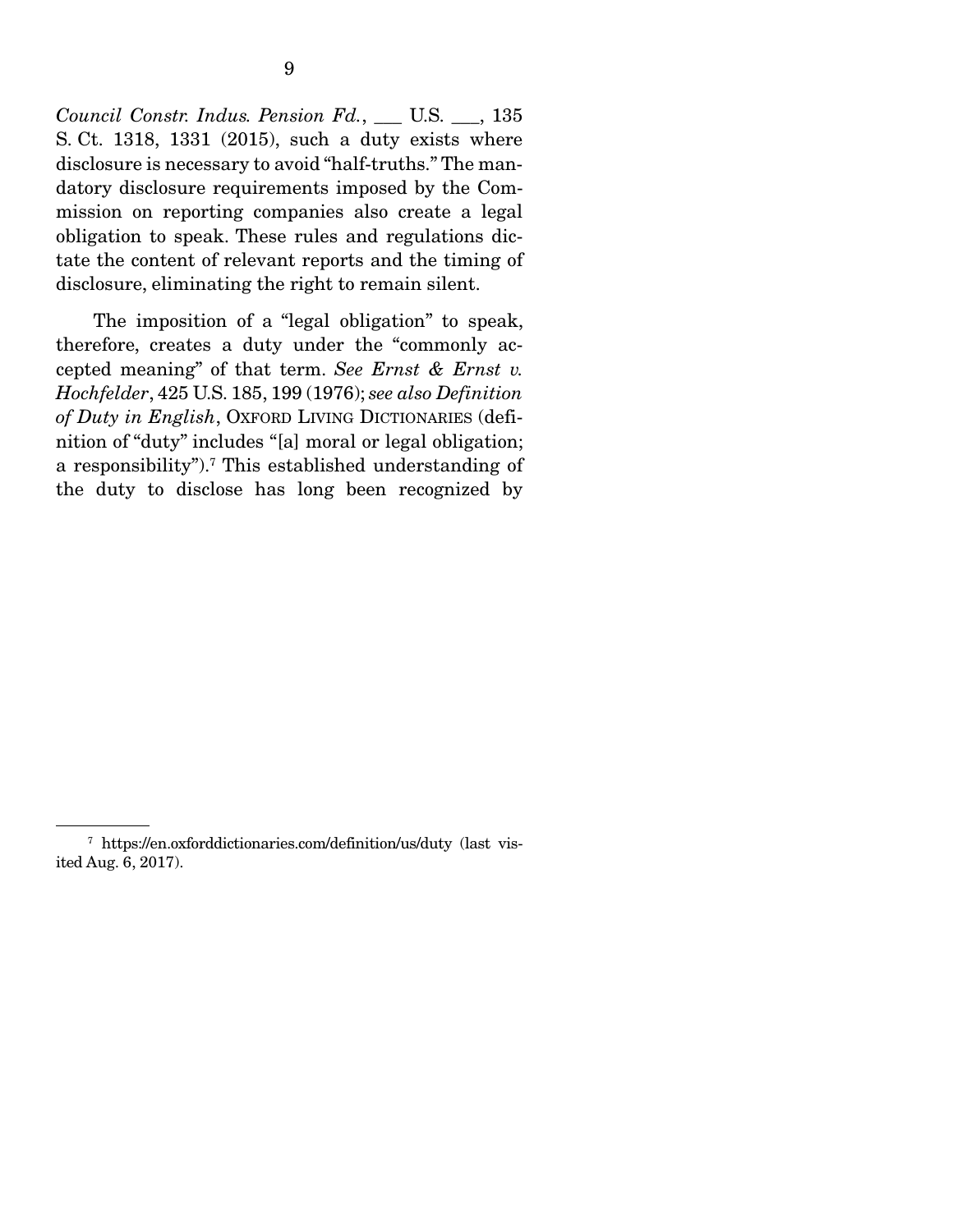academics<sup>8</sup> and understood by Congress.<sup>9</sup> The language of Section 11 does not dictate a different result.10

9 Congress, in adopting the Private Securities Litigation Reform Act of 1995 ("PSLRA"), understood that misrepresentation claims could be based upon the omission of required disclosure. In the PSLRA, Congress amended Section 12 of the 1933 Act by providing an affirmative defense for loss causation. *See* Pub. L. No. 104-67, 109 Stat. 737 (1995) (Section 105 of the Securities Act of 1933). The defense applied to actions "described in subsection  $(a)(2)$ " where liability was premised upon the omission of a material fact "required to be stated therein. . . ." 15 U.S.C. § 77l(b). The language suggests that, in adopting Section 12(b), Congress understood that actions under Section 12(a)(2) could be based upon the omission of required disclosure. Given the substantially identical language in Section 12(a)(2) and Rule 10b-5(b), *see infra* note 14, the same awareness by Congress presumably applies to actions under Rule 10b-5(b).

<sup>10</sup> Section 11 permits a claim for false and misleading disclosure and for an omission of material fact "required to be stated therein. . . ." 15 U.S.C. § 77k(a). The phrase reflected a concern not with fraud but with the need for investors to be fully informed when making an investment decision. *See* 15 U.S.C. § 77g (setting out detailed content requirements for registration statements). Omissions of required disclosure did not need to result in fraud. Instead, they deprived investors of the information deemed necessary by Congress for an informed investment decision. *See* E.

<sup>8</sup> *See* Arthur Fleischer, Jr., *"Federal Corporation Law": An Assessment*, 78 HARV. L. REV. 1146, 1157 (1965); *see also* Wendy Gerwick Couture, *A Glass-Half-Empty Approach to Securities Regulation*, 76 MD. L. REV. 360, 397 (2017); G. Mitu Gulati, *When Corporate Managers Fear a Good Thing is Coming to an End: The Case of Interim Nondisclosure*, 46 UCLA L. REV. 675, 727 (1999); Heminway, *supra* note 4, at 758; Donald C. Langevoort & G. Mitu Gulati, *The Muddled Duty to Disclose Under Rule 10b-5*, 57 VAND. L. REV. 1639, 1653 (2004); Dale Arthur Oesterle, *The Inexorable March Toward a Continuous Disclosure Requirement for Publicly Traded Corporations: "Are We There Yet?"*, 20 CARDOZO L. REV. 135, 140-41 (1998).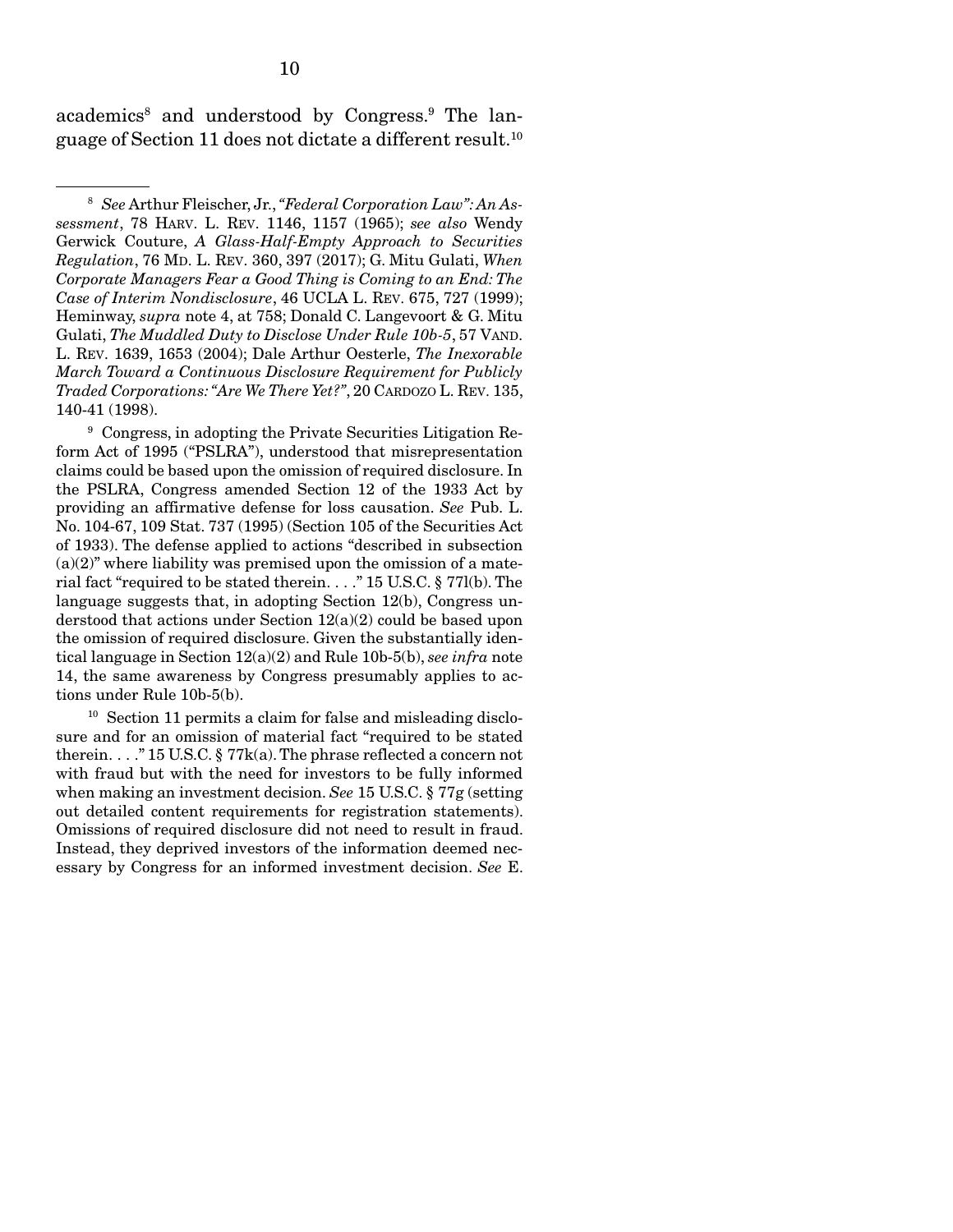Although ordained by the textual language, the existence of a duty to disclose in connection with required disclosure in periodic reports is further compelled by the longstanding position of the Commission. The Commission has affirmatively recognized that the periodic reporting process gives rise to a duty to disclose under the antifraud provisions. The view has been expressed in releases. *See* Selective Disclosure and Insider Trading, Exchange Act Release No. 43,154, 65 Fed. Reg. 51715, \* 20 n. 86 (Aug. 24, 2000); *see also* Regulation of Takeovers and Security Holder Communications, Exchange Act Release No. 40,633, 63 Fed. Reg. 67331, \* 8 (Dec. 4, 1998) (noting that duty to disclose under Rule 10b-5 trigged by "among other things: (1) line-item disclosure requirements in filings with the Commission"). The position has also been asserted in litigation. *See S.E.C. v. Conaway*, 698 F. Supp. 2d 771, 834 (E.D. Mich. 2010). *See also* Brief of the SEC as Amicus Curiae in Support of Plaintiff-Appellee, Urging

Merrick Dodd, Jr., *Amending the Securities Act*. *The American Bar Association Committee's Proposal*, 45 YALE L. J. 199, 216 (1935). Investors deprived of the required disclosure, therefore, did not have to show damages from fraud but instead were allowed to change their mind and rescind. *See* William O. Douglas & George E. Bates, *The Federal Securities Act of 1933*, 43 YALE L. J. 171, 174 (1933). The right of rescission was, however, eliminated the following year. *See Civil Liability for Misstatements in Documents Filed Under Securities Act and Securities Exchange Act*, 44 YALE L. J. 456, 458 (1935). Unlike Section 11, Rule 10b-5(b) is predicated not upon the need for full disclosure but upon the need to prevent false and misleading disclosure. The language in Section 11 concerning facts "required to be stated" therefore has no bearing on the analysis of the language of Rule 10b-5(b).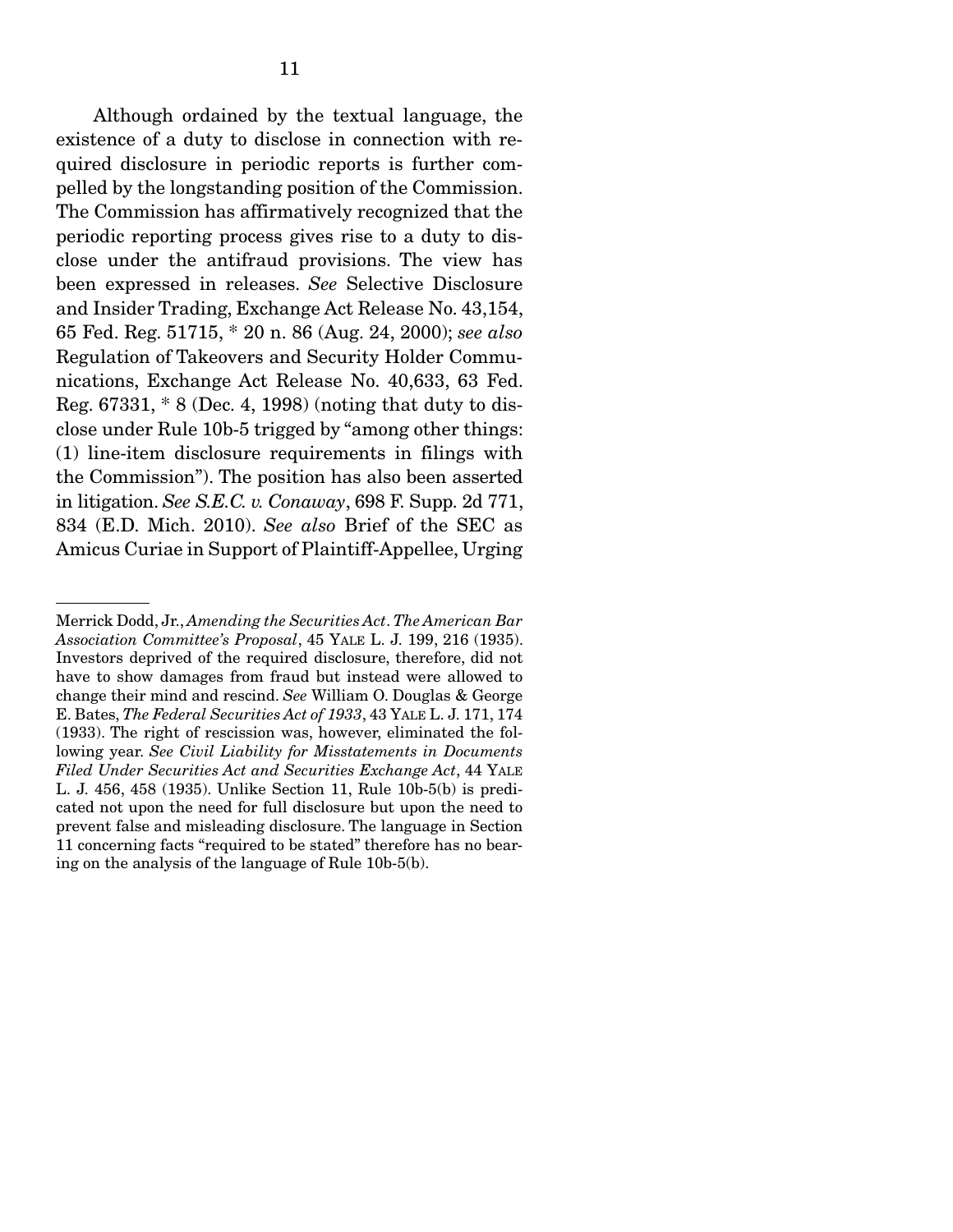Affirmance, *Finnerty v. Stiefel Laboratories, Inc*., 756 F.3d 1310 at 10 n. 2 (11th Cir. 2014).

 Likewise, administrative proceedings brought under the antifraud provisions have been explicitly premised upon the nondisclosure of information required as part of the periodic reporting process, including:

- "related party" transactions under Item 404, *see In re DeGeorge Fin. Corp*., Exchange Act Release No. 39,319, 1997 WL 700691, at \* 4 (admin. proc. Nov. 12, 1997);
- governance requirements in Item 401, *see In re Ciro Inc*., Exchange Act Release No. 34,767, 1994 WL 548994, at \* 5 (admin. proc. Sept. 30, 1994); and
- MD&A information mandated by Item 303. *See In re Presstek, Inc*., Exchange Act Release No. 39,472, 1997 WL 784548, at \* 13 (admin. proc. Dec. 22, 1997); *In re Cypress Bioscience Inc*., Exchange Act Release No. 37,701, 1996 WL 531656, at \* 7 (admin. proc. Sept. 19, 1996).

 The existence of a duty to disclose has also been confirmed by the Commission's rulemaking activities. On at least two occasions, the Commission has added safe harbors to disclosure requirements adopted under Section 13(a) explicitly to avoid the creation of a duty to disclose under the antifraud provisions. This occurred in connection with disclosure mandated by Regulation FD, *see* 17 C.F.R. § 243.102, and disclosures triggered by some current reports on Form 8-K. *See* 17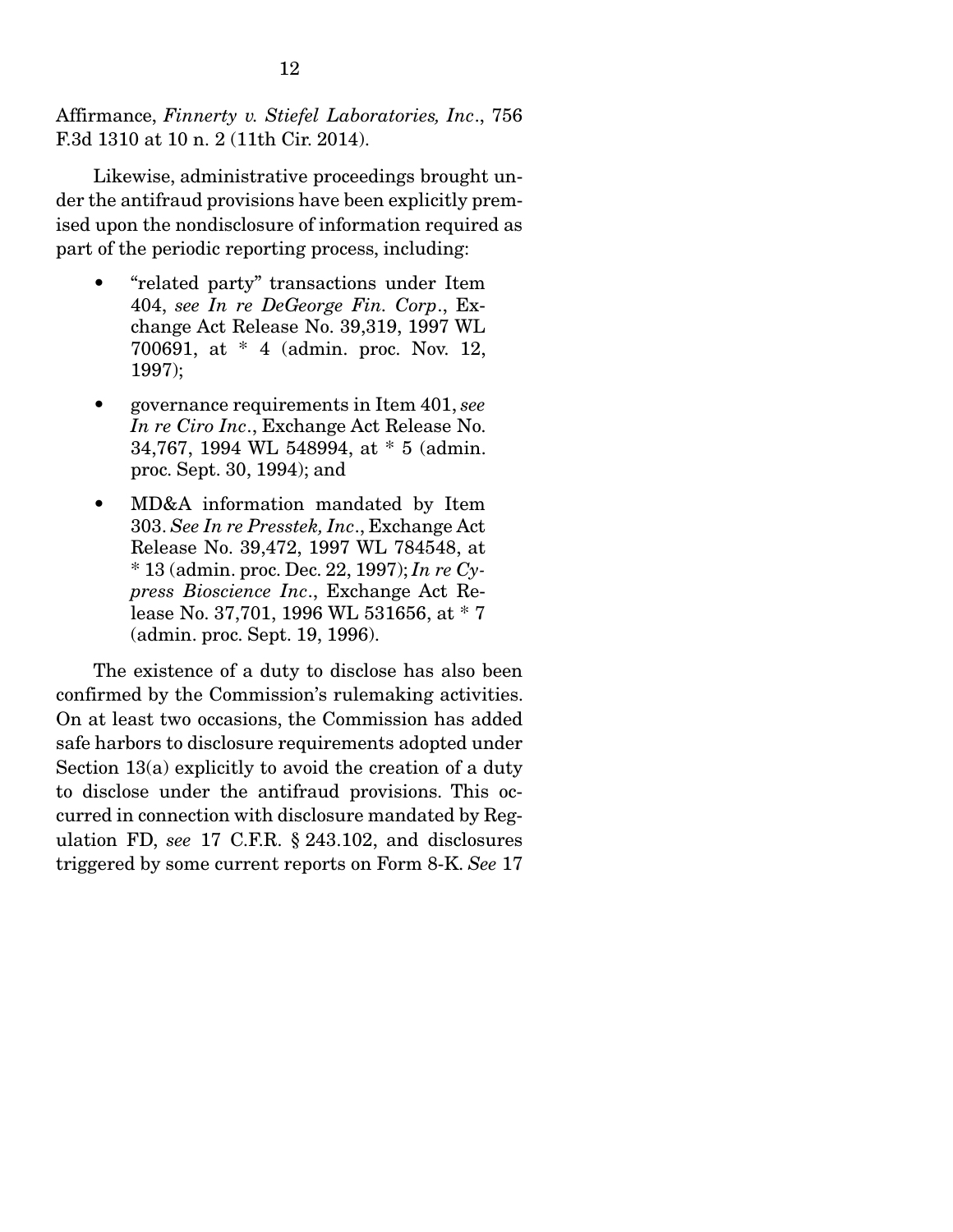C.F.R. § 240.13a-11(c). The Commission's established, consistent and longstanding positions, particularly in the context of rulemaking, are entitled to substantial deference under both *Chevron U.S.A., Inc. v. Nat. Res. Def. Council, Inc*., 467 U.S. 837 (1984), and *Skidmore v. Swift & Co*., 323 U.S. 134 (1944).

 The interpretation of the term "duty" to include a legal obligation to disclose information required by a specific regulatory directive is also informed by, and consistent with, the common law. As a general rule, nondisclosure under the common law did not result in an action for fraud. *See Peek v. Gurney* [1873] LR 6 (HL) 377. Arising out of notions of *caveat emptor*, the approach reflected the "traditional ethics of bargaining between adversaries, in the absence of any special reason for the application of a different rule." RESTATE-MENT (SECOND) OF TORTS § 551 cmt. k (Am. Law Inst. 1977) (liability for nondisclosure). With *caveat emptor* discarded in the context of the federal securities laws, however, the rational has little application with respect to the antifraud provisions. *See Santa Fe Indus. v. Green*, 430 U.S. 462, 477 (1977).

 Even under the common law, however, silence was actionable where a duty to disclose existed. *See* RESTATEMENT (SECOND) OF TORTS § 551 (Am. Law Inst. 1977) (liability for nondisclosure); *see also* W. PAGE KEETON, ET AL., PROSSER AND KEETON ON THE LAW OF TORTS 738 (Page Keeton ed., 5th ed., 1984). As state courts have broadly recognized, such a duty can arise where the legal obligation to speak has been imposed by regulation or statute. *See, e.g., Rodopoulos v. Sam*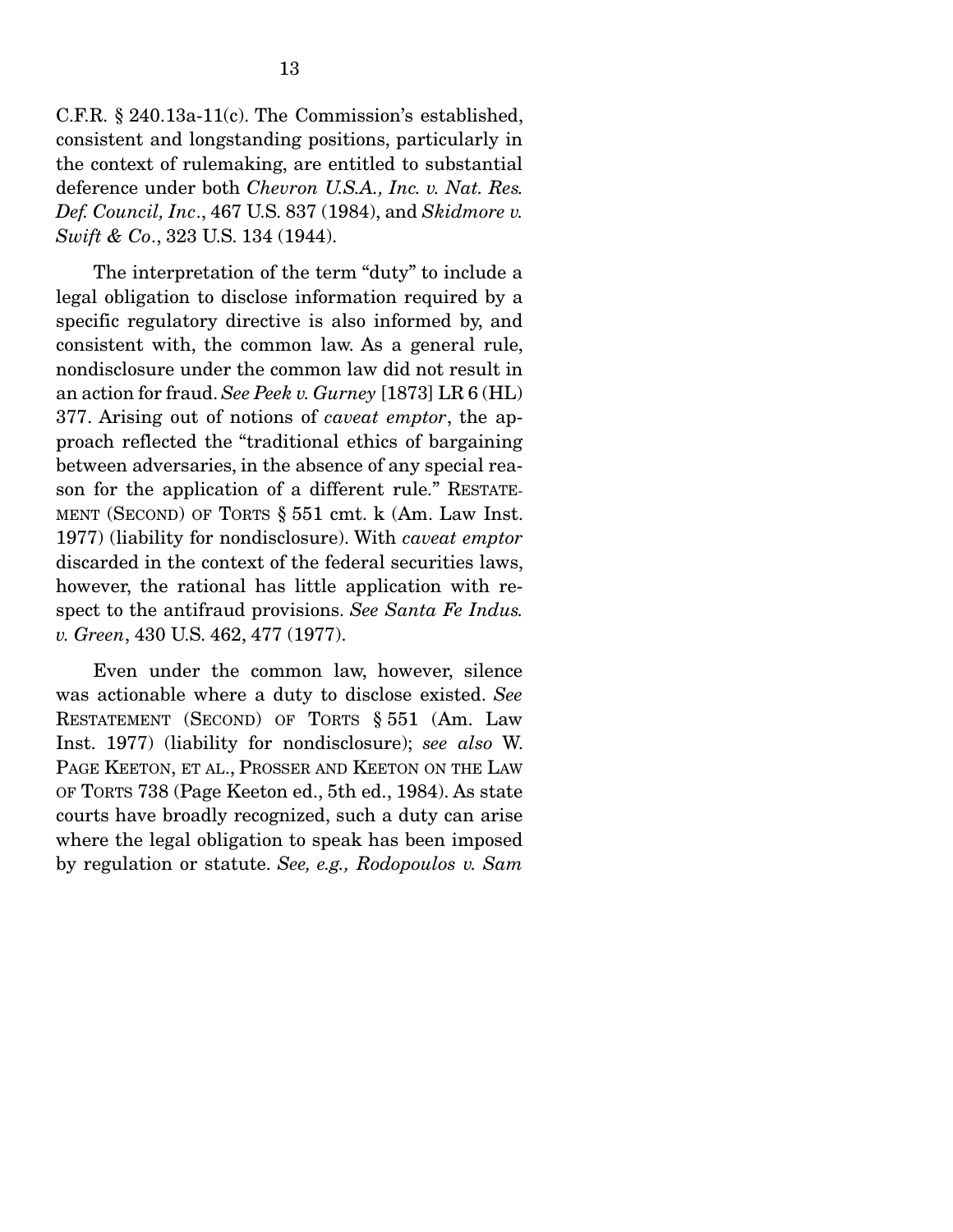*Piki Enters', Inc*., 570 So. 2d 661, 665 (Ala. 1990); *DiMichele v. Perrella*, 120 A.3d 551, 554 (Conn. App. 2015); *Binette v. Dyer Library Ass'n*, 688 A.2d 898, 903- 04 (Me. 1996); *Williams v. East Coast Sales, Inc*., 298 S.E.2d 80, 82 (N.C. Ct. App. 1982); *Lindner Fund, Inc. v. Waldbaum Inc*., 624 N.E.2d 160, 161 (N.Y. 1993); *Gnagey Gas & Oil Co. v. Pa. Underground Storage Tank Fund*, 82 A.3d 485, 504 (Pa. Comm. Ct. 2014); *Favors v. Matzke*, 770 P.2d 686, 690 (Wash. Ct. App. 1989). Commentators have also acknowledged that a duty to disclose can arise from a regulatory or statutory mandate. *See* DAN B. DOBBS, PAUL T. HAYDEN AND ELLEN M. BUBLICK, DOBBS' LAW OF TORTS § 682 Nondisclosure (2d ed. June 2017 Update); *see also* Robert M. Washburn, *Residential Real Estate Condition Disclosure Legislation*, 44 DEPAUL L. REV. 381, 393 (1995).

 The common law likewise makes actionable the deliberate concealment of information resulting in a "false impression" that "what is disclosed is the whole truth. . . ." *Stewart v. Wyo. Cattle Ranche Co*., 128 U.S. 383, 388 (1888). A "false impression" of this kind can prevent further investigation that affects investment decisions. *See* RESTATEMENT (SECOND) OF TORTS § 550 (Am. Law Inst. 1977) (liability for fraudulent concealment); *see also* W. PAGE KEETON, ET AL., PROSSER AND KEETON ON THE LAW OF TORTS 738 (Page Keeton ed., 5th ed., 1984) ("Any words or acts which create a false impression covering up the truth, or which remove an opportunity that might otherwise have led to the discovery of a material fact . . . are classed as misrepresentation, no less than a verbal assurance that the fact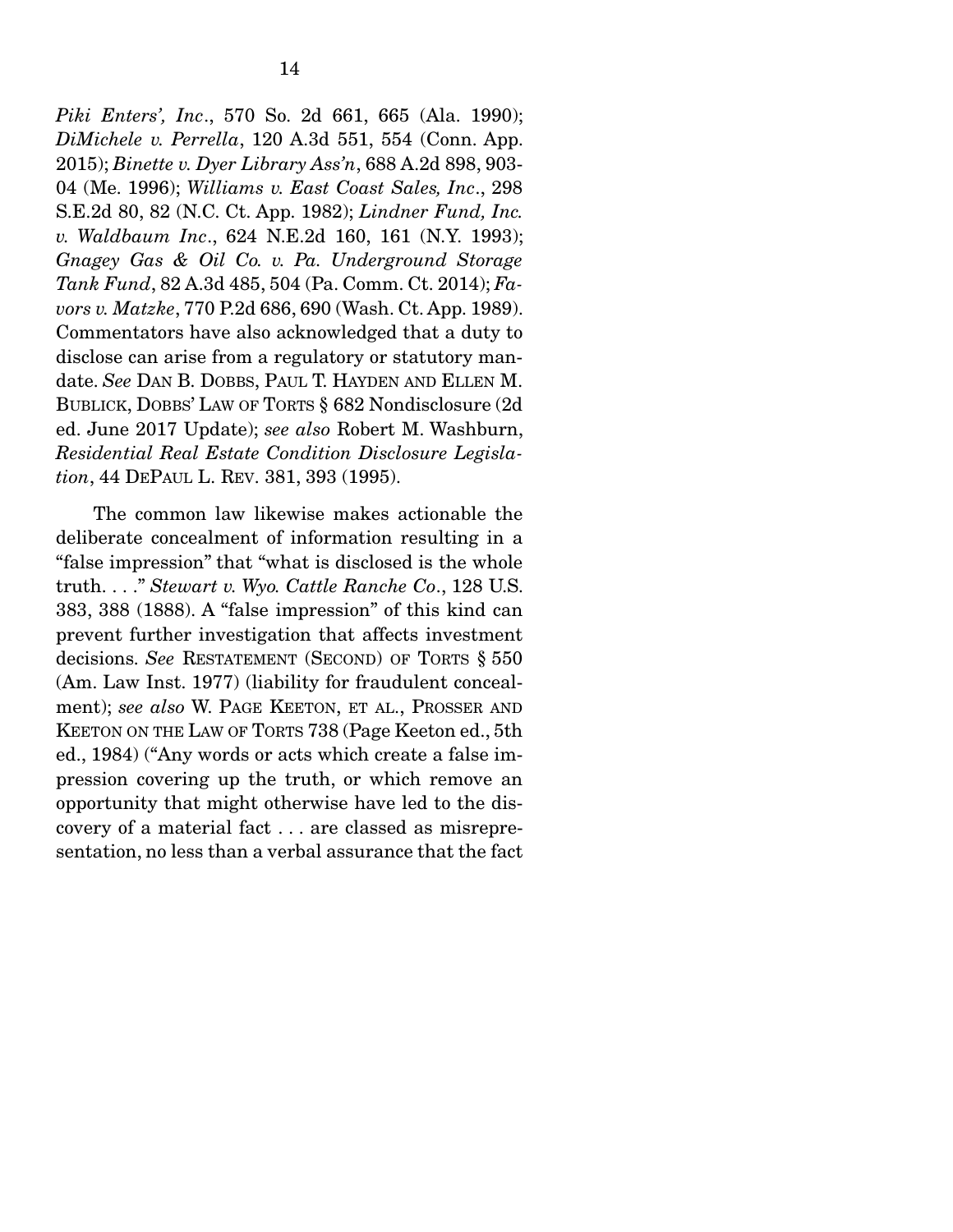is not true."). This "silent fraud" can arise from the failure to disclose information required by statute. *See A.D. Transp. Inc. v. Mich. Materials & Aggregates Co*., Nos. 290236, 290250, at \* 4 (Mich. Ct. App. Sept. 30, 2010); *see also Zimmerman v. Northfield Real Estate, Inc*., 510 N.E.2d 409, 413 (Ill. App. 1987).

 These common law principles are reflected in this Court's opinion in *Omnicare*. There, this Court recognized that, under the common law, omitted facts could give rise to a duty to disclose where necessary to rebut an otherwise "predictable inference." Moreover, such a duty existed where the speaker was understood to have "special knowledge" unavailable to the recipient. *Omnicare*, 135 S. Ct. at 1331.

 Consistent with this reasoning, a periodic report could "mislead its audience" by projecting the "predictable inference" that the contents of a periodic report included the information required by the SEC when in fact it did not.<sup>11</sup> In those circumstances, investors would assume that matters required to be disclosed

 $11$  The filing of a periodic report is accompanied by an implied representation that the contents will conform to the mandatory disclosure requirements, *see* Edmund W. Kitch, *The Theory and Practice of Securities Disclosure*, 61 BROOK. L. REV. 763, 816 n. 157 (1995), a concept already built into the jurisprudence under the antifraud provisions. *See Grandon v. Merrill Lynch & Co.*, 147 F.3d 184, 192 (2d Cir. 1998) (discussing the "shingle theory" of liability whereby Rule 10b-5 creates an implied duty on the part of a securities dealer to disclose excessive markups by "hanging out its professional shingle").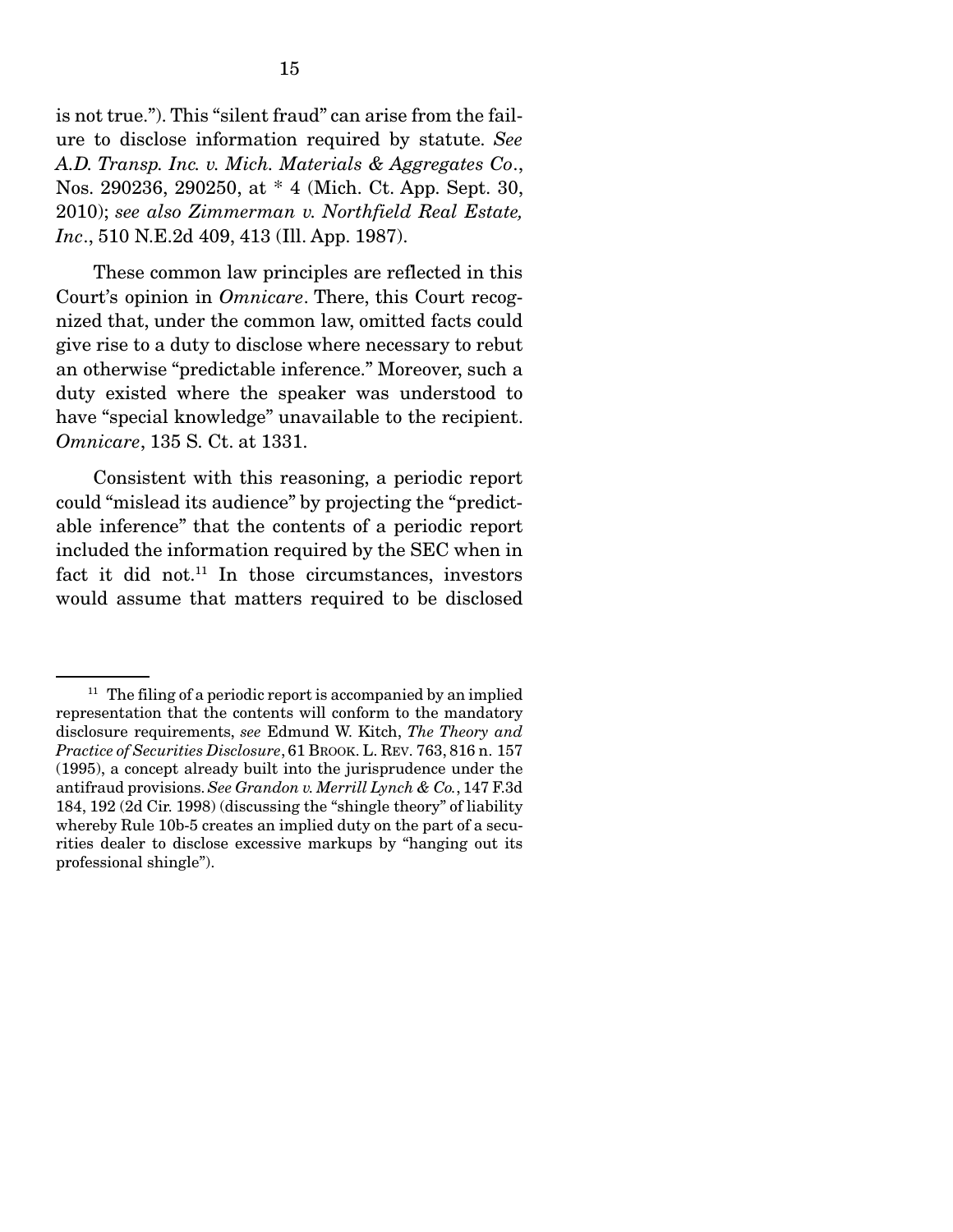had not occurred or did not exist.<sup>12</sup> As a result, they would be operating under a "false impression" with respect to the company's operations or business and would not be making an investment decision on the basis of "true and accurate corporate reporting. . . ." The court below was therefore correct in concluding that investors could be misled by the omission of a material adverse uncertainty required to be disclosed under Item 303.

 $12$  As we discuss elsewhere in this brief, the view by investors may not be merely "inferred" but rather based upon affirmative statements of compliance with legal requirements. The chief executive officer and chief financial officer must certify the accuracy of the annual report on Form 10-K and the quarterly reports on Form 10-Q. The officers must represent that they are unaware of any "untrue statement of material fact" or material omissions and that the financial statements and information "fairly present in all material respects the financial condition, results of operations and cash flows" of the company. Rule 13a-14(a), 17 C.F.R. § 240.13a-14(a). *See also* Regulation S-K Item 601(b)(31), 17 C.F.R. § 229.601(b)(31) (setting out the language required for the certification). The requirement that reports "fairly present" a company's financial condition applies to MD&A disclosure. *See* Certification of Disclosure in Companies' Quarterly and Annual Reports, Exchange Act Release No. 46,427, 67 Fed. Reg. 57275, \* 6 (Aug. 28, 2002). In addition, officers must certify that the Report "complies with the requirements of Section  $13(a)$ ...." 18 U.S.C. § 1350; *see also* Rule 13a-14(b), 17 C.F.R. § 240.13a-14(b). Based upon both sets of representations, reasonable investors would believe that the periodic reports contained all mandatory disclosures.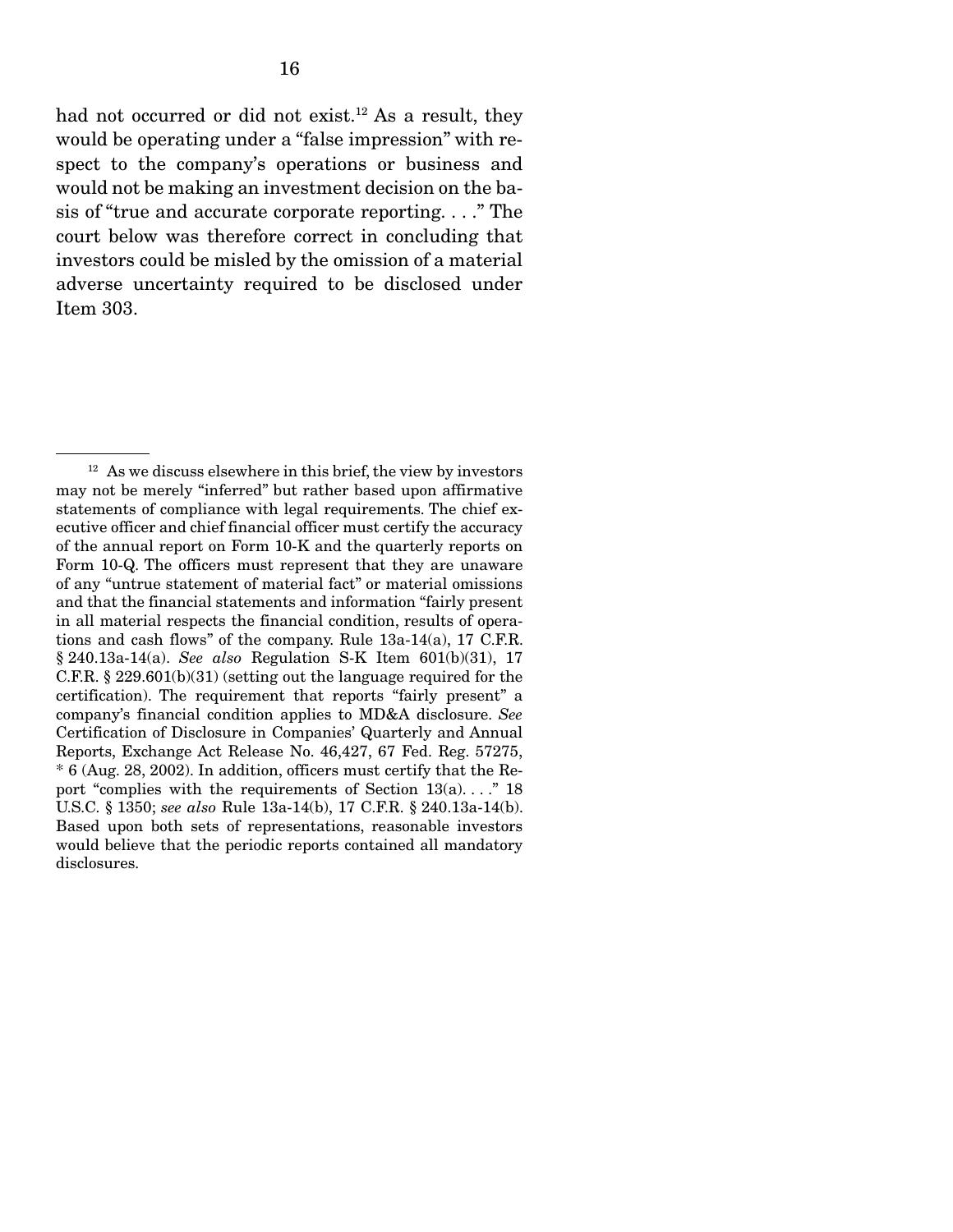#### B. The Reaffirmation of a Duty to Disclose with Respect to Required Disclosure Will Not Result in "Massive Liability" or Efforts to Enforce Technical Violations of the Periodic Reporting Requirements

 The reaffirmation of a duty to disclose in these circumstances will not, as Petitioner asserts, create a threat of "massive liability" or transform investors into the enforcers of "thousands of technical reporting requirements." Brief of Petitioner, at 16-17. These assertions are based upon the assumption that this Court is being asked to create a duty that has previously not existed. That is simply not the case.

 Until the 9th Circuit's decision in *In re NVIDIA Corp. Sec. Litig.*, 768 F.3d 1046 (9th Cir. 2014), no circuit court had unequivocally ruled out the existence of a duty to disclose arising out of mandatory disclosure requirements in an action arising under Section 10(b) and Rule 10b-5(b).13 Circuit courts either found a duty

<sup>&</sup>lt;sup>13</sup> Petitioner has identified only two appellate courts that have "rejected" the determination that Item 303 creates a duty to disclose. *See* Brief of Petitioner at 19 (citing *NVIDIA* and *see Oran v. Stafford*, 226 F.3d 275 (3d Cir. 2000)). We agree, however, with the Second Circuit's interpretation that *Oran* did not find an absence of a duty to disclose for required disclosure. *See Stratte-McClure v. Morgan Stanley*, 776 F.3d 94, 103-04 (2d Cir. 2015). We note that in the aftermath of the decision in *Oran*, investors continued to file claims under Item 303, with courts resolving the claims on grounds other than the absence of a duty to disclose. *See In re Hertz Global Holdings, Inc. Sec. Litig*., 2017 WL 1536223, \* 19 n. 7 (D.N.J. Apr. 27, 2017); *Messner v. USA Technologies, Inc*., 2016 WL 1466543, \* 4 (E.D. Pa. Apr. 13, 2016); *In re Campbell Soup Co. Sec. Litig*., 145 F. Supp. 2d 574, 591 (D.N.J. 2001).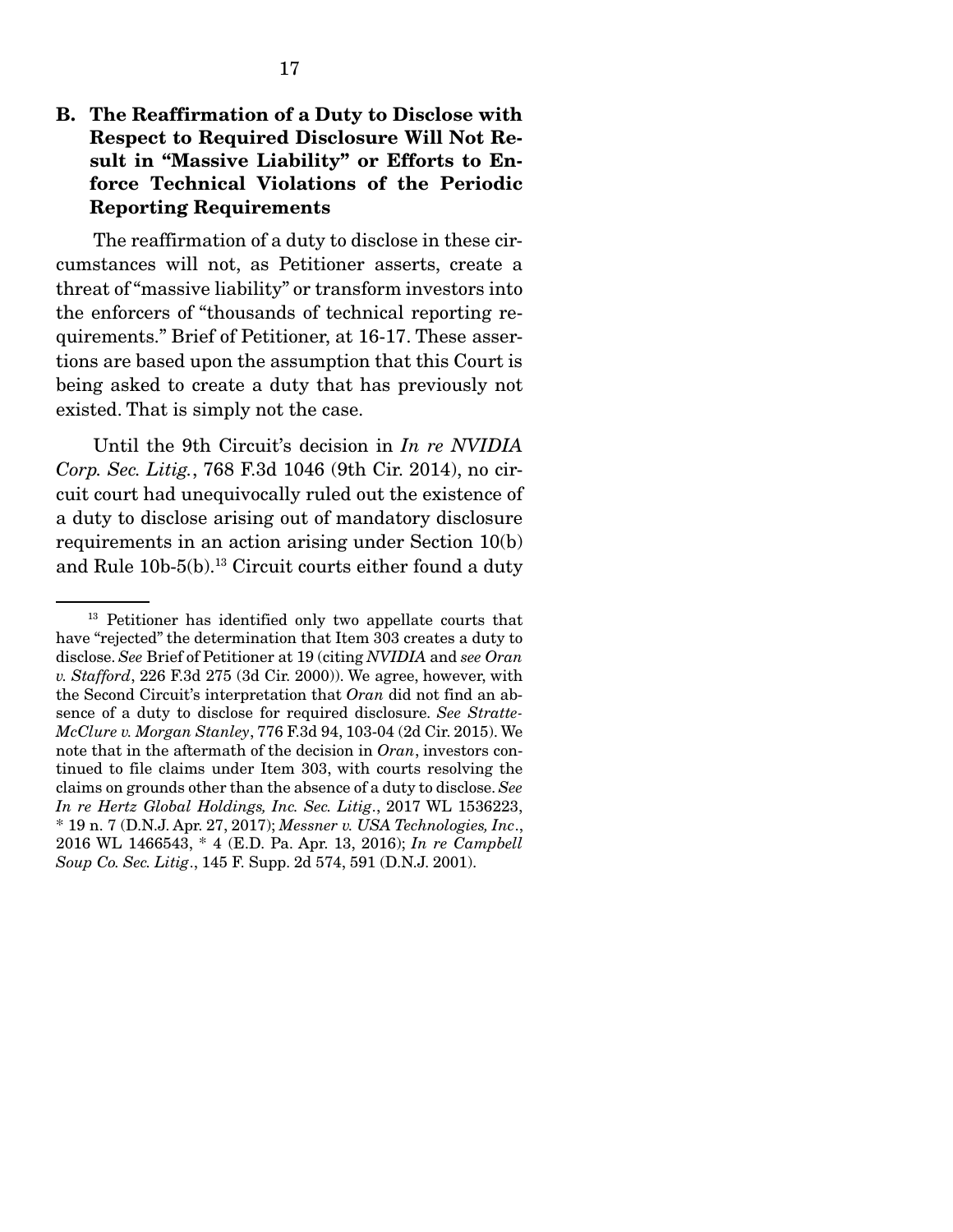to disclose, assumed a duty to disclose, or declined to address the issue. Likewise, courts routinely agreed or assumed that Sections 11 and 12(a)(2) of the 1933 Act permitted claims for nondisclosure of required information.<sup>14</sup>

 Investors have, therefore, generally been free to assert claims alleging the failure to comply with the mandatory disclosure requirements under the federal securities law and issuers have been counseled accordingly. *See* William R. Rohrlich II, *Disclosure Implications of Recent Developments in SEC Compliance*, in SEC COMPLIANCE BEST PRACTICES, 2015 ED.: LEADING LAWYERS ON UNDERSTANDING NEW REGULATIONS AND DEVELOPING COMPLIANCE STRATEGIES (INSIDE THE MINDS), 2015 WL 5565388, at \* 4 (2015) ("Until the circuit split is resolved by the Supreme Court, if at all, registrants should assume that failure to meet the disclosure requirements under Item 303 could subject them to Section 10(b) and Rule 10b-5 claims for securities fraud."). *See also* THOMAS J. DOUGHERTY, THE DI-RECTOR'S HANDBOOK, Appendix B (2017) ("A company has a duty to disclose . . . when a law or regulation requires it (annual and quarterly reports, registration or in the event of selective disclosure)"). Moreover, despite the existing latitude to bring these claims, the number of actions filed by investors has apparently been quite

<sup>&</sup>lt;sup>14</sup> This is the case even though Section  $12(a)(2)$  contains language very similar to Rule 10b-5(b). *See Stratte-McClure v. Morgan Stanley*, 776 F.3d 94, 102 (2d Cir. 2015) ("Like Section  $12(a)(2)$ , Rule 10b-5 requires disclosure of 'material fact[s] necessary in order to make . . . statements made . . . not misleading.'".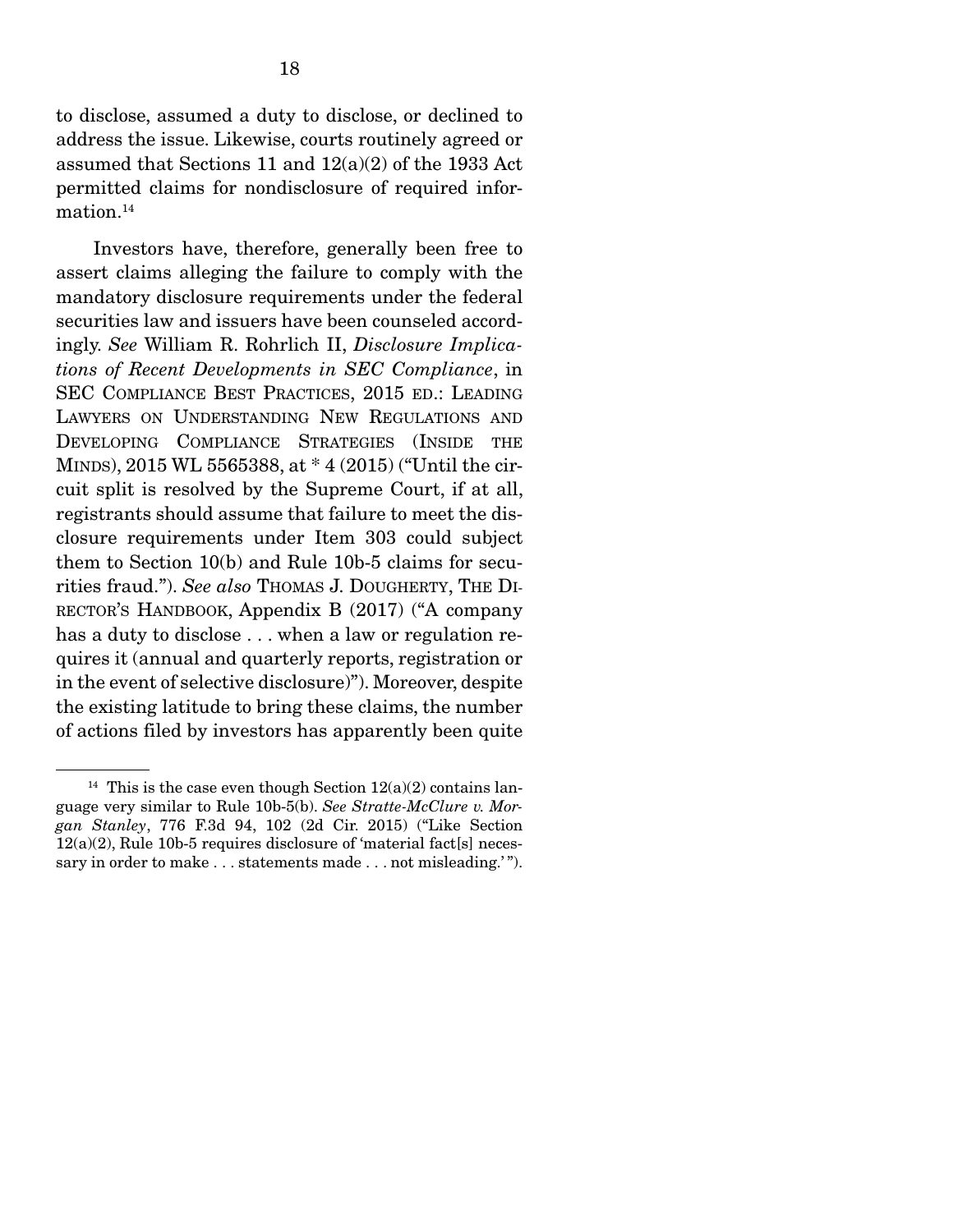modest and has certainly not resulted in "massive liability" or generated widespread efforts to enforce "technical reporting requirements."15

 The explanation for this result is straightforward. The existence of a duty to disclose arising from the omission of required information under the system of periodic reporting neither obviates the need to allege the other elements of fraud nor mitigates the obligation to meet the elevated pleading standards applicable to these actions, including the requirement in investor litigation of a "strong inference" of scienter.<sup>16</sup> The claims pose a particularly serious challenge to investors to establish that the nondisclosures resulted in causal loss. Moreover, as a practical matter, even when these and other substantive requirements can be met,

<sup>&</sup>lt;sup>15</sup> We base this statement on our collective experience. We note, however, that a search of reported district court opinions in the 9th Circuit, one of the most common locations for securities fraud cases (*see* Stefan Boettrich & Svetlana Starykh, *Recent Trends in Securities Class Action Litigation: 2016 Full-Year Review*, NERA 11 (Jan. 2017) ("Filings continued to be concentrated in the Second and Ninth Circuits, where more cases were filed than in all other circuits combined")), revealed less than 40 unique cases brought by investors between 1988 and 2017 that cited Item 303, a modest number at best.

<sup>16</sup> *See Litwin v. Blackstone Grp, L.P.*, 634 F.3d 706, 723 (2d Cir. 2011) (in addition to duty to disclose, the need to establish materiality provides "sufficient protection against the opening-ofthe-flood-gates argument advanced by [defendant] and accepted by the District Court.").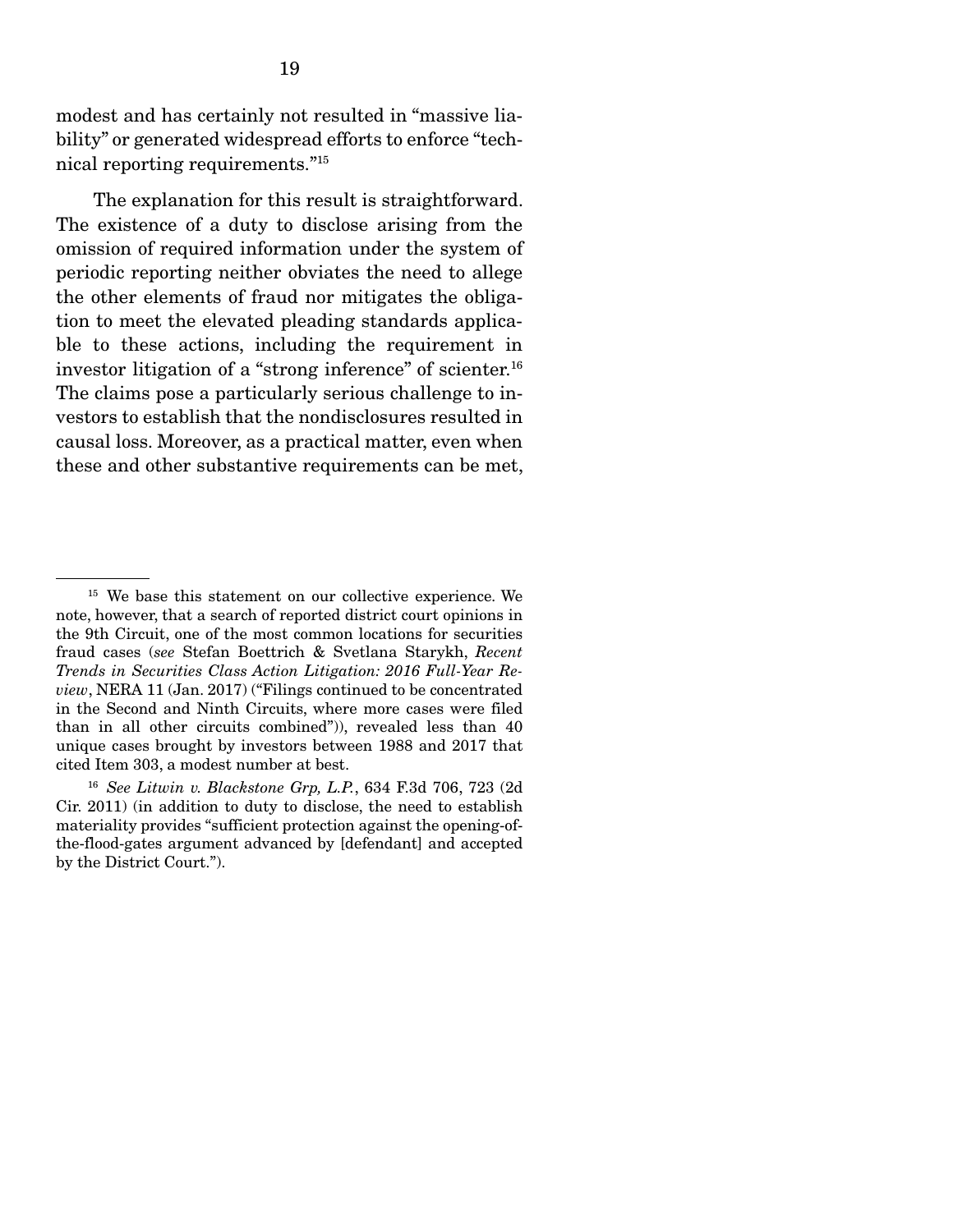investors are unlikely to bring actions for nondisclosure where the damages are insufficient to permit a meaningful recovery.17

 The difficulty in bringing fraud claims in the case of nondisclosure is more than surmise. Cases are commonly dismissed in high percentages. *See* Stefan Boettrich & Svetlana Starykh, *Recent Trends in Securities Class Action Litigation: 2016 Full-Year Review*, NERA 25 (Jan. 2017) ("Between 2008 and 2011, the most recent years with a substantial resolution rate, about half of the cases filed were dismissed."). Allegations relating to the omission of disclosure required by Item 303 have been dismissed for failing to sufficiently allege materiality, failing to allege scienter, or failing to allege knowledge of a trend or uncertainty. Moreover, costs to issuers are minimized during the pendency of a motion to dismiss as a result of a stay of discovery. *See* 15 U.S.C. § 78u-4.

 Accordingly, a reaffirmation by this Court of a duty to disclose arising from mandatory requirements under federal securities law will, at most, modestly impact enforcement by investors. An explicit endorsement of that duty to disclose by this Court will provide

 $17$  Investors will need to incur the damages necessary to address the costs associated with maintaining such an action. Admittedly an extreme case, lead counsel in the Enron case absorbed approximately \$45 million in expenses and 280,000 hours of time case prior to settlement and approval of the fee request. *See Newby v. Enron Corp*., 586 F. Supp. 2d 732, 774 (S.D. Tex. 2008) (noting that lead counsel advanced "over \$45 million in expenses and 280,000 hours of time").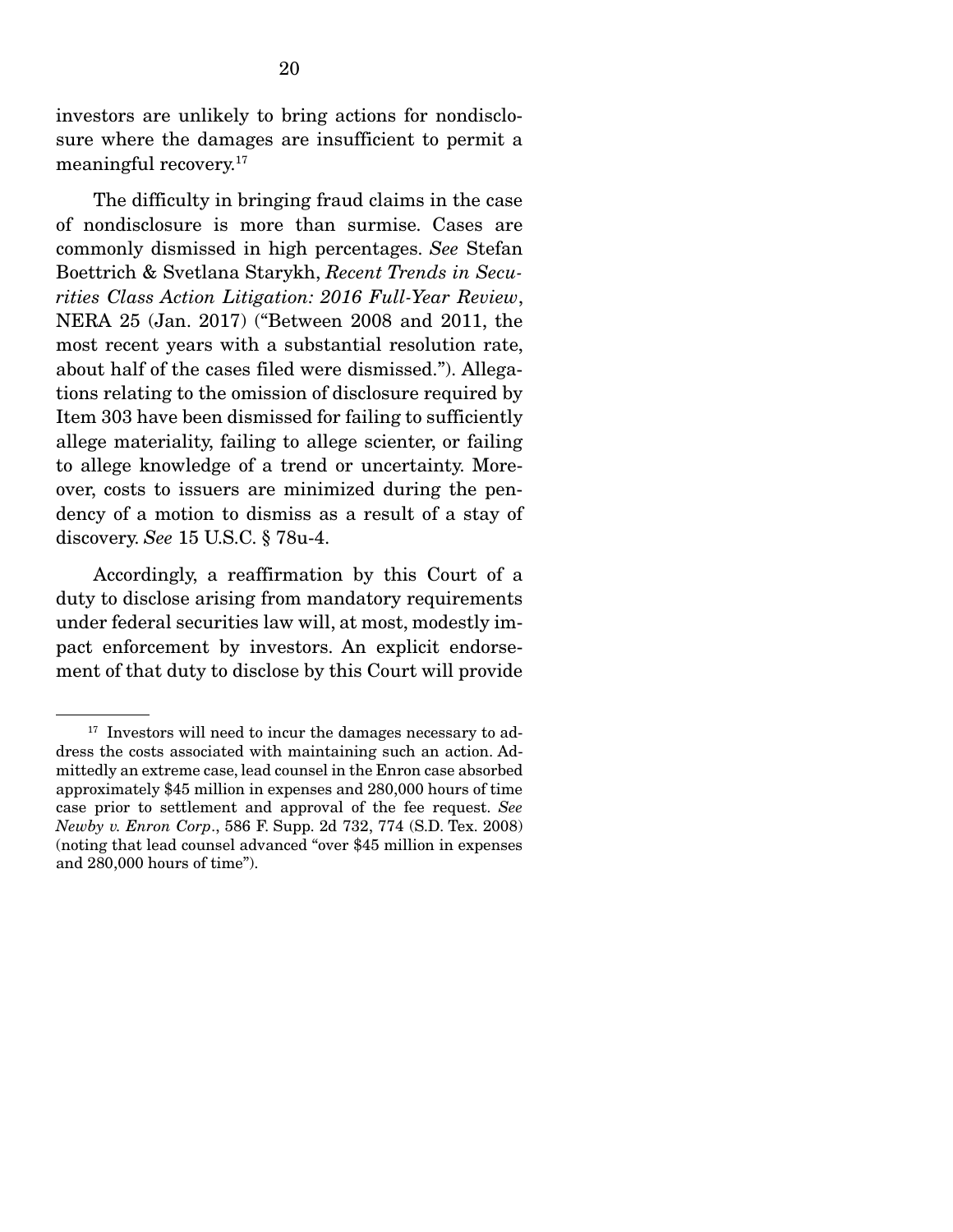some additional clarity in circuits that have not squarely addressed the issue. In those circuits, however, investors have already been able to bring claims premised upon the failure to disclose information required in periodic reports. A meaningful increase in these actions is therefore unlikely.

 Affirming the existence of a duty to disclose will alter the law in the 9th Circuit. Such actions, however, have only been foreclosed since 2014. Moreover, the decision in *NVIDIA* applied only to claims under Rule 10b-5(b) and did not prevent actions for disclosure under Sections 11 or  $12(a)(2)$  of the 1933 Act.

 Indeed, even in that Circuit, claims could be maintained in some circumstances for nondisclosure of required information in periodic reports. Under Section 11, nondisclosure of trends, uncertainties, and other required information in periodic reports – the very issue in this case – would be actionable to the extent such reports were incorporated by reference into a registration statement, a not uncommon phenomena for public companies. *See In re Caine*, Exchange Act Release No. 55,476 (admin. proc. March 15, 2007) (finding that "Form S-3 incorporated prior filings by reference and thus repeated the false and misleading statements from those periodic reports. In addition, the Form S-3 did not disclose the material and adverse trends and uncertainties that were known to management at the time concerning the commuters."). Given that, it is implausible that positive law or public policy dictates a different result when the cause of action is premised directly on the same disclosure lapse.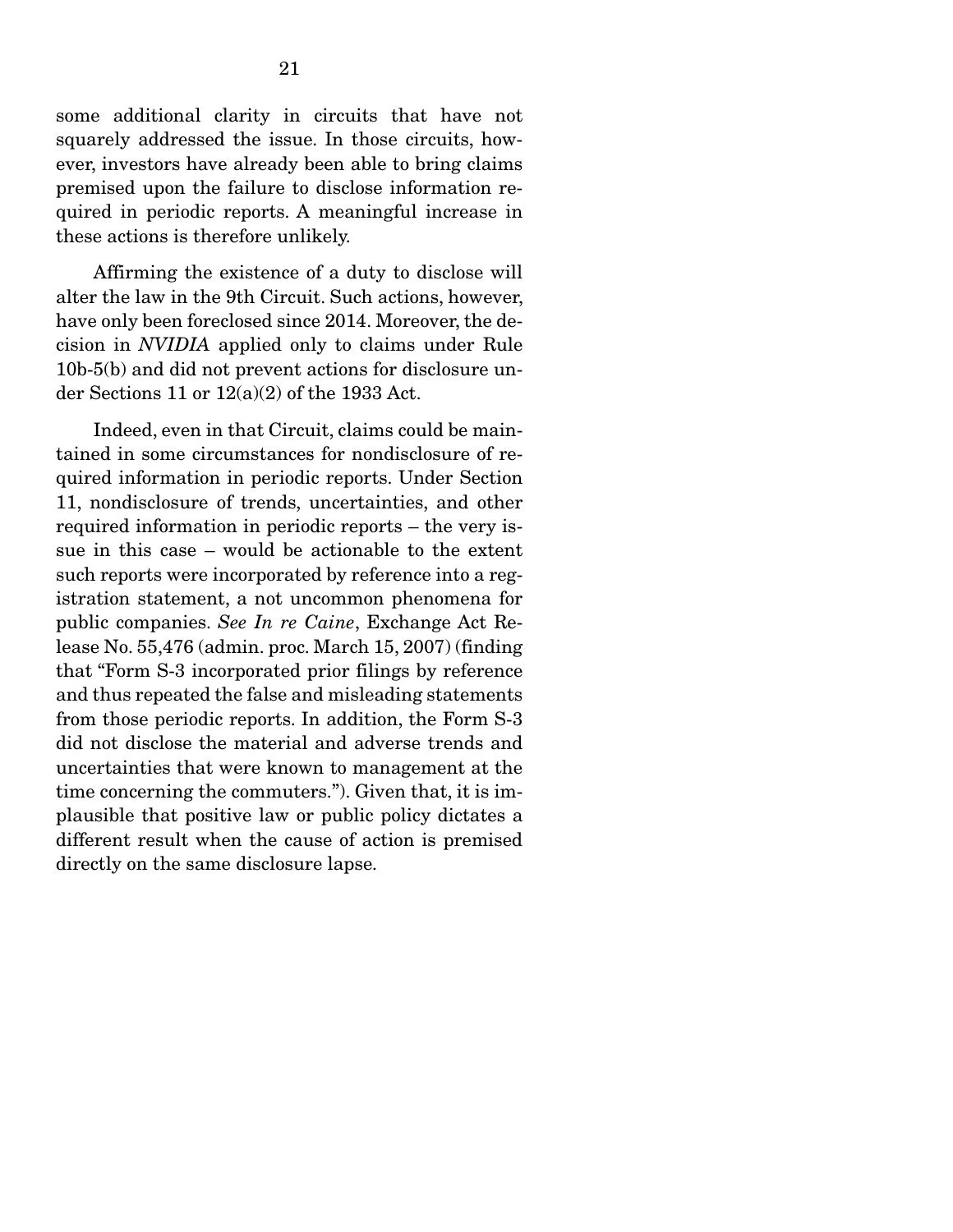#### C. Eliminating Fraud Actions for Nondisclosure of Information Required by Item 303 and other Provisions of Regulation S-K Will Impair the Quality of the System of Periodic Reporting

 While reaffirmation of a duty to disclose will not result in "massive liability" or widespread enforcement of "technical violations," the failure to do so will substantially weaken enforcement of the periodic reporting regime applicable to public companies. A holding that repudiates the existence of a duty to disclose in this context will at best provide additional incentives for nondisclosure and at worst provide protection for the deliberate concealment of material information. The increased incentives favoring nondisclosure will have the capacity to create a "regulatory lottery," with issuers more willing to make decisions about disclosure on the basis of the risk of detection and the reduced likelihood of enforcement.

#### 1. Existing Levels of Enforcement Have Not Resulted in Adequate Levels of Compliance with Item 303 of Regulation S-K

 The failure to affirm a duty to disclose will harm the system of required disclosure for public companies by reducing deterrence for noncompliance, a particular concern with respect to nondisclosure.18 Nondisclosure

<sup>18</sup> *See* Joel Seligman, *Rethinking Private Securities Litigation*, 73 U. CIN. L. REV. 95, 116 n. 99 (2004) ("[T]he history of the SEC and federal securities law, perhaps above all else, has taught that no mandatory disclosure system, no regulatory requirement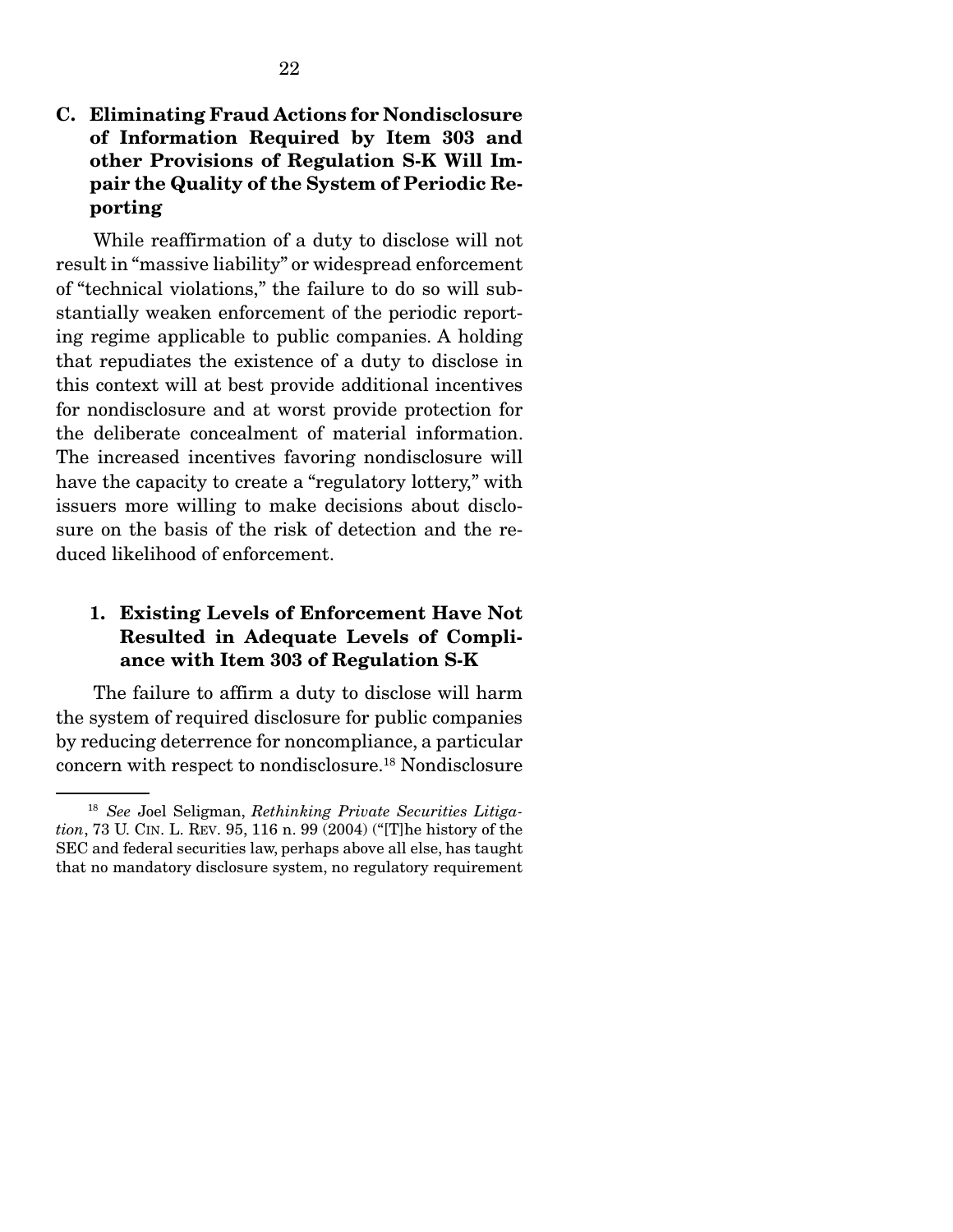can raise difficult issues of detection.19 The periodic reporting requirements compel disclosure of many facts that would otherwise remain unknown to investors. Absent compliance with the mandatory disclosure rules, investors are unlikely to ever learn about related party transactions subject to Item 404, 17 C.F.R. § 229.404, compensation matters mandated by Item 402, 17 C.F.R. § 229.402, or undisclosed trends and uncertainties required by Item 303. 17 C.F.R. § 229.303. Such matters can be material to investors and affect investment decisions.

 A review of the MD&A disclosure produced over the last four decades illustrates the risks that will accompany any reduction in enforcement authority. Item 303 has resulted in inadequate disclosure. Although describing the purpose of the MD&A as "not complicated," *see* Exchange Act Release No. 48,960, *supra*, \* 2, the Commission has deployed an extraordinary mix of resources designed to ensure compliance. These have included:

or prohibition, no SEC review ultimately will effectively work unless the relevant statute or rule is consistently enforced. Periodically the SEC has received an inadequate budget and been understaffed. Private enforcement, warts and all, endures as a pivotal means to ensure law compliance.").

 $19$  With respect to affirmative statements, investors are in a position to investigate the accuracy of the representations. They can, for example, seek additional information from the company through the use of inspection rights under state law. *See* Delaware General Corporation Law § 220. In the case of nondisclosure, however, investors would often remain entirely unaware of the matter. Further investigation would not, therefore, be possible.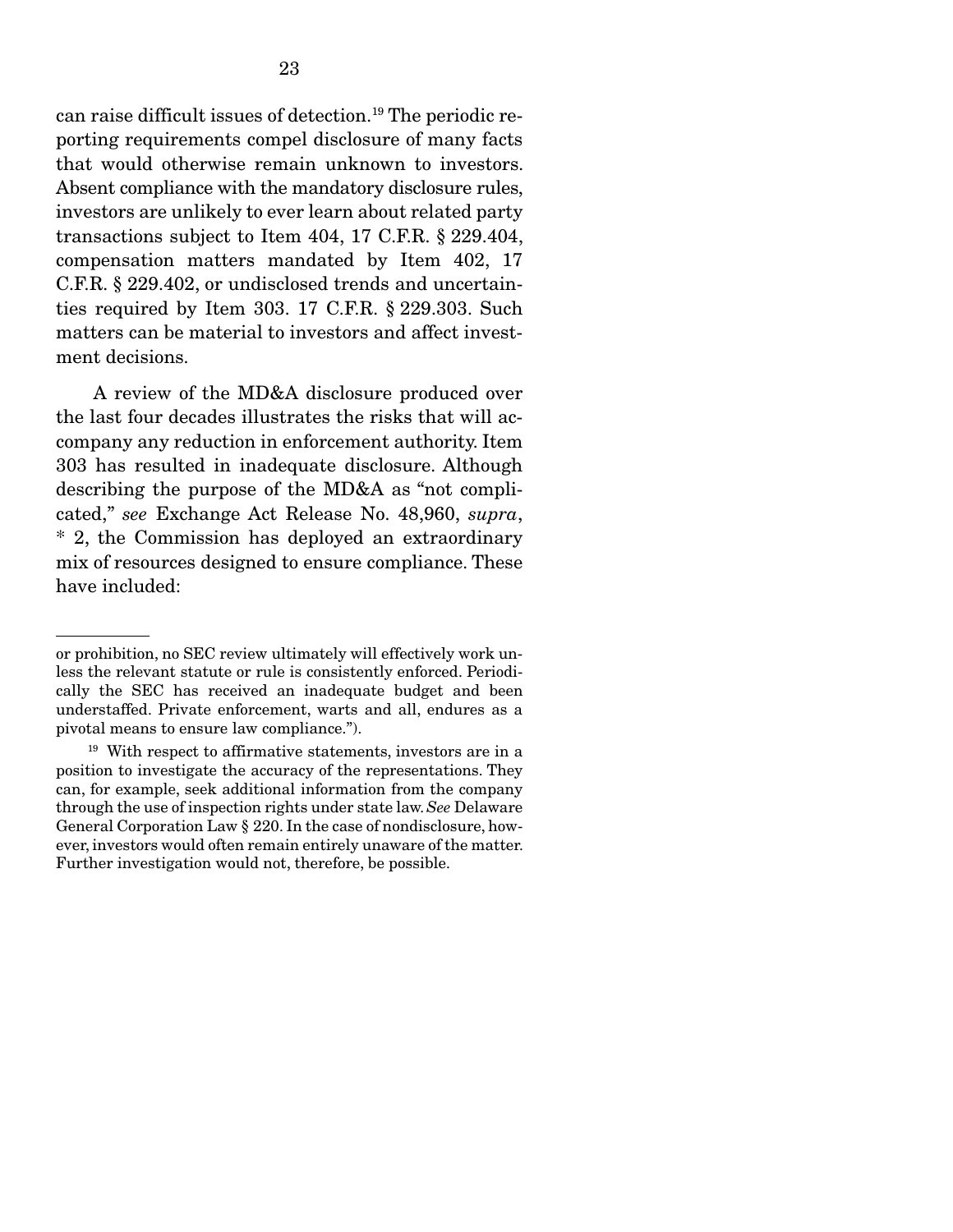- the systematic review of SEC filings, *see* Business and Financial Disclosure Required by Regulation S-K, Exchange Act Release No. 77,599, 81 Fed. Reg. 23915, \* 49 (April 22, 2016);
- the publication of "cautionary advice," *see* Accounting Policies; Cautionary Advice Regarding Disclosure, Exchange Act Release No. 45,149, 66 Fed. Reg. 65013 (Dec. 17, 2001);
- the monitoring of earnings calls, *see*  Elisse B. Walter, Comm'r, SEC, Remarks Before WESFACCA: Let the Story Shine Through (Mar. 5, 2010);
- the issuance of multiple releases providing detailed guidance on appropriate disclosure, *see* Management's Discussion and Analysis of Financial Condition and Results of Operations, Exchange Act Release No. 18,120, 23 SEC Docket 962 (Sept. 28, 1981) (release not published in Federal Register), Management's Discussion and Analysis of Financial Condition and Results of Operations; Certain Investment Company Disclosures, Exchange Act Release No. 26,831, 54 Fed. Reg. 22427 (May 18, 1989); Exchange Act Release No. 48,960, *supra*; and
- the filing of enforcement proceedings, including those premised upon violations of the antifraud provisions. *See In re Presstek, Inc*., Exchange Act Release No. 39,472, 1997 WL 784548 (admin. proc. Dec. 22, 1997).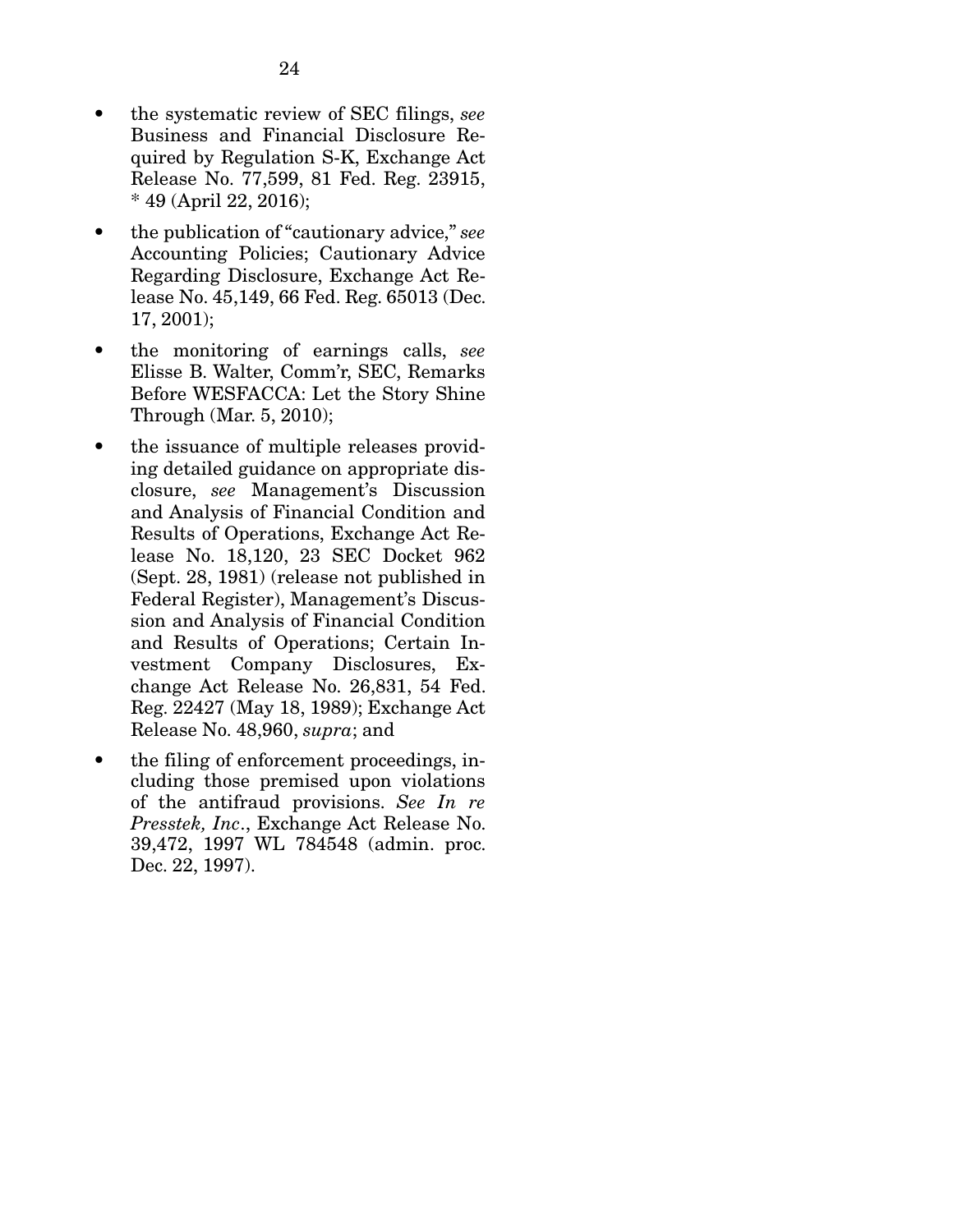Despite the prodigious efforts, adequate compliance has remained elusive. In the early years of the MD&A, a chair of the Commission described the disclosure as an embarrassment. *See* Harold M. Williams, Chairman, SEC, Address at the Financial Executives Institute: Current Problems in Financial Reporting and Internal Controls 9 (Oct. 9, 1979). Officials at the SEC have expressed "great concerns" with MD&A disclosure compliance, Linda C. Quinn, Dir., Div. of Corp. Fin., Statement at The Roundtable on the Integration of the 1933 and 1934 Acts, SEC Historical Society, William O. Douglas Open Meeting Room, U.S. Securities and Exchange Commission, Washington, D.C., at 97 (Mar. 21, 2002), and described the contents of MD&A as "quite troubling. . . ." Remarks by SEC Commissioner Walter, *supra.*20

 The Commission has characterized MD&A in "too many companies" as "difficult to understand and confusing. . . ." *see* Exchange Act Release No. 48,960, *supra*, \* 5, and, as recently as 2016, found the disclosure as "less detailed" than desired and in need of "greater analysis" and "additional explanations. . . ." *See* Exchange Act Release No. 77,599, *supra*, \* 49. One director of the Division of Corporation Finance, the Division

<sup>&</sup>lt;sup>20</sup> Concerns over the quality and content of MD&A have been echoed by public commentators, *see* Letter from Dennis M. Kelleher, President & CEO, et al., Healthy Markets, Inc., to Brent J. Fields, Sec'y, SEC, at 14 (July 21, 2016) (noting that "the lack of analysis in the MD&A is a matter of real concern."), and academics. *See* Stephen V. Brown & Jennifer Wu Tucker, *Large-Sample Evidence on Firms' Year-over-Year MD&A Modifications*, 49 J. ACCT. RES. 309, 312 (2011).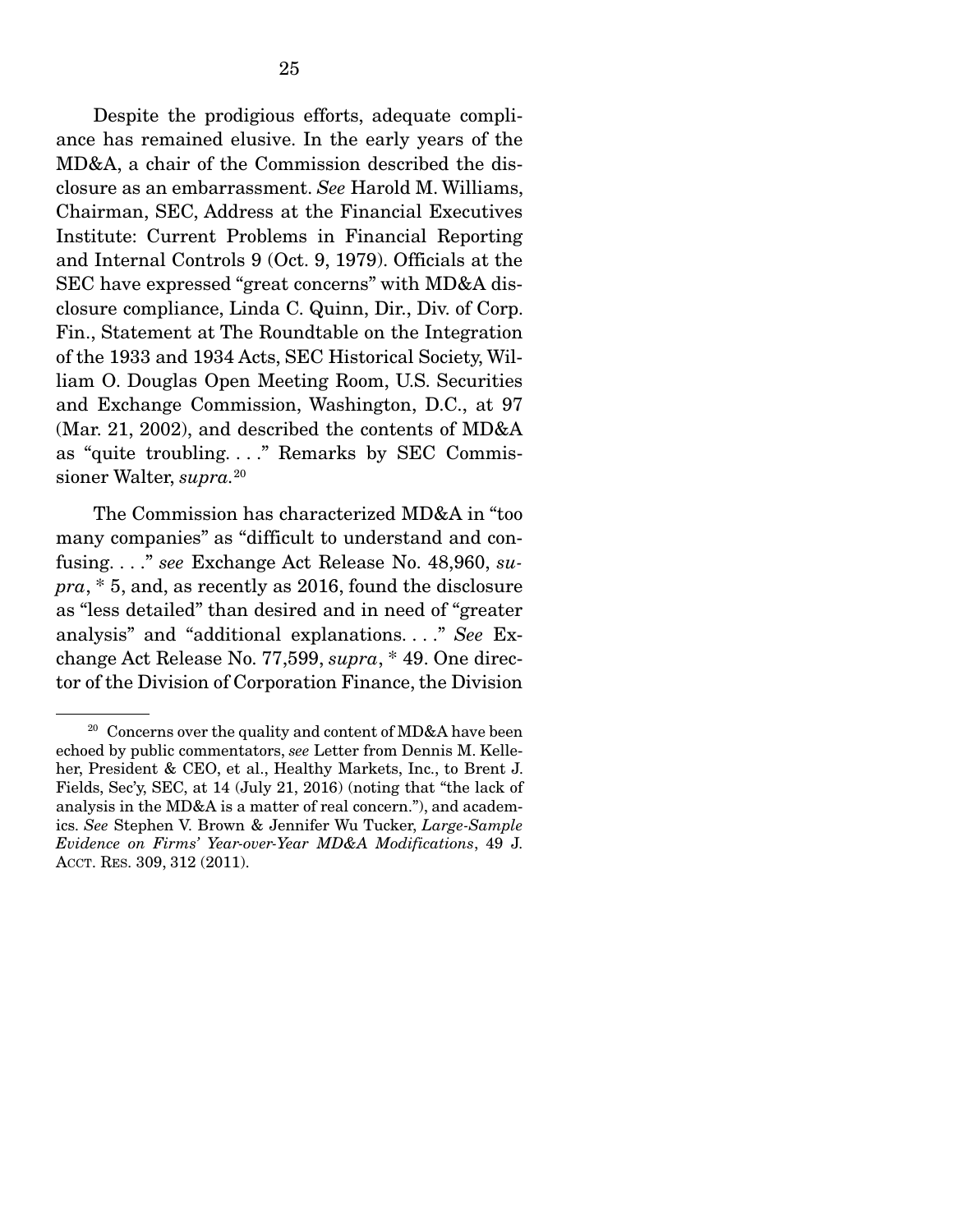within the SEC responsible for the oversight and interpretation of Item 303, characterized the content as having "too much elevator music" and not enough "useful analysis." Alan L. Beller, Dir., Div. of Corp. Fin., SEC, *Integration Roundtable*, *supra*, at 126.21

 Targeted attempts to improve disclosure have not always worked. Efforts to increase discussions of important issues such as cybersecurity in the MD&A, *see* DIV. OF CORP. FIN., SEC, CF DISCLOSURE GUIDANCE: TOPIC NO. 2 (Oct. 13, 2011), have apparently failed. *See*  Tatyana Shumsky, *Corporate Judgment Call: When to Disclose You've Been Hacked*, WALL ST. J. (Sept. 19, 2016 5:31 PM). In addition, as some have asserted, MD&A disclosure requirements did not function sufficiently to provide adequate warning of the capital and liquidity problems that surfaced in the financial crisis of 2008. *See* Letter from Kurt N. Schacht, CFA, Managing Director, Standards and Advoc., CFA Inst., and James C. Allen, CFA, Head, Cap. Mkts. Pol. – Americas, CFA Inst., to Brent J. Fields, Sec'y, SEC, at 5 (Oct. 6,  $2016$ ).<sup>22</sup>

 $21$  The omissions may not always be a matter of mistaken judgment. One commissioner (and later Chair) at the SEC even suggested that omissions were potentially deliberate, with some companies possibly "wait[ing] to make disclosures" until prodded by the Commission. Elisse B. Walter, Comm'r, SEC, Remarks Before WESFACCA: Let the Story Shine Through (Mar. 5, 2010).

<sup>&</sup>lt;sup>22</sup> Nor were these concerns entirely unnoticed. The staff of the Division of Corporation Finance issued letters in 2008 raising concerns with MD&A disclosure on matters that could affect liquidity and capital resources. *See* Sample Letter from the Senior Assistant Chief Accountant, Division of Corporation Finance,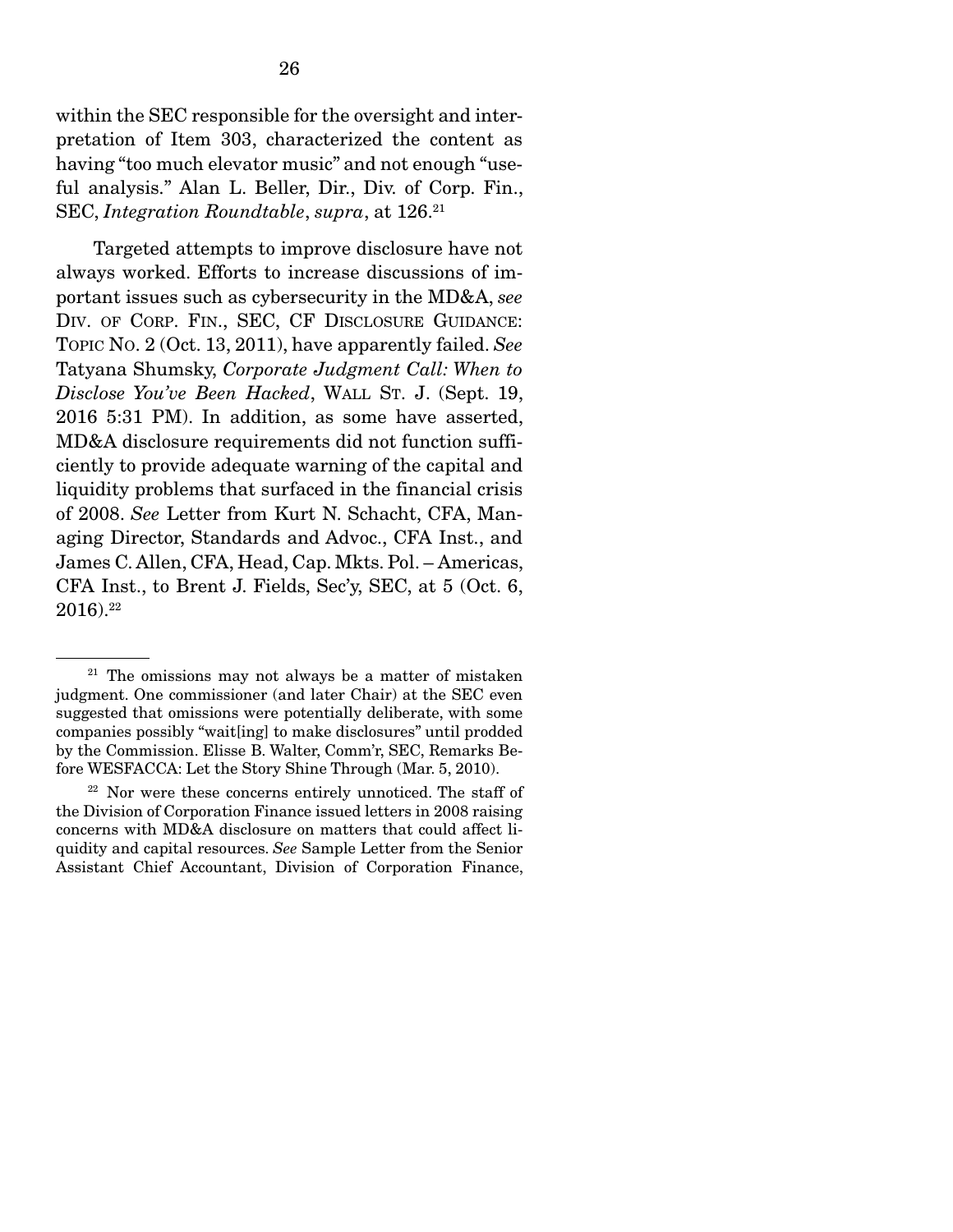Despite the SEC's repeated laments about poor compliance, there have been few investor or government enforcement actions premised on a failure to comply with Item 303. *See supra* note 15; *see also* Petitioner's Brief, at 43 (noting that Commission has "brought fewer than 100 actions alleging noncompliance with Item 303" in the decades since the adoption of Regulation S-K). This likely reflects the formidable burdens faced by investors and the SEC in establishing, by a preponderance of the evidence, violations of Item 303. The determination that a duty to disclose does not exist for the failure to comply with Item 303 would additionally reduce the tools available for ensuring compliance. Given the already challenging environment, particularly with respect to MD&A, a reduction in enforcement will further compromise these efforts.

#### 2. The Failure to Find a Duty to Disclose Will Significantly Reduce Enforcement of the Periodic Reporting Requirements and the Deterrence of Noncompliance

 Absent a duty to disclose, private enforcement under Rule 10b-5(b) for fraudulent nondisclosure of information required in periodic reports will effectively be

Sent to Public Companies on MD&A Disclosure Regarding the Application of SFAS 157 (Fair Value Measurements), Sept. 16, 2008; Sample Letter from the Senior Assistant Chief Accountant, Division of Corporation Finance, Sent to Public Companies on MD&A Disclosure Regarding the Application of SFAS 157 (Fair Value Measurements), March 27, 2008.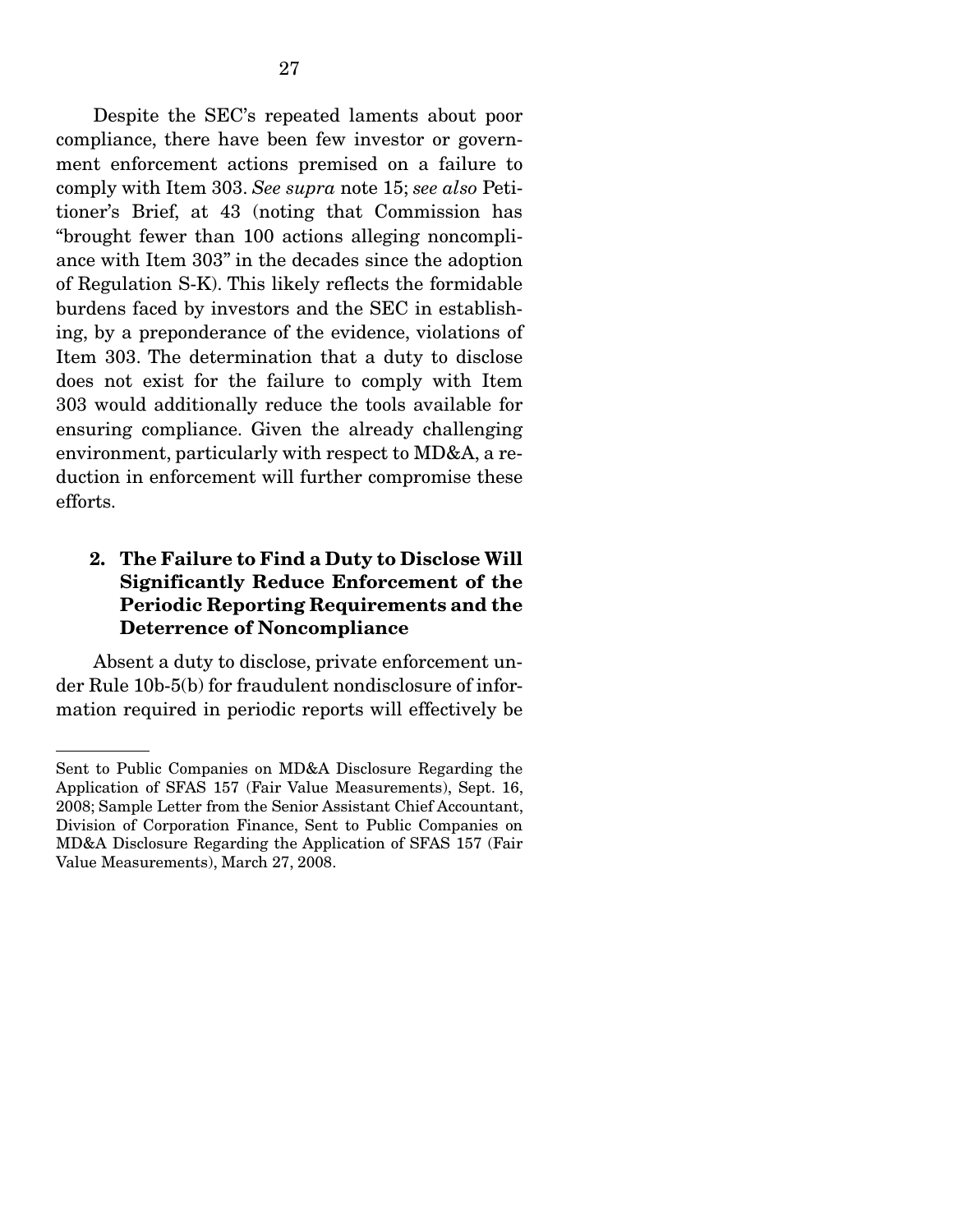eliminated.23 Even where investors subsequently learn about the concealment of material information, recourse may well be left to the Commission. The Commission's decision to initiate an investigation and bring an enforcement proceeding will depend upon administrative constraints and uncertainties and will not be guaranteed.24

 At the same time, the reversal of the lower court's decision in this case will directly affect the Commission's enforcement capabilities. As with investors, the SEC must allege a duty to disclose to maintain an

<sup>24</sup> See supra note 18. Nor will the Commission necessarily obtain sufficient recovery to compensate investors. The Commission generally seeks disgorgement and penalties while investors seek damages. The two amounts are not the same. *See* Joseph A. Grundfest, *Damages and Reliance Under Section 10(b) of the Exchange Act*, 69 BUS. LAW. 307, 311 (Feb. 2014) (noting that "class action plaintiffs can assert large damage claims, far in excess of the measure that would be available under a disgorgement rule"). Moreover, amounts obtained as disgorgement may not be paid to "victims" but instead "dispersed" to the U.S. Treasury. *See Kokesh v. S.E.C.*, \_\_\_ U.S. \_\_\_, 137 S.Ct. 1635, 1644 (2017).

<sup>23</sup> *But see supra* note 5. The Exchange Act includes a private right of action in Section 18 for "false and misleading" statements in documents filed with the Commission. 15 U.S.C. § 78r. Section 18, however, does not expressly sanction actions based on deceptive or fraudulent omissions to state material facts. Moreover, a cause of action brought under Section 18 is largely unavailable to investors, at least those seeking class action status. *See Howard v. Everex Systems, Inc.*, 228 F.3d 1057, 1063 (9th Cir. 2000) (Section 18 requires evidence of "actual reliance" and, as a result, "is not a sufficient replacement for suits under  $\S 10(b)$ ...."). To the extent that a court were to find that successful Section 18 actions based on nondisclosure require the existence of a duty to disclose, the reversal of the lower court in this case would eliminate a cause of action of that kind under Section 18.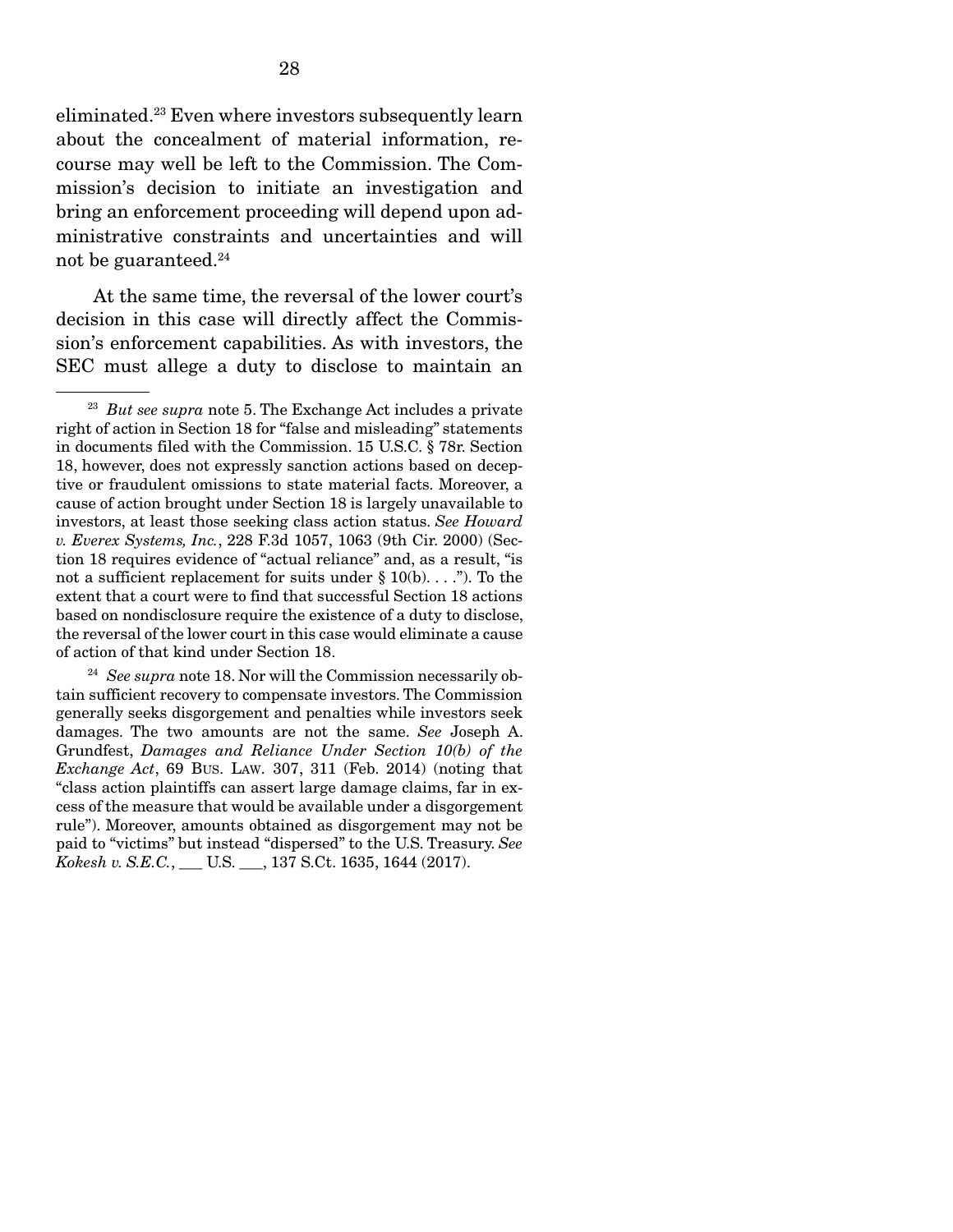action under Rule 10b-5(b). The SEC, therefore, will no longer be able to bring claims under Rule 10b-5(b) based upon the nondisclosure of information mandated in Regulation S-K.25 Notwithstanding the fact that its own rules require disclosure, the Commission will be forced to look elsewhere to find a duty to disclose.

 The loss of Rule 10b-5(b) as an enforcement and deterrence tool will be significant. The provision has significant capacity to deter. Fraud claims under the provision can include an officer and director bar, *see* Section 21(d)(2), 15 U.S.C.  $\S 78u(d)(2)$ , a particularly "feared" remedy. *See* Luis Aguilar, Comm'r, SEC, Speech at the Securities Enforcement Forum 2012: *Taking a No-Nonsense Approach to Enforcing the Federal Securities Laws* (Oct. 18, 2012). Individuals can be liable as primary violators.26 Actions for fraud also can

 $26$  An individual can be a primary violator of Rule 10b-5(b) to the extent qualifying as a "maker" of the false statement*. See Janus Capital Group, Inc. v. First Derivative Traders*, 564 U.S. 135,

 $25$  The absence of a duty to disclose may impact the SEC's enforcement authority under other provisions of the federal securities laws. Rule 10b-5(b) and Section 17(a)(2) of the 1933 Act use similar language. *See Walck v. Am. Stock Exch*., 687 F.2d 778, 789 n. 16 (3d Cir. 1982) ("Section 17(a) is substantively identical to Rule 10b-5"). Moreover, such a determination could narrow enforcement by state regulators. Section 501 of the Uniform Securities Act of 2002 includes a prohibition on securities fraud. The provision is "modeled on Rule 10b-5 adopted under the Securities Exchange Act of 1934 and on Section 17(a) of the Securities Act of 1933." REVISED UNIFORM SECURITIES ACT § 501 (Official Comment). Given the overlap in language, state courts often defer to and rely on federal interpretations. *See* Adam J. Gana & Michael Villacres, *Blue Skies for America in the Securities Industry . . . Except for New York: New York's Martin Act and the Private Right of Action*, 19 FORDHAM J. CORP. & FIN. L. 587, 591 (2014)*.*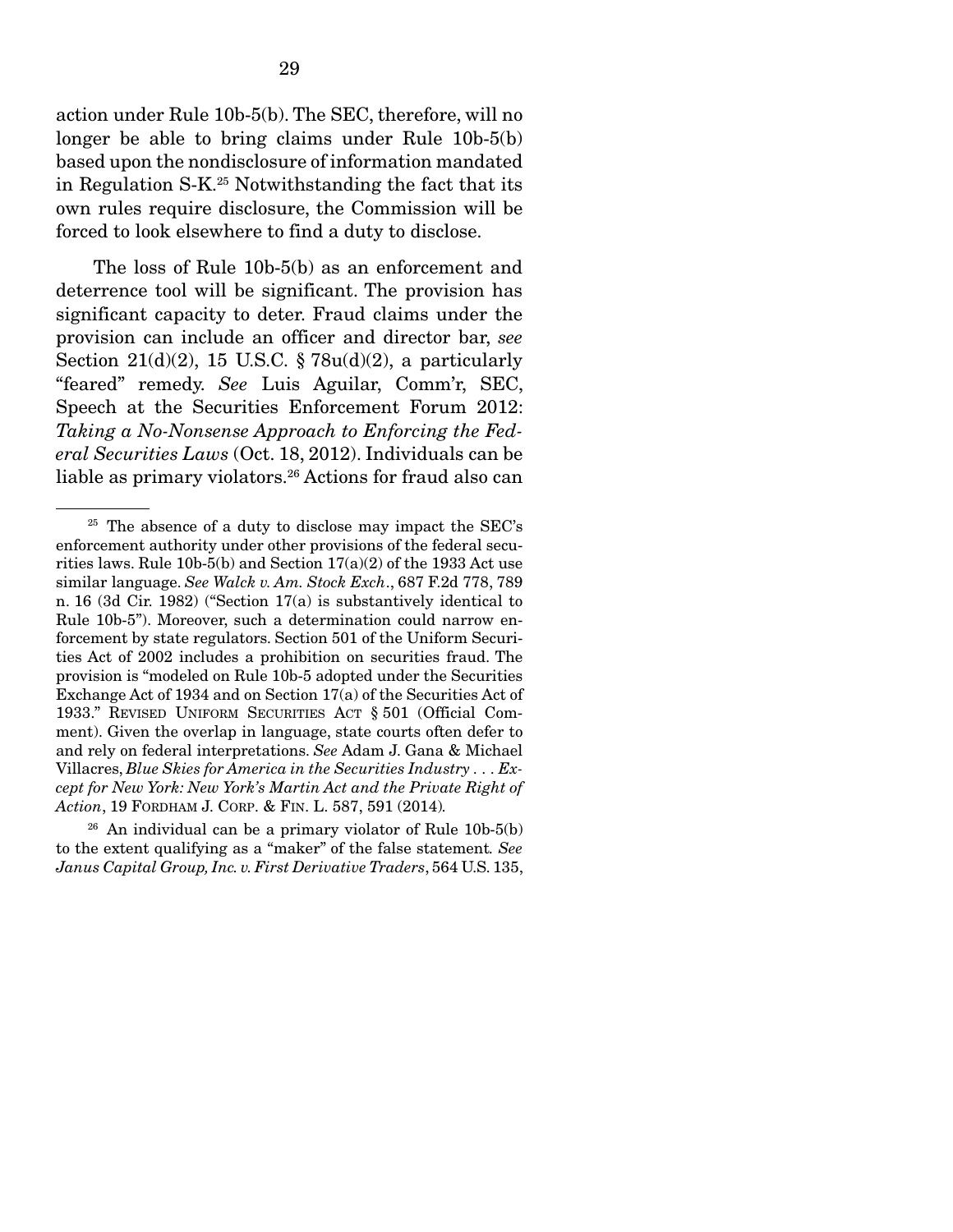render unavailable safe harbors for the private placement of shares and forward-looking information. *See* 21E, 15 U.S.C. § 78u-5(b)(1); 17 C.F.R. § 230.506(d)(1)(v). These effects create the potential for severe reputational consequences, *see* Christopher F. Baum, James G. Bohn, & Atreya Chakraborty, *Securities Fraud and Corporate Board Turnover: New Evidence from Lawsuit Outcomes*, 48 INT'L REV. L. & ECON. 14, 16 (2016) (discussing literature indicating that filing of fraud actions can have a "negative impact on CEO careers"), and substantial harm to the business of an issuer. *See Ind. Pub. Ret. Sys. v. SAIC, Inc.*, 818 F.3d 85, 96 (2d Cir. 2016).

 The elimination of actions under Rule 10b-5(b) based on noncompliance with mandatory disclosure obligations will also affect the settlement of actions for nondisclosure brought under other provisions. Most actions brought by the SEC settle. *See* Note, Ross Mac-Donald, *Setting Examples, Not Settling: Toward a New SEC Enforcement Paradigm*, 91 TEX. L. REV. 419, 421 (2012) ("The Commission currently settles, in a manner not unlike the scenario described above, roughly 98% of its cases."). Even when fraud is not ultimately charged, the mere possibility of a claim under Rule 10b-5(b) has the potential to result in settlements that include more severe penalties or consequences, providing additional deterrence. Eliminating the possibility

<sup>142 (2011) (</sup>noting that "maker" was the "person or entity with ultimate authority over the statement"). At least one circuit, however, has held that individuals may not be charged as primary violators under Section 13(a) of the Exchange Act. *See S.E.C. v. Jensen*, 835 F.3d 1100, 1118 (9th Cir. 2016).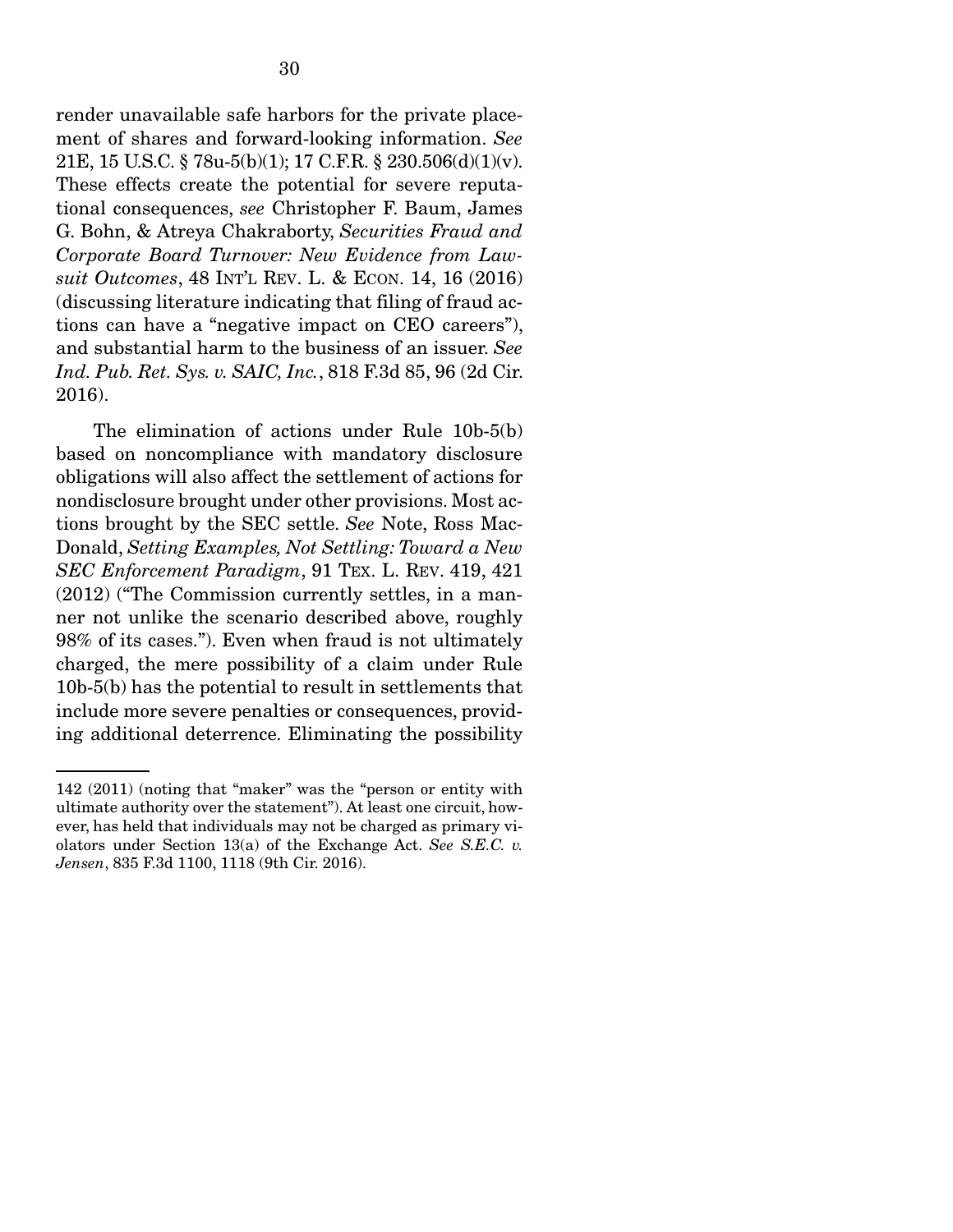of a claim for fraud under Rule 10b-5(b) as a result of nondisclosure of required information in periodic reports will reduce Commission leverage in negotiating these settlements.

 The absence of claims under Rule 10b-5(b) could, therefore, affect the Commission's ability to deter violations of the periodic reporting requirements. With limited resources, the Commission cannot conduct every possible investigation or bring every viable case. Enforcement must instead reflect agency priorities. Deterrence of wrongdoing represents a key priority. *See* Mary Jo White, Chair, SEC, Speech at the IOSCO 39th Annual Conference: The Challenge of Coverage, Accountability and Deterrence in Global Enforcement (Oct. 1, 2014). Any reduction in the deterrent effect of SEC enforcement as a result of the loss of claims under Rule 10b-5(b) for the omission of required disclosures in periodic reports may well result in even fewer actions by the Commission to enforce these requirements.<sup>27</sup>

--------------------------------- ---------------------------------

 $27$  With respect to Item 303, the result would be a reduction in the already modest number of actions. *See* Petitioner's Brief, at 43. Regulation FD provides an example of the consequences of an enforcement regime lacking in private enforcement and largely limited to actions by the Commission under Section 13(a). Because of a safe harbor included in the Regulation, actions for nondisclosure under Rule 10b-5(b) are generally unavailable. *See* 17 C.F.R. § 243.102. Mostly limited to actions under Section 13(a), the filing of enforcement actions have occurred "so infrequently" and involved penalties of "such a low magnitude that the regulation is unlikely to deter opportunistic selective disclosure in practice." Martin Bengtzen, *Private Investor Meetings in Public Firms: The Case for Increasing Transparency*, 22 FORDHAM J. CORP. & FIN. L. 33, 38 (2017).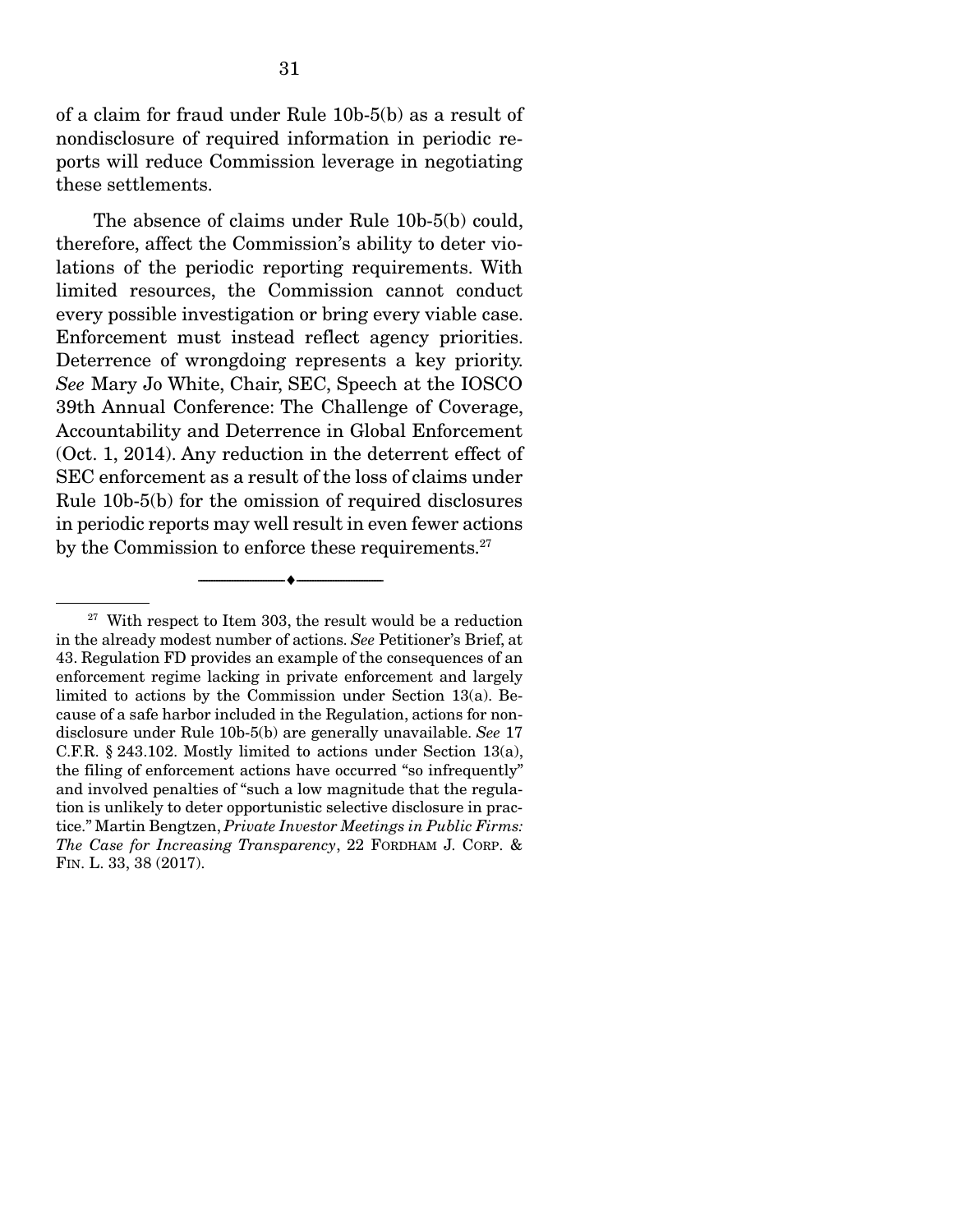#### **CONCLUSION**

 The determination that a duty to disclose exists for purposes of actions based upon nondisclosure under Rule 10b-5(b) entails a straightforward application of the plain meaning of the nature and language of the mandatory disclosure rules that regulate the content of a public company's required reports. Quite simply, a disclosure mandate in law or agency rules creates a duty to disclose. Commentators and the Commission have long recognized this basic point. Disclosure required in periodic reports creates a legal obligation to speak, obviating an issuer's ability to remain silent. The reaffirmation by this Court of a duty to disclose in these circumstances will be consistent with existing practices.

 On the other hand, the elimination of a duty to disclose will adversely affect the remedies available to investors and curtail enforcement tools possessed by the Commission, harming the system of mandatory disclosure. The holding will result in arbitrary distinctions among investors. Nondisclosure will be actionable if arising in connection with an offering under Sections 11 or  $12(a)(2)$  but not if occurring in connection with transactions in the secondary markets under Rule 10b-5(b). This will be the case despite the fact that investors acquiring shares in an offering may have a claim for nondisclosure of required information in a periodic report (to the extent incorporated by reference into a 1933 Act registration statement) while other investors – including those purchasing or selling their shares in the public trading markets – will not have a cause of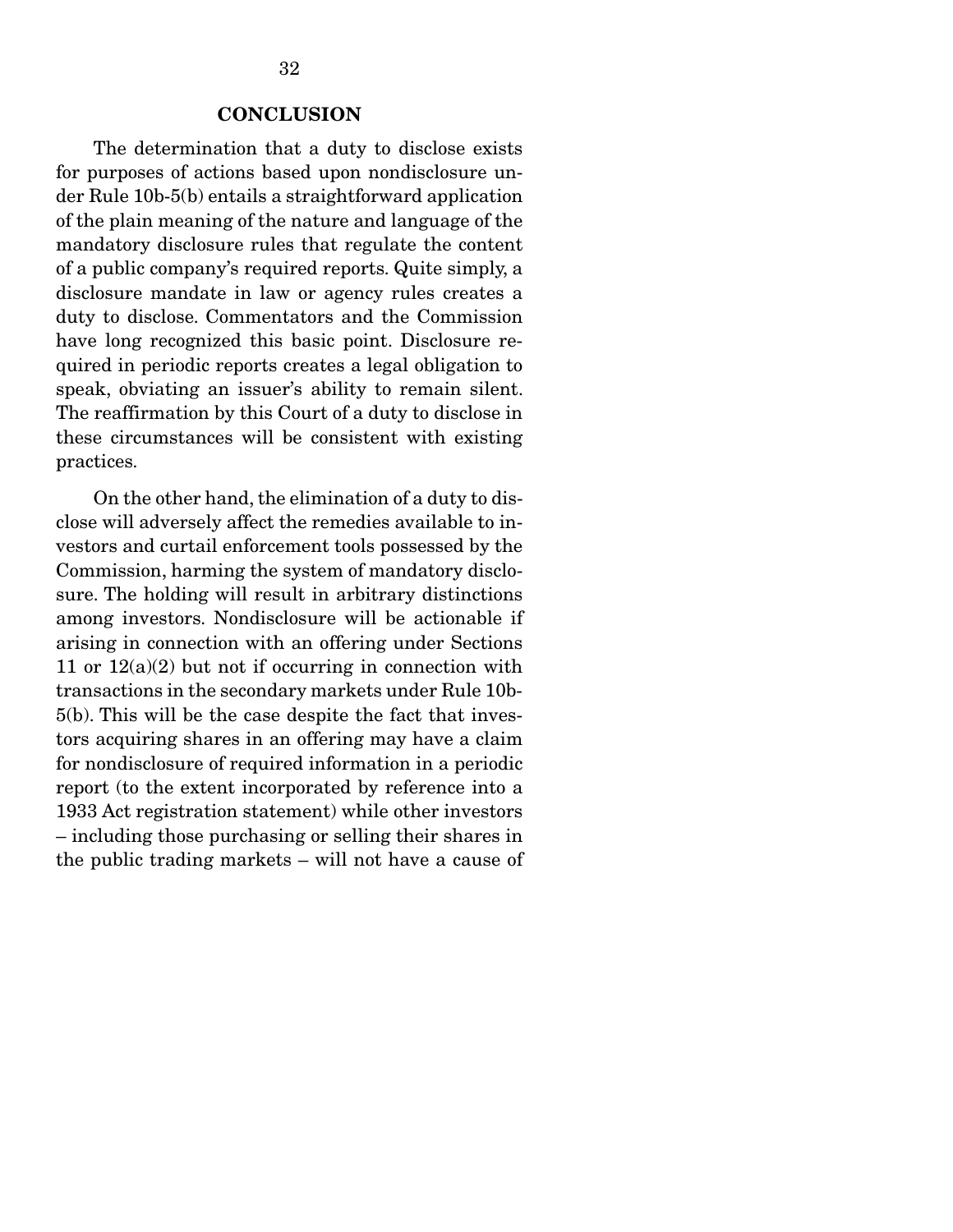action under Section 10(b) and Rule 10b-5(b) for the very same nondisclosure in the very same report.

 In a regulatory regime built around "true and accurate corporate reporting," there is little doubt that the omission of required information can mislead. Investors will operate under the "predictable" inference that periodic reports contain the information required by the rules and regulations of the Commission. Particularly where officers certify the accuracy and completeness of the information provided in the reports, investors will have an explicit basis for the assumption. The omission of a required transaction, uncertainty, or trend, will create an inference that no such matter had occurred or existed. The absence of recourse by investors in these circumstances would reduce trust in the integrity of the system of disclosure and ultimately harm the securities markets.

 In this case, investors alleged the omission of a material uncertainty required to be disclosed by Item 303. The MD&A in the annual report on Form 10-K filed by Petitioner in March 2011 included a section in the MD&A titled "Business Environments and Trends" (*see* JA 901) that noted the existence of "a number of additional risks and uncertainties which could impact our U.S. Government business. . . ." JA 903. In another section of the MD&A titled "Commitment and Contingencies" a reference was made to the existence of "a number of reviews, investigations, claims, lawsuits and other uncertainties related to our business. . . ." *See* JA 928.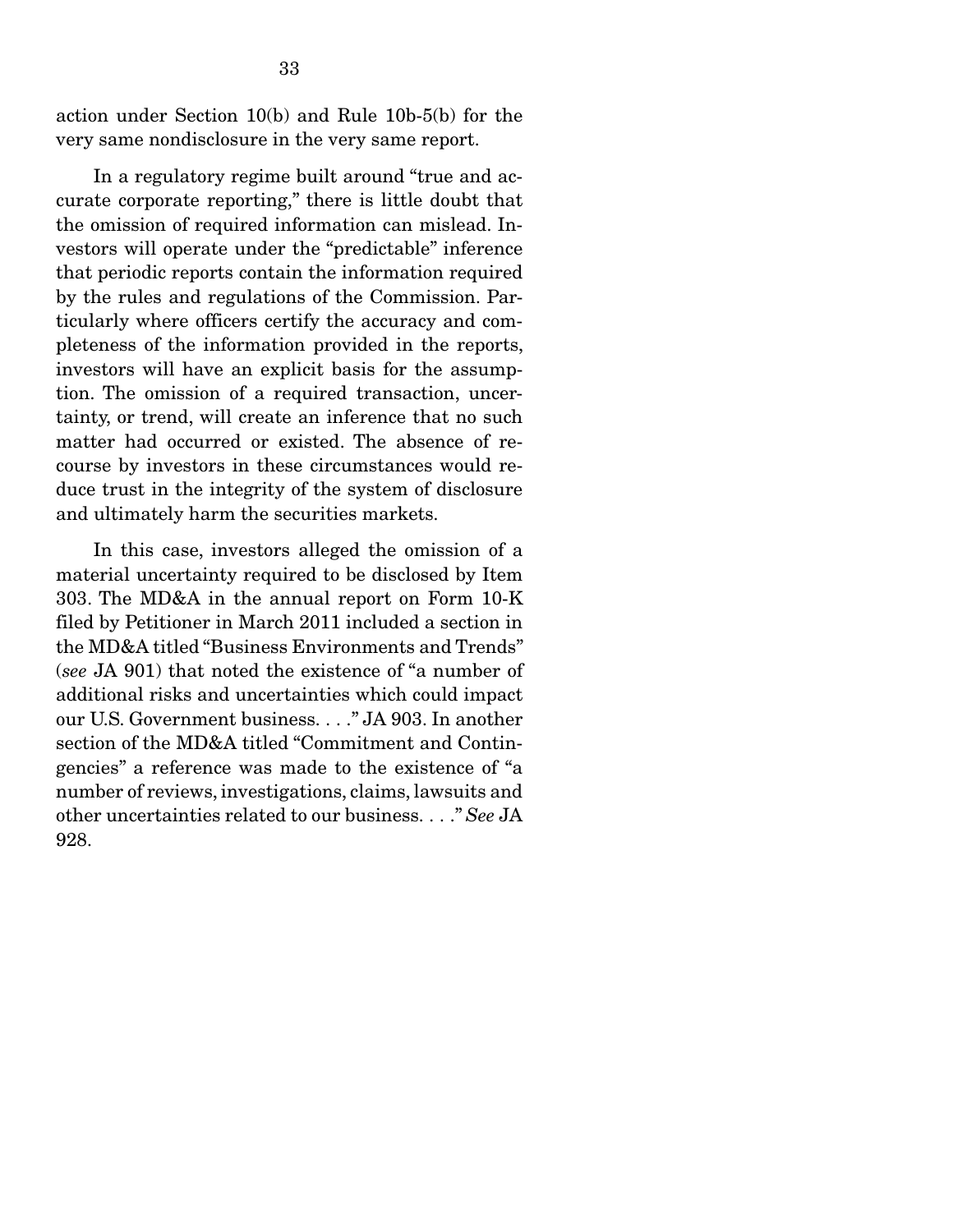In neither of these sections did the report include a discussion of facts relating to the CityTime matter, the uncertainty alleged to have been omitted. In addition, officers certified the accuracy of the Report, *see* JA 1115 (certification of CEO under § 302 of Sarbanes-Oxley); JA 1118 (certification of CFO under § 302 of Sarbanes-Oxley), including a representation of conformity with the requirements mandated by Section 13(a). *See* JA 1122 (certification of CFO under § 906 of the Sarbanes-Oxley); JA 1122 (certification of CFO under § 906 of the Sarbanes-Oxley).

 The Petitioner's alleged failure to comply with its regulatory obligation to disclose breaches a duty to disclose for purposes Section 10(b) and Rule 10b-5(b). Allegations of that failure should be permitted to proceed to adjudication.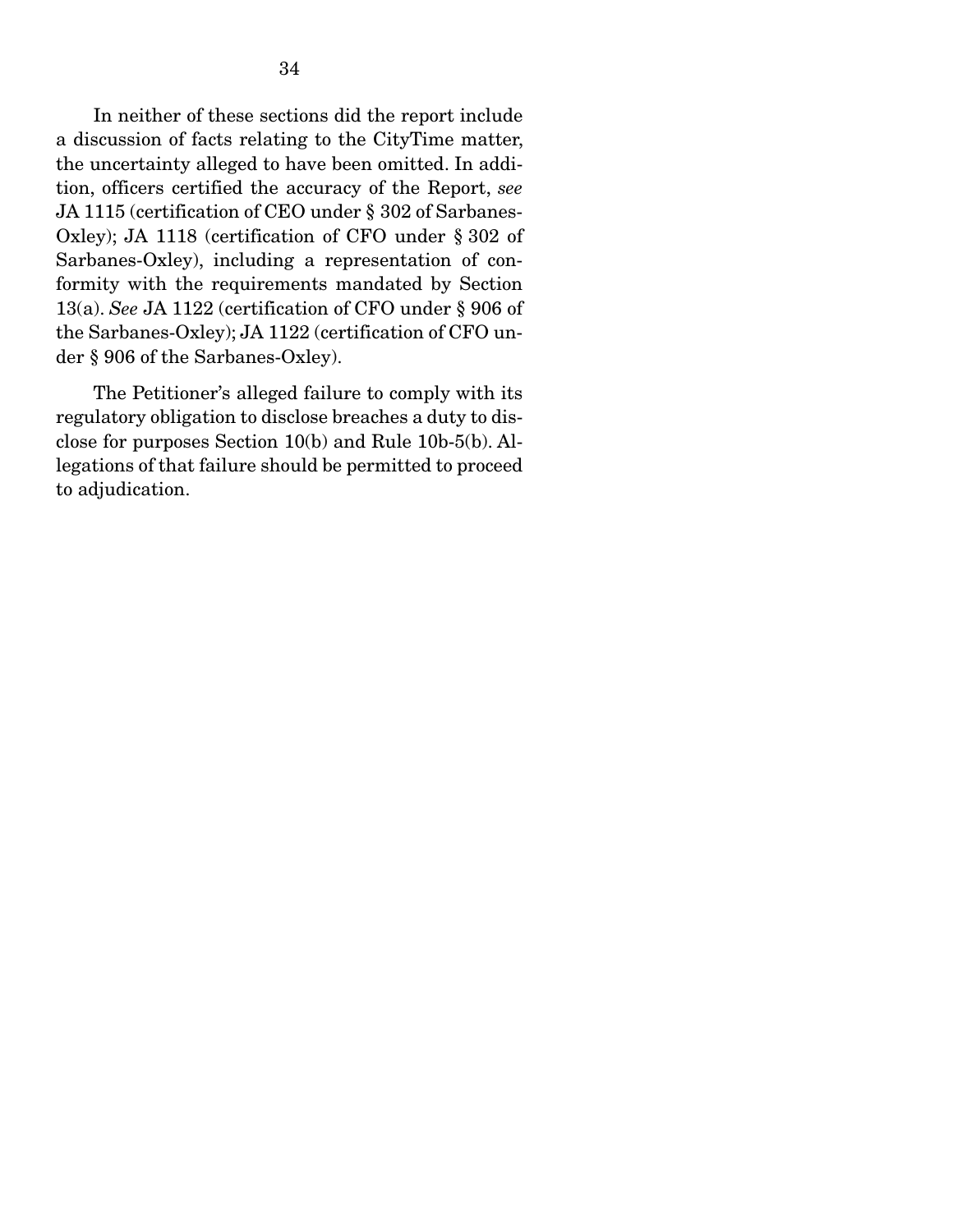For these reasons, *amici* respectfully urge this Honorable Court to affirm the ruling of the United States Court of Appeals for the Second Circuit.

Respectfully submitted,

| <b>JAMES D. COX</b>             |   |
|---------------------------------|---|
| <b>Brainerd Currie</b>          |   |
| Professor of Law                |   |
| <b>DUKE LAW SCHOOL</b>          |   |
| Durham, NC 27708                |   |
| <b>LYMAN JOHNSON</b>            |   |
| Robert O. Bentley               |   |
| Professor of Law                |   |
| <b>WASHINGTON AND</b>           |   |
| LEE UNIVERSITY                  |   |
| <b>SCHOOL OF LAW</b>            |   |
| Lexington, VA 24450             |   |
| and Professor of Law            |   |
| <b>UNIVERSITY OF ST. THOMAS</b> | ċ |
| <b>SCHOOL OF LAW</b>            |   |
| Minneapolis, MN 55403           | ľ |

J. ROBERT BROWN, JR. *Counsel of Record* Lawrence W. Treece Professor of Corporate Governance Director Corporate-Commercial Law Program UNIVERSITY OF DENVER STURM COLLEGE OF LAW Denver, CO 80208 (303) 871-6254 jbrown@law.du.edu JOAN MACLEOD HEMINWAY Rick Rose Distinguished Professor of Law THE UNIVERSITY OF TENNESSEE COLLEGE OF LAW Knoxville, TN 37909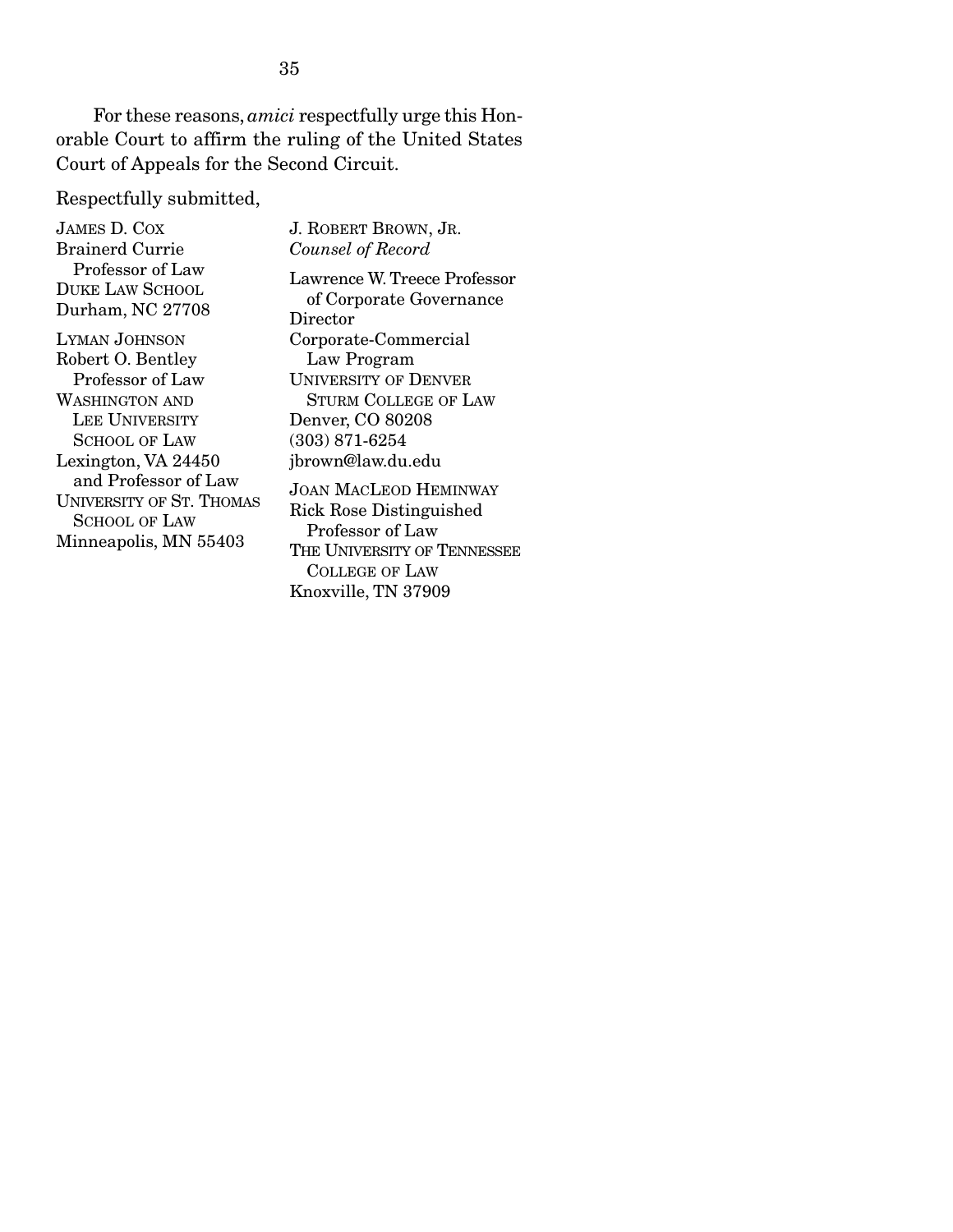#### APPENDIX

#### Amici Curiae

ERIC FRANKLIN AMARANTE Assistant Professor of Law THE UNIVERSITY OF TENNESSEE COLLEGE OF LAW

CHRISTOPHER M. BRUNER J. Alton Hosch Professor of Law UNIVERSITY OF GEORGIA SCHOOL OF LAW

ERIC C. CHAFFEE Professor of Law THE UNIVERSITY OF TOLEDO COLLEGE OF LAW

RONALD J. COLOMBO Professor of Law and Associate Dean for Distance Education MAURICE A. DEANE SCHOOL OF LAW AT HOFSTRA UNIVERSITY

WENDY GERWICK COUTURE Professor of Law UNIVERSITY OF IDAHO COLLEGE OF LAW

BENJAMIN EDWARDS Associate Professor of Law UNIVERSITY OF NEVADA, LAS VEGAS WILLIAM S. BOYD SCHOOL OF LAW

JAMES FANTO Gerald Baylin Professor of Law Co-Director of the Center for the Study of Business Law & Regulation BROOKLYN LAW SCHOOL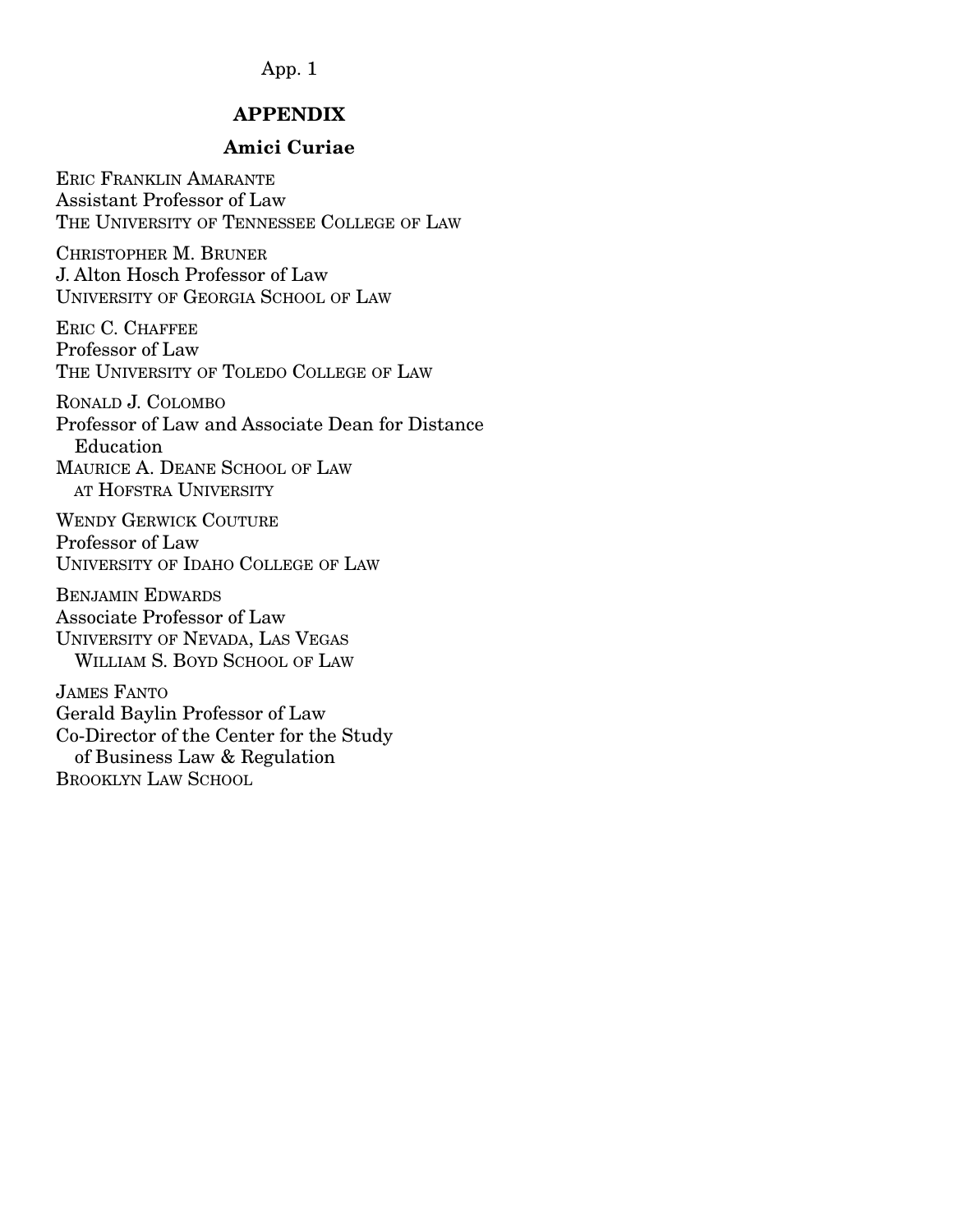JOSHUA FERSHEE Associate Dean for Faculty Research and Development Professor of Law WEST VIRGINIA UNIVERSITY COLLEGE OF LAW

TAMAR FRANKEL Professor of Law BOSTON UNIVERSITY SCHOOL OF LAW

THERESA A. GABALDON Lyle T. Alverson Professor of Law THE GEORGE WASHINGTON UNIVERSITY LAW SCHOOL

GEORGE S. GEORGIEV Assistant Professor of Law EMORY UNIVERSITY SCHOOL OF LAW

ERIK F. GERDING Professor of Law UNIVERSITY OF COLORADO LAW SCHOOL

YULIYA GUSEVA Associate Professor of Law RUTGERS LAW SCHOOL

MICHAEL GUTTENTAG Professor of Law John T. Gurash Fellow in Corp. Law & Business LOYOLA LAW SCHOOL, LOS ANGELES

SARAH HAAN Associate Professor of Law WASHINGTON & LEE UNIVERSITY SCHOOL OF LAW

THOMAS LEE HAZEN Cary C. Boshamer Distinguished Professor SCHOOL OF LAW THE UNIVERSITY OF NORTH CAROLINA AT CHAPEL HILL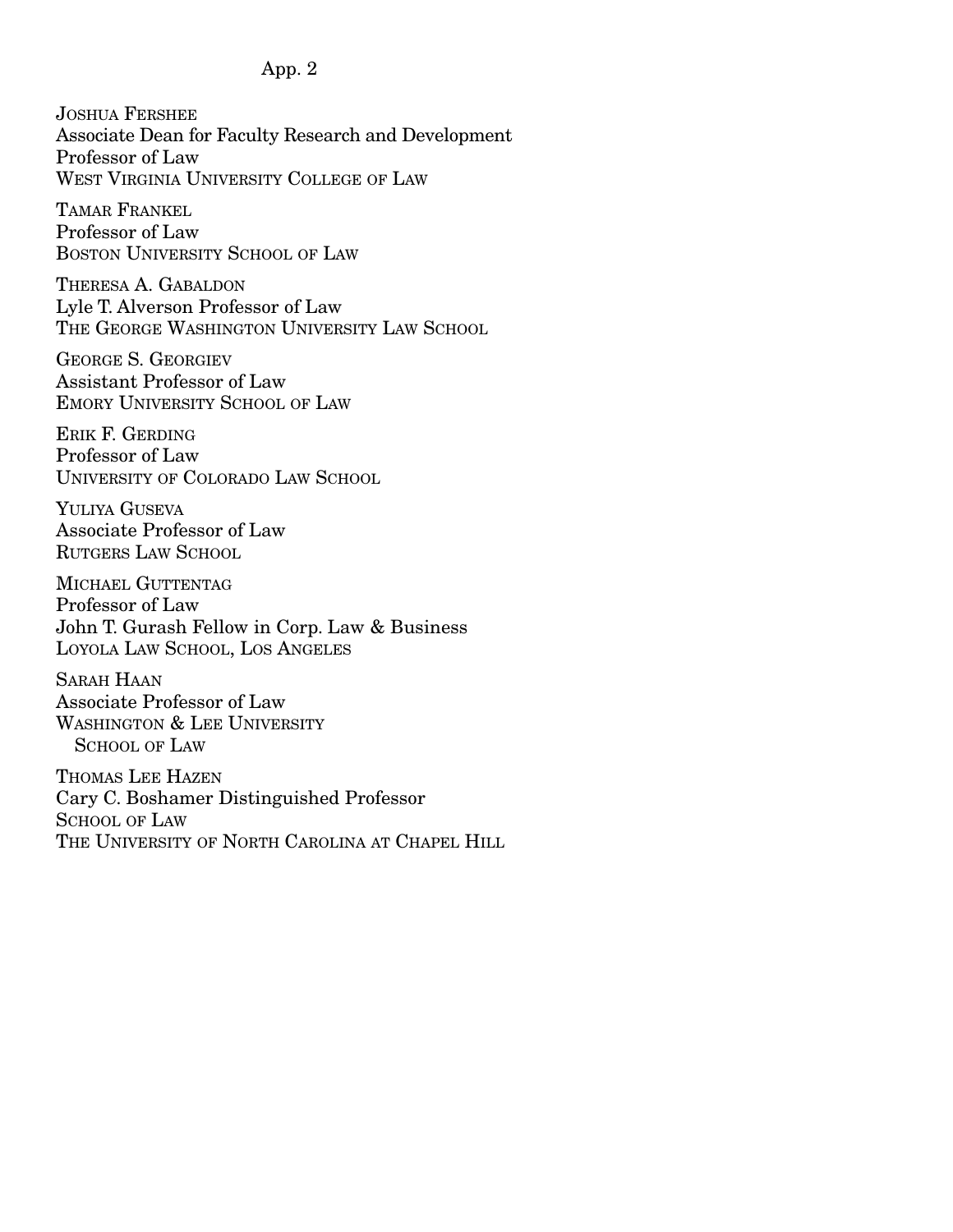RENEE M. JONES Professor BOSTON COLLEGE LAW SCHOOL ROBERTA KARMEL Centennial Professor of Law BROOKLYN LAW SCHOOL BRIAN KRUMM Associate Professor of Law THE UNIVERSITY OF TENNESSEE COLLEGE OF LAW GEORGE W. KUNEY Lindsay Young Distinguished Professor of Law Director of the Clayton Center for Entrepreneurial Law Director of the L.L.M. in United States Business Law THE UNIVERSITY OF TENNESSEE COLLEGE OF LAW DONALD LANGEVOORT Thomas Aquinas Reynolds Professor of Law GEORGETOWN UNIVERSITY LAW CENTER DAVID A. LIPTON Professor of Law COLUMBUS SCHOOL OF LAW THE CATHOLIC UNIVERSITY OF AMERICA MATTHEW R. LYON Associate Dean for Academic Affairs & Professor of Law LINCOLN MEMORIAL UNIVERSITY DUNCAN SCHOOL OF LAW JENA MARTIN Professor of Law WEST VIRGINIA UNIVERSITY COLLEGE OF LAW DANIEL J. MORRISSEY Professor of Law GONZAGA UNIVERSITY SCHOOL OF LAW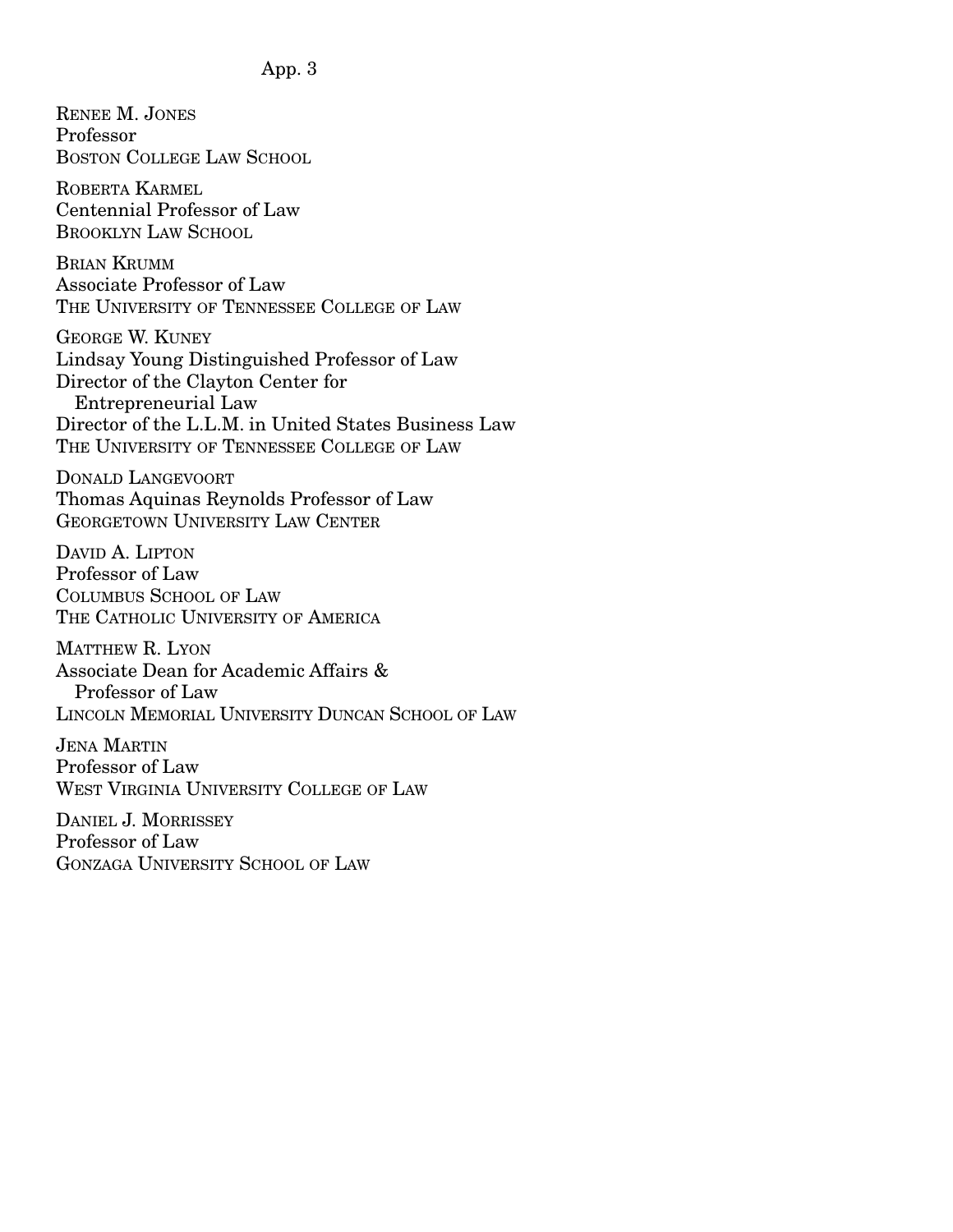J. HASKELL MURRAY Associate Professor of Management and Business Law BELMONT UNIVERSITY JACK C. MASSEY COLLEGE OF BUSINESS

LISA H. NICHOLSON Professor of Law UNIVERSITY OF LOUISVILLE BRANDEIS SCHOOL OF LAW

DALE A. OESTERLE J. Gilbert Reese Chair in Contract Law MORITZ COLLEGE OF LAW THE OHIO STATE UNIVERSITY

ANN M. OLAZÁBAL Professor and Chair, Business Law SCHOOL OF BUSINESS ADMINISTRATION UNIVERSITY OF MIAMI

STEFAN J. PADFIELD Professor of Law UNIVERSITY OF AKRON SCHOOL OF LAW

ALAN PALMITER Associate Dean of Graduate Programs William T. Wilson, III Presidential Chair for Business Law WAKE FOREST UNIVERSITY SCHOOL OF LAW

FRANK PARTNOY George E. Barrett Professor of Law and Finance Director, Center for Corporate and Securities Law UNIVERSITY OF SAN DIEGO SCHOOL OF LAW

ROBERT A. PRENTICE Ed & Molly Smith Professor of Business Law MCCOMBS SCHOOL OF BUSINESS, UT-AUSTIN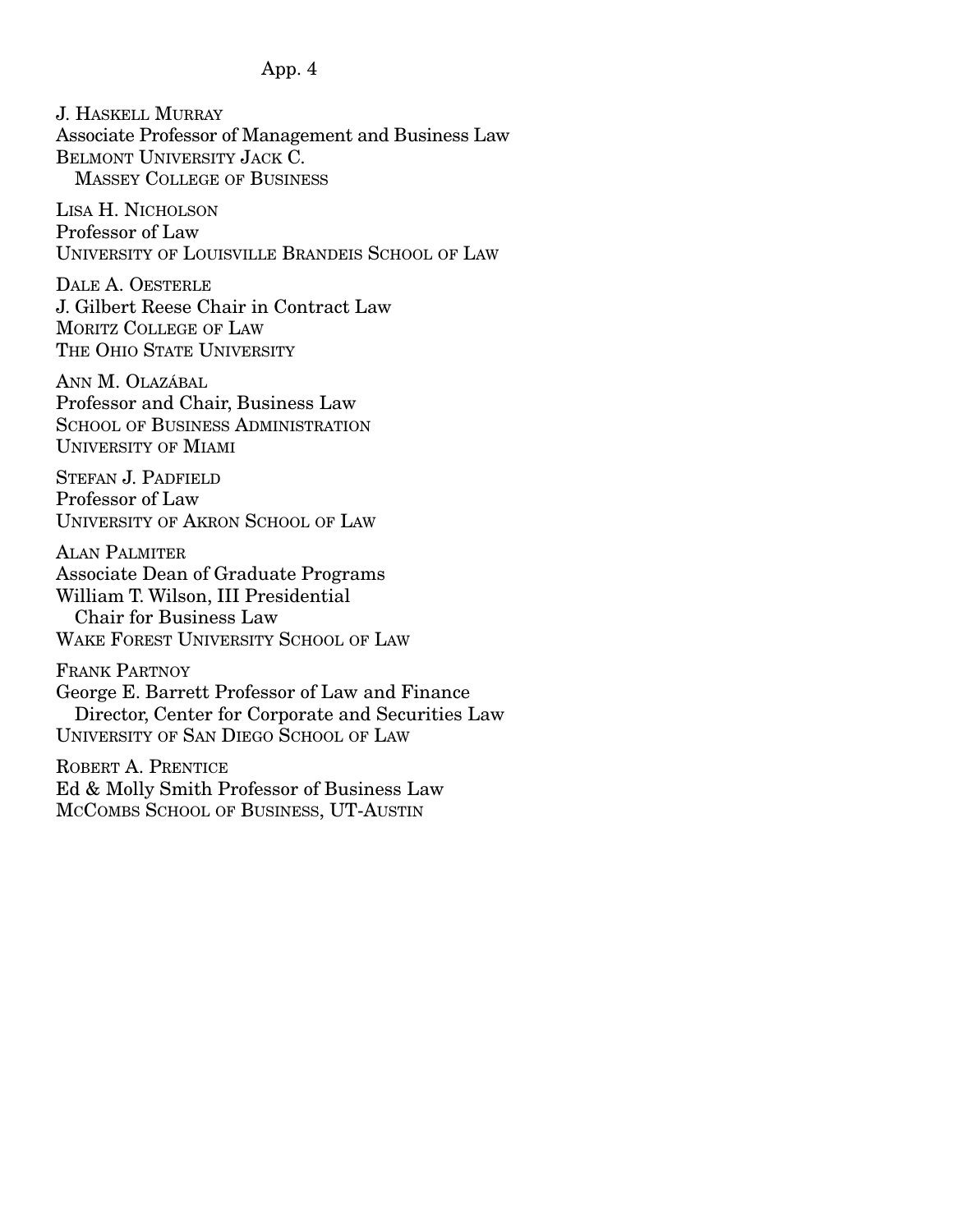JONATHAN ROHR Assistant Professor of Law The University of Tennessee College of Law

JACOB RUSSELL Assistant Professor RUTGERS LAW SCHOOL

MARGARET V. SACHS Robert Cotten Alston Chair in Corporate Law THE UNIVERSITY OF GEORGIA SCHOOL OF LAW

JEFF SCHWARTZ William H. Leary Professor of Law THE UNIVERSITY OF UTAH COLLEGE OF LAW

HELEN S. SCOTT Professor of Law Co-Director, Leadership Program on Law and Business NEW YORK UNIVERSITY SCHOOL OF LAW

MICHAEL SIEBECKER Professor UNIVERSITY OF DENVER STURM COLLEGE OF LAW

MARC STEINBERG Rupert and Lillian Radford Professor of Law SMU DEDMAN SCHOOL OF LAW

FAITH STEVELMAN Professor of Law NEW YORK LAW SCHOOL

JENNIFER TAUB Professor of Law VERMONT LAW SCHOOL